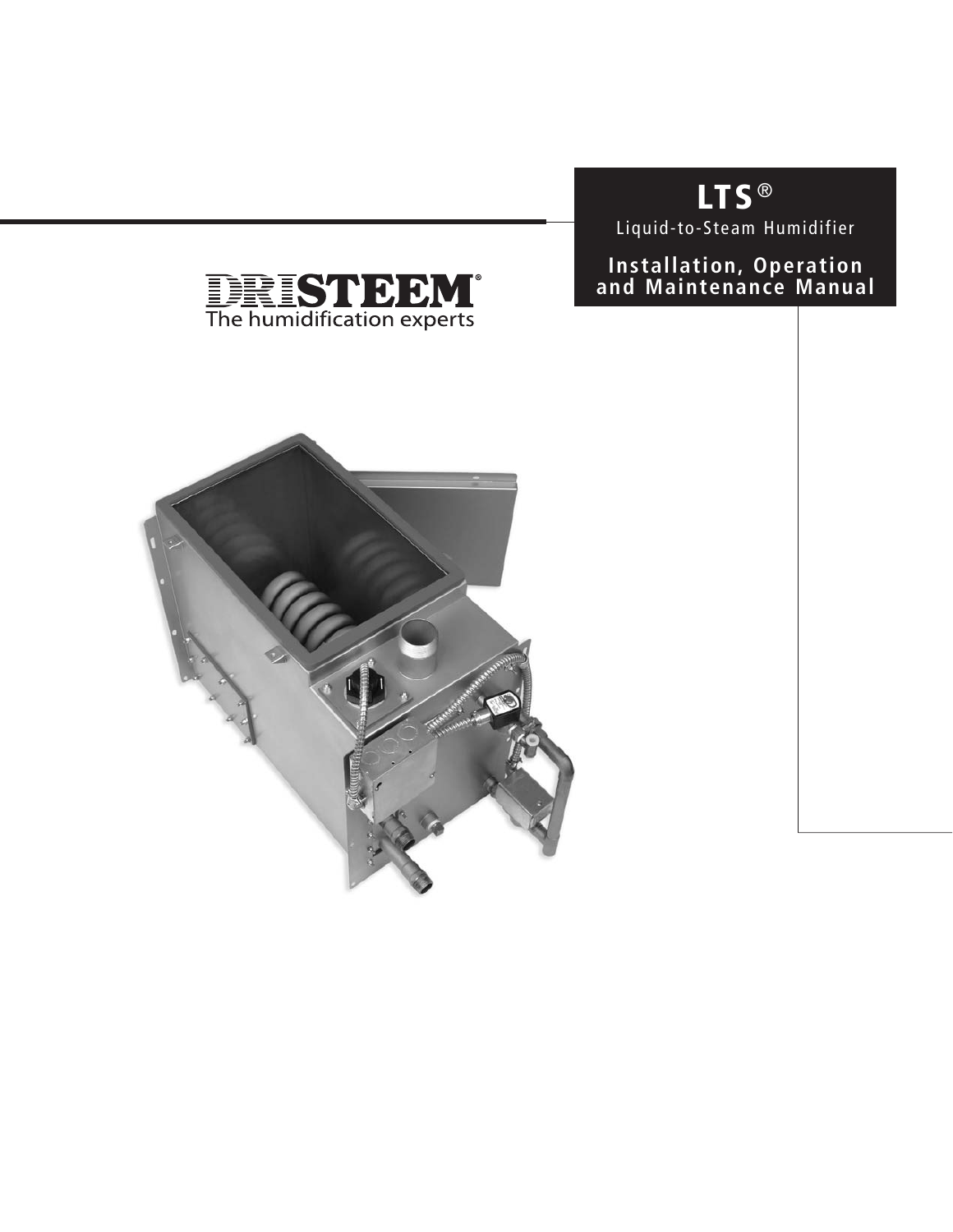## Table of contents

| <b>Overview</b>                                     |
|-----------------------------------------------------|
|                                                     |
|                                                     |
|                                                     |
| Weights, connections and heated water properties  7 |
| <b>Installation</b>                                 |
|                                                     |
|                                                     |
| Mounting                                            |
|                                                     |
|                                                     |
|                                                     |
|                                                     |
|                                                     |
|                                                     |
| Piping                                              |
|                                                     |
| Alternative water seal and drain valve 25           |
|                                                     |
|                                                     |
| Dispersion                                          |
|                                                     |
| Interconnecting piping requirements 32              |
|                                                     |
| Single and Multiple dispersion tubes 35             |
|                                                     |
| <b>Operation</b>                                    |
|                                                     |
| Start-up                                            |
|                                                     |
| LW417 automatic drain and flush  48                 |
| LW417 variable skim times  49                       |
| LW417 end-of-season drain  49                       |
| LW417 Onboard diagnostics 49                        |
| <b>Maintenance</b>                                  |
|                                                     |
|                                                     |
| <b>Troubleshooting</b>                              |
|                                                     |
|                                                     |
| Outdoor Enclosure replacement parts  59             |
| <b>Replacement parts</b>                            |
|                                                     |
|                                                     |
|                                                     |
|                                                     |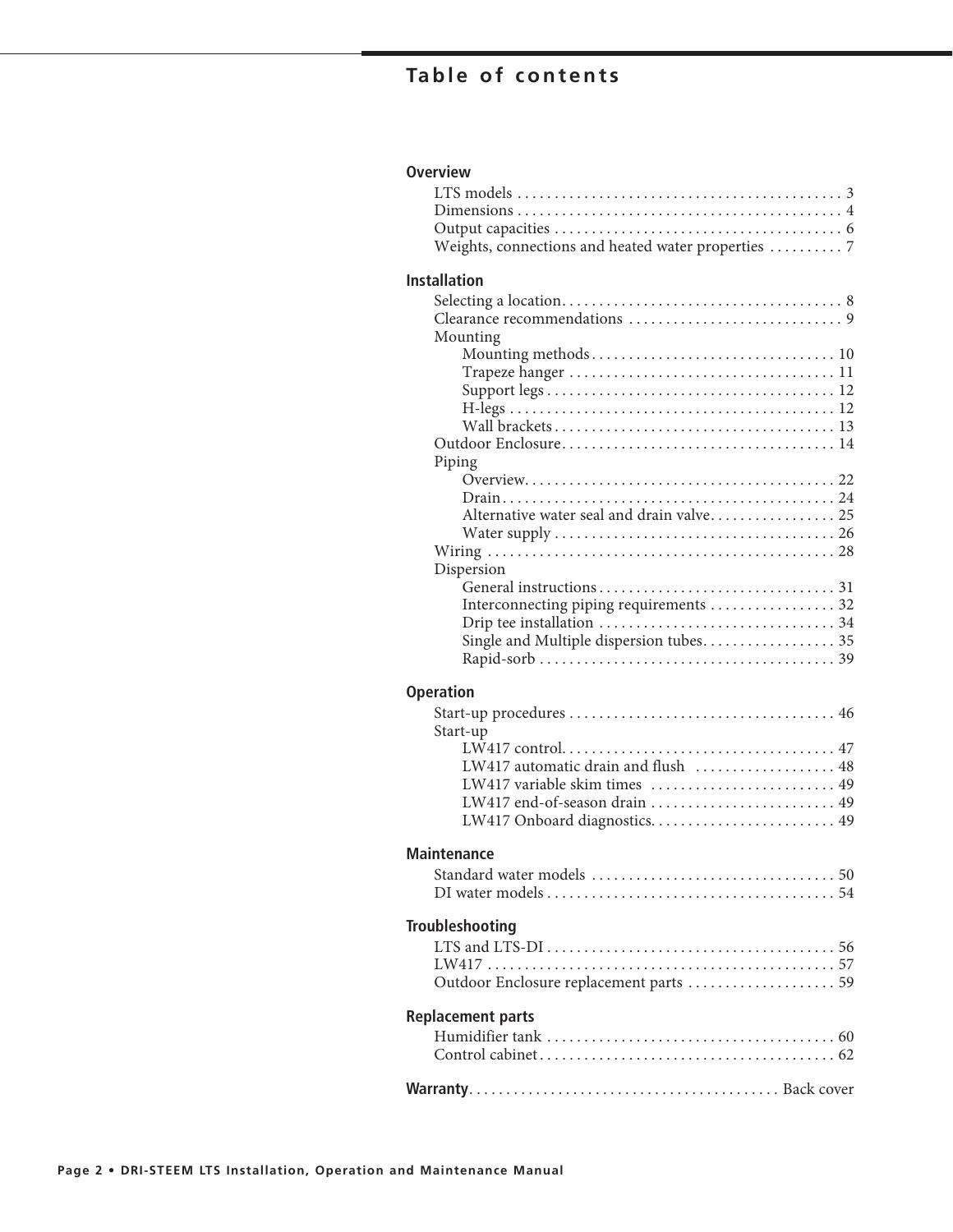### LTS models





### **Standard water models (LTS)**

Standard water LTS humidifiers heat potable or softened fill water into steam for humidification. A conductivity probe controls water level, requiring water conductivity to be at least 100 μS/cm (2 grains/gallon) to operate properly. Therefore, standard water LTS models will not operate with demineralized water. For demineralized water operation (using deionized or reverse osmosis treated water), use LTS-DI model humidifiers (described below).

#### **Deionized water models (LTS-DI)**

LTS-DI humidifiers heat deionized (DI) or reverse osmosis (RO) fill water into steam for humidification. LTS-DI models control water levels using a float valve.

### **Notes:**

- Damage caused by chloride corrosion is not covered by your DRI-STEEM warranty.
- LTS standard water models can be converted in the field for use with deionized/reverse osmosis (DI/RO) water. LTS-DI models can be converted in the field for use with potable or softened water.
- Drain piping material must be suitable for 212 °F (100 °C) water.
- Dashed lines in drawings indicate provided by installer.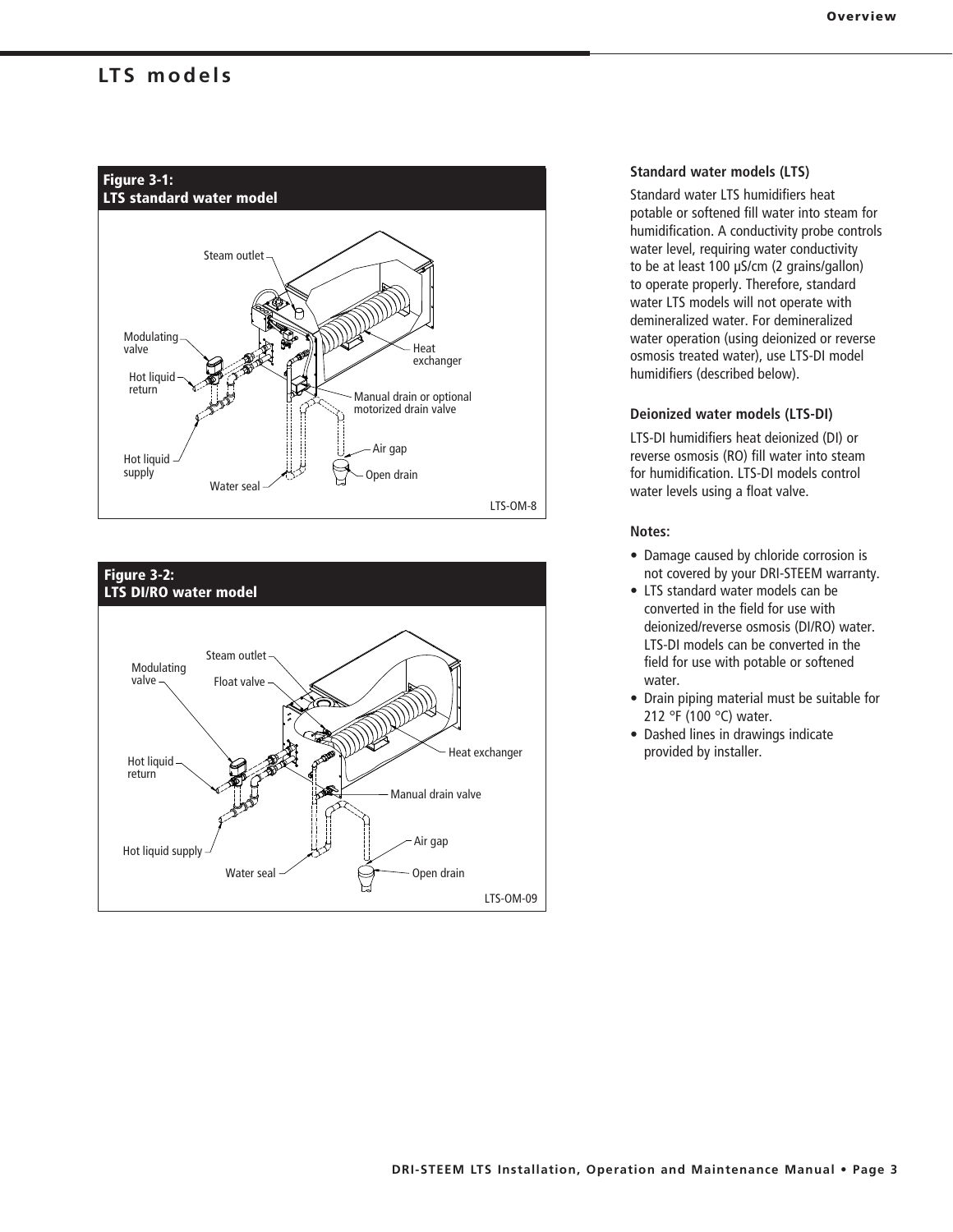## **Dimensions**

#### **Figure 4-1:**

**Dimensions, LTS models 25C and 100C (one heat exchanger)**



|              | <b>Table 4-1:</b><br><b>LTS dimensions</b>                                                                                            |                  |     |        |      |  |  |
|--------------|---------------------------------------------------------------------------------------------------------------------------------------|------------------|-----|--------|------|--|--|
|              |                                                                                                                                       | LTS model number |     |        |      |  |  |
|              | <b>Description</b>                                                                                                                    | 25C              |     |        | 100C |  |  |
|              |                                                                                                                                       | inches           | mm  | inches | mm   |  |  |
| A            | Overall height*                                                                                                                       | 19.50            | 495 | 19.50  | 495  |  |  |
| <sub>R</sub> | Face width                                                                                                                            | 14.75            | 375 | 19.25  | 490  |  |  |
| C            | Face length                                                                                                                           | 23.83            | 605 | 39.65  | 1007 |  |  |
| D            | Distance from bottom to return<br>outlet of heat exchanger                                                                            | 6.67             | 169 | 6.67   | 169  |  |  |
| E            | Distance from bottom to supply<br>inlet of heat exchanger                                                                             | 3.67             | 93  | 3.67   | 93   |  |  |
| F            | Distance from side to heat<br>exchanger                                                                                               | 3.20             | 80  | 3.20   | 80   |  |  |
| н            | Hot liquid return outlet                                                                                                              | 1.00             | 25  | 1.00   | 25   |  |  |
| J            | Hot liquid supply inlet                                                                                                               | 1.00             | 25  | 1.00   | 25   |  |  |
| К            | Distance from side to steam outlet                                                                                                    | 7.38             | 187 | 10.75  | 273  |  |  |
| L            | Distance from front to steam outlet                                                                                                   | 2.50             | 64  | 2.75   | 70   |  |  |
| Notes:       | Add 23.5" (597 mm) to overall height when LTS is mounted on optional support legs.<br>$C =$ Copper heat exchanger with nickel coating |                  |     |        |      |  |  |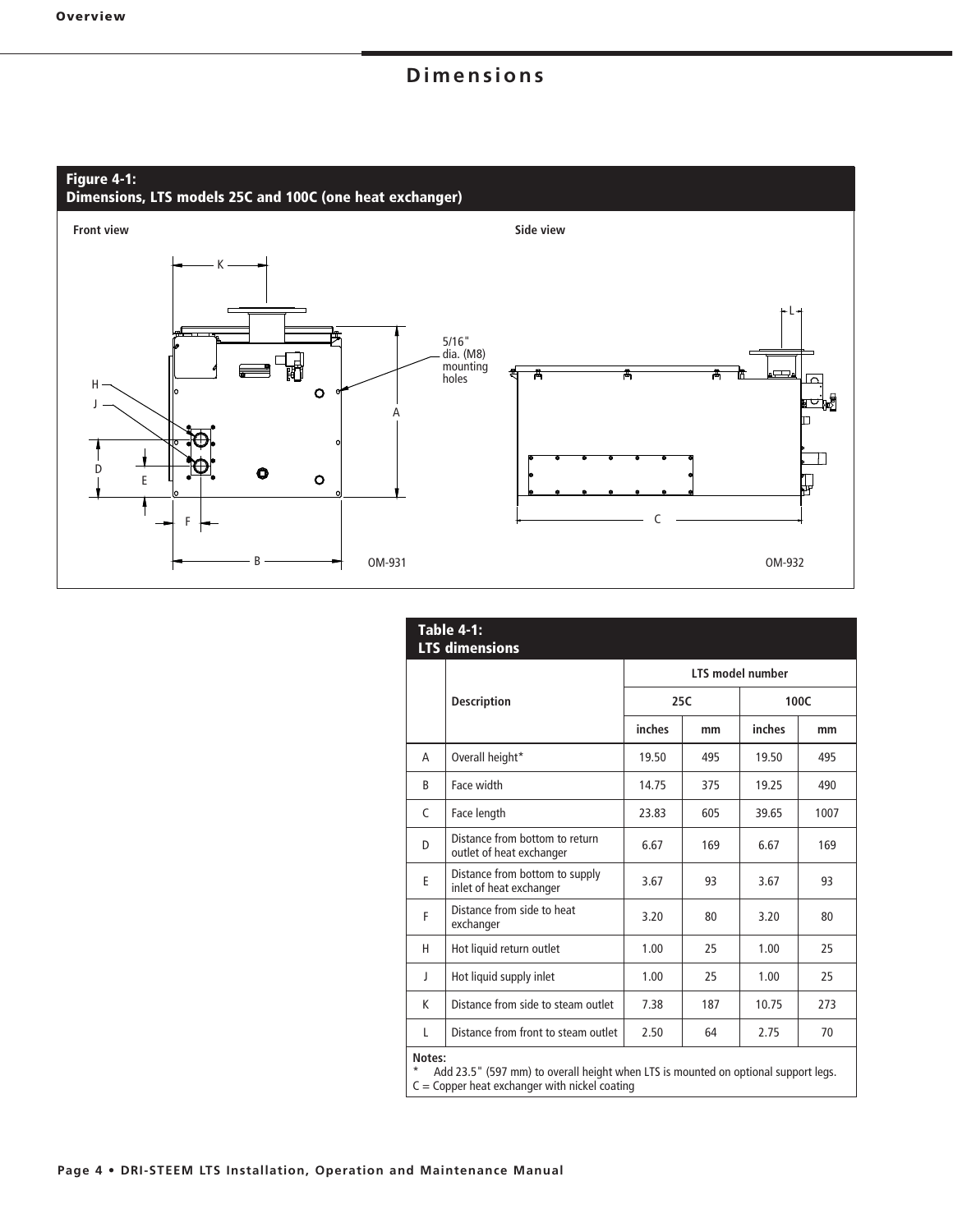## **Dimensions**



| <b>Table 5-1:</b> | <b>LTS dimensions</b>                                                                               |           |      |
|-------------------|-----------------------------------------------------------------------------------------------------|-----------|------|
|                   |                                                                                                     | LTS model |      |
|                   | <b>Description</b>                                                                                  | 400C      |      |
|                   |                                                                                                     | inches    | mm   |
| A                 | Overall height*                                                                                     | 19.50     | 495  |
| B                 | Face width                                                                                          | 30.25     | 768  |
| $\mathcal{C}$     | Face length                                                                                         | 55.15     | 1401 |
| D                 | Distance from bottom to return outlets of heat exchangers                                           | 6.67      | 169  |
| E                 | Distance from bottom to supply inlets of heat exchangers                                            | 3.67      | 93   |
| F                 | Distance from side to first heat exchanger                                                          | 4.20      | 107  |
| G                 | Distance from side to second heat exchanger                                                         | 16.50     | 419  |
| н                 | Hot liquid return outlet                                                                            | 1.00      | 25   |
| J                 | Hot liquid supply inlet                                                                             | 1.00      | 25   |
| K                 | Distance from side to steam outlet                                                                  | 15.13     | 384  |
| L                 | Distance from front to steam outlet                                                                 | 3.75      | 95   |
| Notes:<br>*       | Add 22.5" (572 mm) for total height with H-legs.<br>$C =$ Copper heat exchanger with nickel coating |           |      |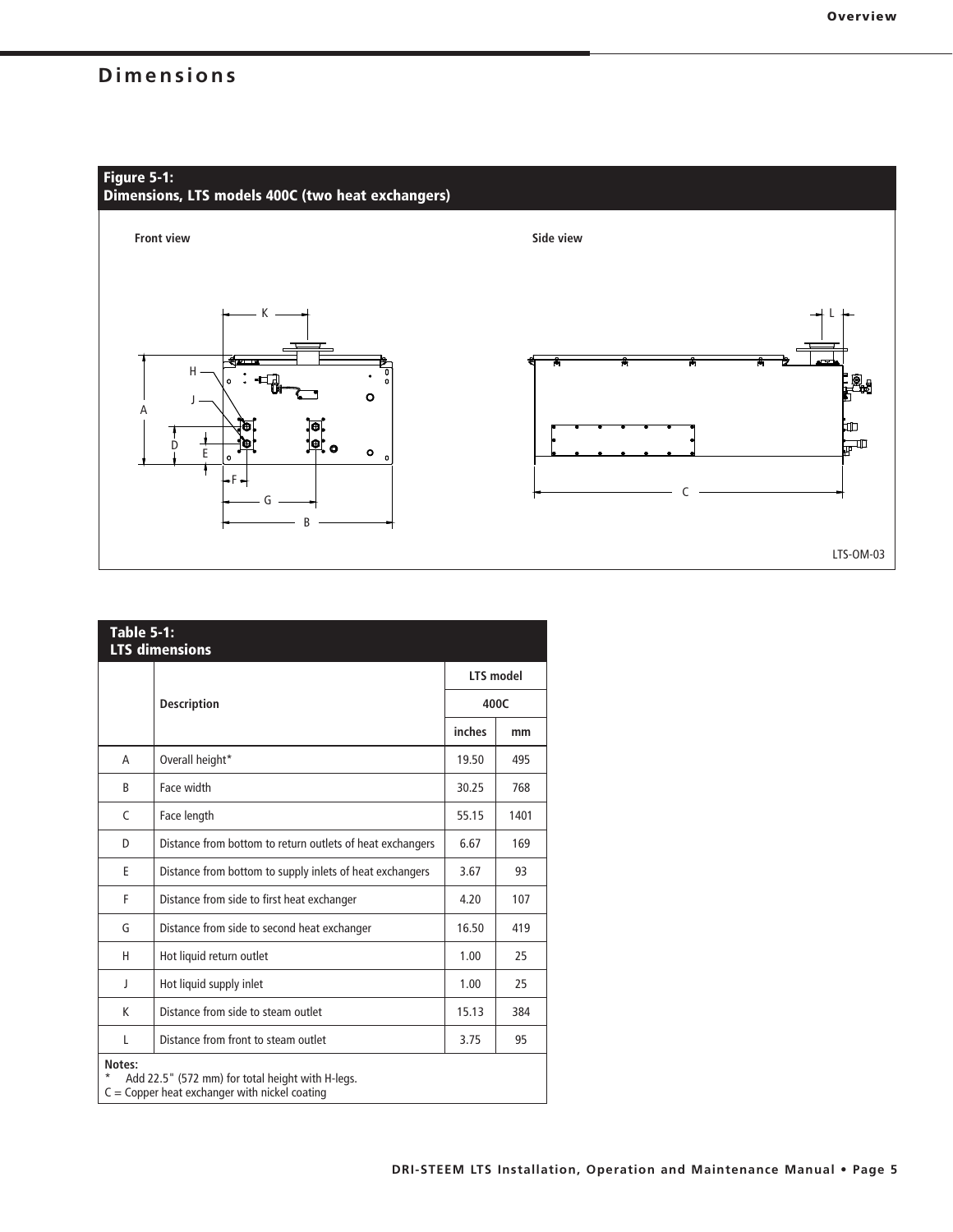## **Output capacities**

|                 | <b>Table 6-1:</b><br>LTS output capacities using hot water |      |        |        |        |                              |        |        |        |        |      |                                            |
|-----------------|------------------------------------------------------------|------|--------|--------|--------|------------------------------|--------|--------|--------|--------|------|--------------------------------------------|
|                 |                                                            |      |        |        |        | Output (lbs/hr and kg/h)     |        |        |        |        |      |                                            |
| <b>LTS</b>      |                                                            | Flow |        |        |        | Hot water supply temperature |        |        |        |        |      | Pressure drop<br>through heat<br>exchanger |
| model<br>number |                                                            |      | 240 °F | 116 °C | 250 °F | 121 °C                       | 260 °F | 127 °C | 280 °F | 138 °C |      |                                            |
|                 | gpm                                                        | L/m  | lbs/hr | kg/h   | Ibs/hr | kg/h                         | lbs/hr | kg/h   | lbs/hr | kg/h   | psi  | kPa                                        |
|                 | 8                                                          | 30   | 25     | 11     | 45     | 20                           | 65     | 29     | 100    | 45     | 1.5  | 10                                         |
|                 | 10                                                         | 38   | 32     | 15     | 53     | 24                           | 74     | 34     | 116    | 53     | 1.8  | 12                                         |
| 25C             | 12                                                         | 45   | 40     | 18     | 60     | 27                           | 85     | 39     | 135    | 61     | 2.0  | 14                                         |
|                 | 15                                                         | 57   | 50     | 23     | 75     | 34                           | 105    | 48     | 160    | 73     | 2.5  | 17                                         |
|                 | 17                                                         | 64   | 60     | 27     | 90     | 41                           | 120    | 54     | 170    | 77     | 3.0  | 21                                         |
|                 | 8                                                          | 30   | 50     | 23     | 70     | 32                           | 95     | 43     | 150    | 68     | 2.4  | 17                                         |
|                 | 10                                                         | 38   | 60     | 27     | 80     | 36                           | 108    | 49     | 172    | 78     | 3.2  | 22                                         |
| 100C            | 12                                                         | 45   | 70     | 32     | 90     | 41                           | 120    | 54     | 195    | 88     | 4.0  | 28                                         |
|                 | 15                                                         | 57   | 85     | 39     | 110    | 50                           | 140    | 64     | 230    | 104    | 6.0  | 41                                         |
|                 | 17                                                         | 64   | 95     | 43     | 125    | 57                           | 155    | 70     | 250    | 113    | 8.0  | 55                                         |
|                 | 20                                                         | 76   | 150    | 68     | 205    | 93                           | 265    | 120    | 420    | 191    | 5.0  | 34.5                                       |
|                 | 24                                                         | 91   | 190    | 86     | 250    | 113                          | 310    | 141    | 470    | 213    | 6.0  | 41                                         |
| 400C*           | 30                                                         | 114  | 240    | 109    | 300    | 136                          | 350    | 159    | 510    | 231    | 8.0  | 55                                         |
|                 | 34                                                         | 129  | 260    | 118    | 320    | 145                          | 380    | 172    | 540    | 245    | 10.0 | 69                                         |
| Notes:          |                                                            |      |        |        |        |                              |        |        |        |        |      |                                            |

**Notes:**

\* Two heat exchangers and two valves

C = Copper heat exchanger with nickel coating

The LTS is not ASME-certified.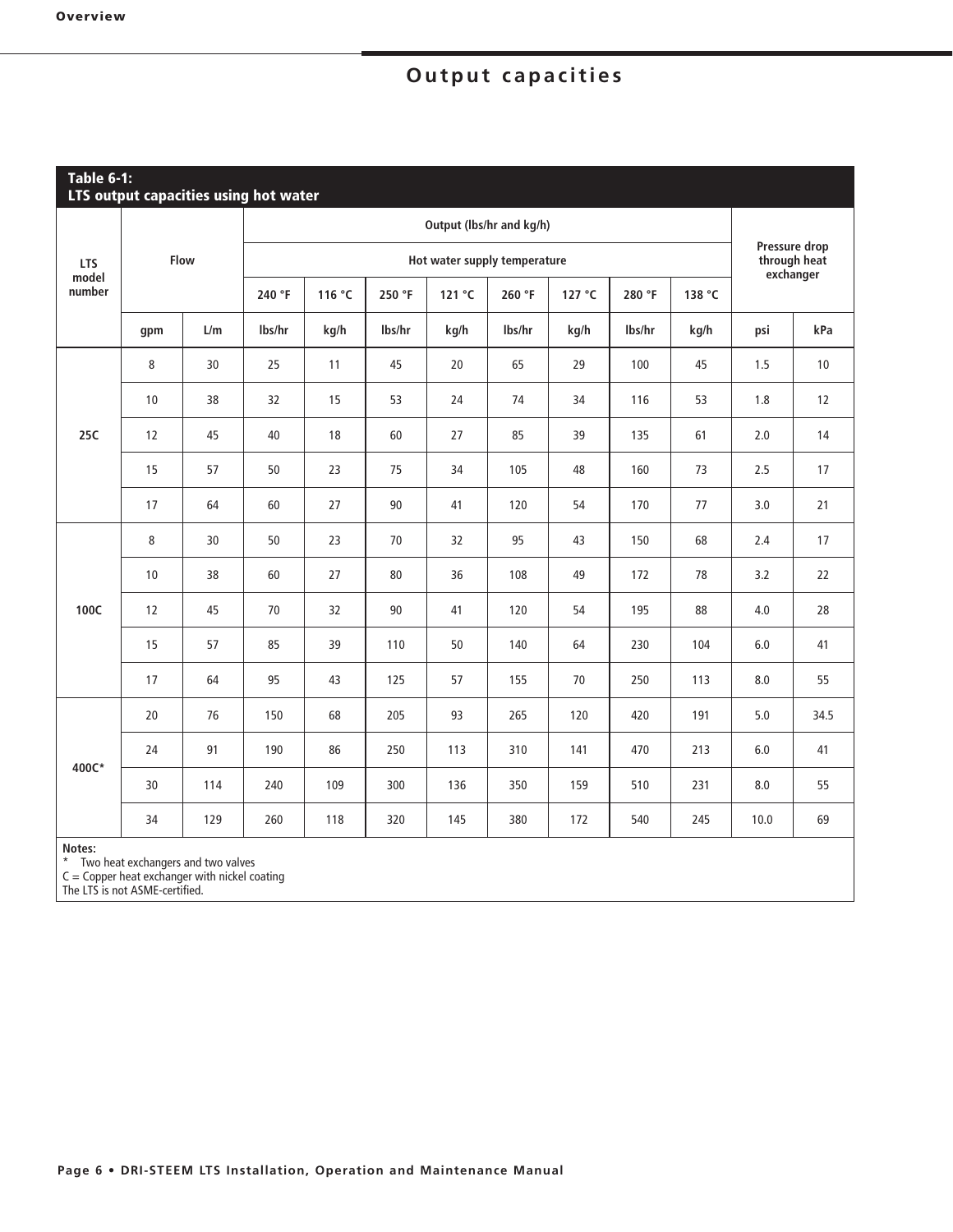### **Weights, connections and heated water properties**

| <b>Table 7-1:</b><br><b>LTS connection sizes</b> |                                                                                                                                                                                                                         |
|--------------------------------------------------|-------------------------------------------------------------------------------------------------------------------------------------------------------------------------------------------------------------------------|
| <b>Description</b>                               | <b>Connection size</b>                                                                                                                                                                                                  |
| Water makeup (fill)                              | $\frac{1}{4}$ " pipe thread (DN8), except in Europe where it is DN10                                                                                                                                                    |
| Drain                                            | 3/4" (DN20) for models 25C and 100C<br>1" (DN25) for models 400C                                                                                                                                                        |
| Steam outlet                                     | Varies with capacity and dispersion type. To determine outlet size, see Dri-calc <sup>®</sup> or the "Maximum steam carrying capacity<br>of interconnecting hose, tubing, or pipe" table in the DRI-STEEM Design Guide. |
| Condensate return                                | <sup>3/4"</sup> pipe thread (DN20)                                                                                                                                                                                      |
| Hot liquid supply inlet and return outlet        | See dimensions tables.                                                                                                                                                                                                  |

| <b>Table 7-2:</b><br><b>LTS weights</b> |     |                 |     |                  |
|-----------------------------------------|-----|-----------------|-----|------------------|
| LTS model                               |     | Shipping weight |     | Operating weight |
| number                                  | Ibs | kg              | lbs | kg               |
| 25C                                     | 95  | 43              | 175 | 79               |
| 100C                                    | 105 | 48              | 350 | 158              |
| 400C                                    | 262 | 119             | 900 | 409              |

| <b>Table 7-3:</b><br>Properties of water 212 °F to 340 °F<br>(100 °C to 171 °C) * |                                       |                                                   |       |  |  |
|-----------------------------------------------------------------------------------|---------------------------------------|---------------------------------------------------|-------|--|--|
| Temperature                                                                       |                                       | <b>Pressure</b>                                   |       |  |  |
| °F                                                                                | °C                                    | psia                                              | kPa   |  |  |
| 212                                                                               | 100                                   | 14.7                                              | 101.3 |  |  |
| 220                                                                               | 104                                   | 17.2                                              | 118.4 |  |  |
| 230                                                                               | 110                                   | 20.8                                              | 143.2 |  |  |
| 240                                                                               | 116                                   | 25.0                                              | 172.0 |  |  |
| 250                                                                               | 121                                   | 29.8                                              | 205.5 |  |  |
| 260                                                                               | 127                                   | 35.4                                              | 244.1 |  |  |
| 270                                                                               | 132                                   | 41.9                                              | 288.4 |  |  |
| 280                                                                               | 138                                   | 49.2                                              | 339.0 |  |  |
| 290                                                                               | 143                                   | 57.6                                              | 396.6 |  |  |
| 300                                                                               | 149                                   | 67.0                                              | 461.7 |  |  |
| 310                                                                               | 154                                   | 77.7                                              | 535.2 |  |  |
| 320                                                                               | 160                                   | 89.7                                              | 617.8 |  |  |
| 330                                                                               | 166                                   | 103.1                                             | 710.1 |  |  |
| 340                                                                               | 171                                   | 118.0                                             | 813.1 |  |  |
| Note:                                                                             | water temperature of 280 °F (138 °C). | Valves supplied by DRI-STEEM have a maximum inlet |       |  |  |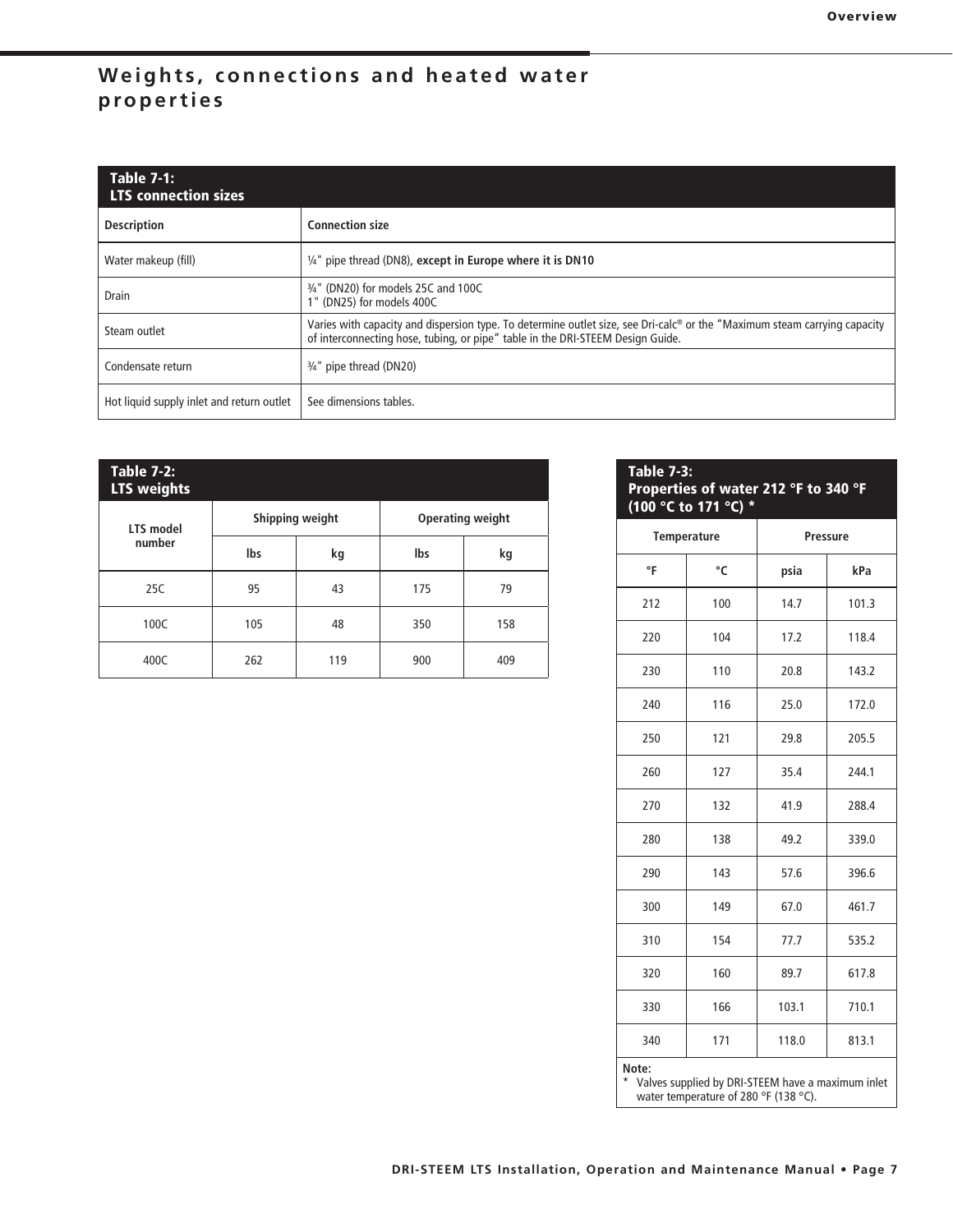### **Selecting a location**

#### **Locating the humidifier**

When selecting a location for the humidifier, consider the following:

- Maximum ambient temperature for the control cabinet is 104 °F  $(40 °C)$ .
- Noises inherent to operation such as water fill cycles
- Easy access for maintenance
- $\bullet$  Critical service and maintenance clearances around humidifier  $$ primarily top, left side, and front (see clearance recommendations on next page)
- Convenient location to dispersion system for routing of vapor hose, tubing, or piping
- Electrical connections: Power, control, and safety circuits
- Piping connections: Hot liquid piping, condensate piping, and optional equipment
- Plumbing connections: Supply water, drain piping, and condensate return piping
- Water seal requirements
- Avoid locations above critical equipment or processes.
- Avoid locations close to sources of electromagnetic emissions such as power distribution transformers and high horsepower motors controlled by variable frequency drives.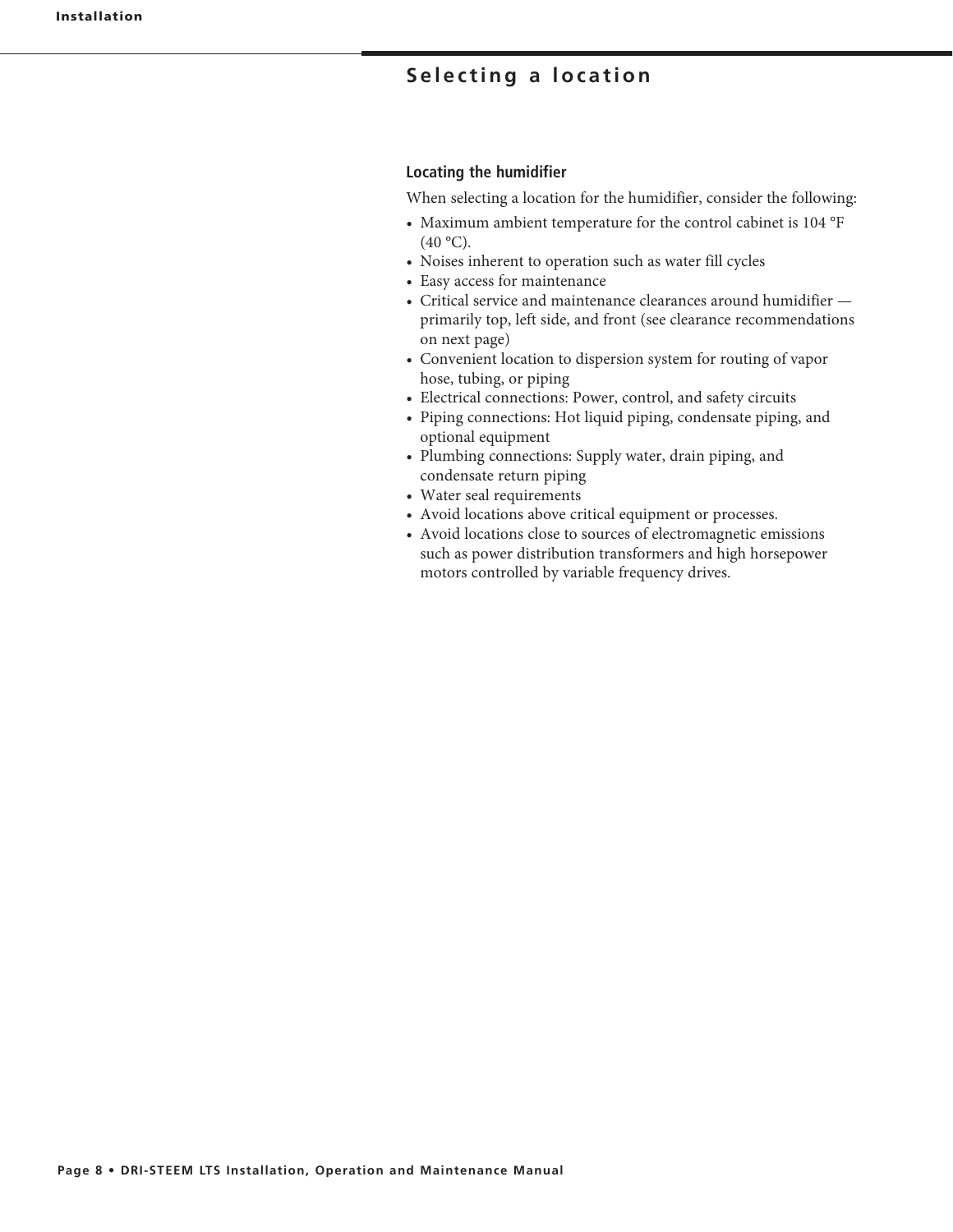### **Clearance recommendations**

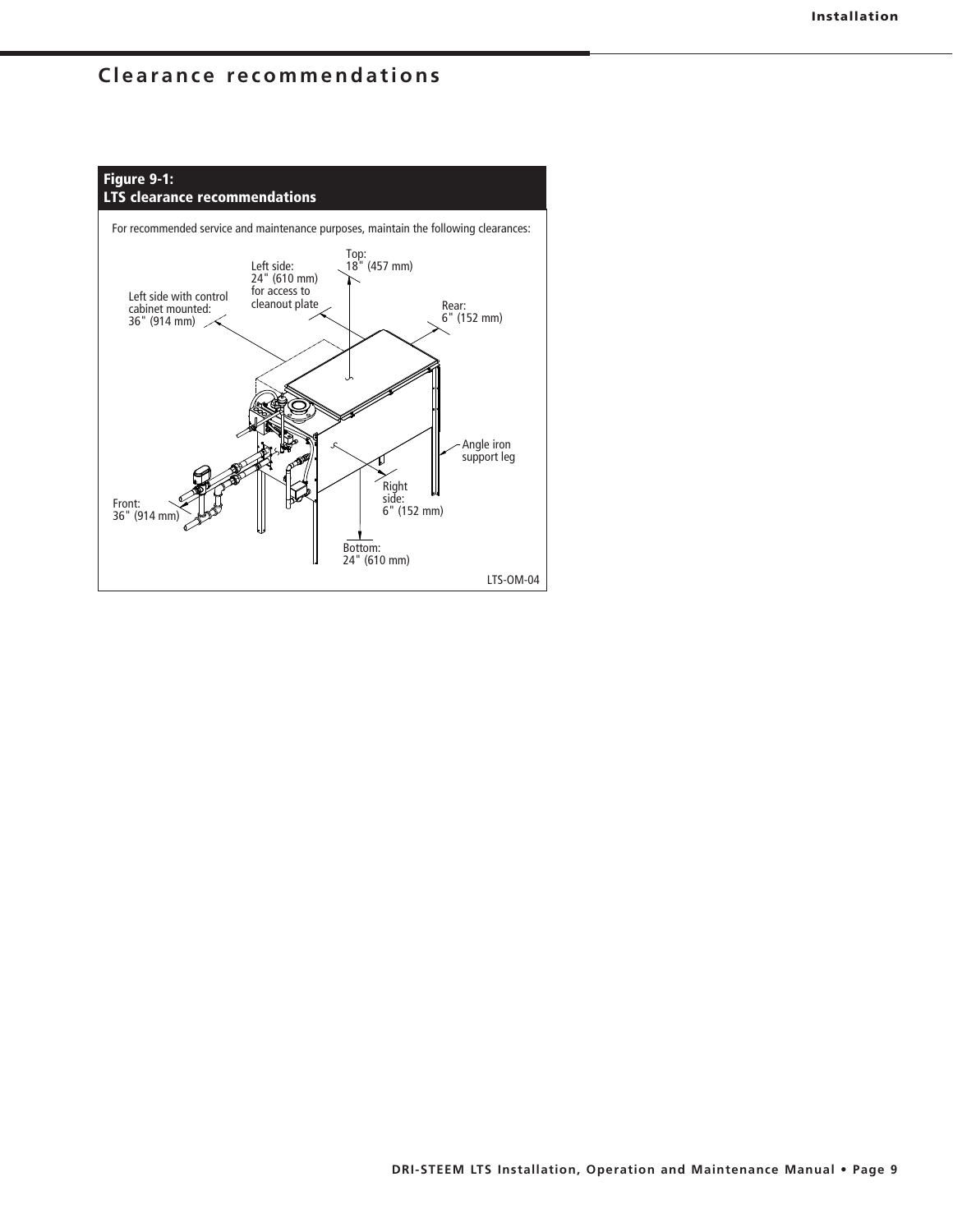| <b>Table 10-1:</b><br><b>Mounting options by model</b> |   |           |                          |          |  |  |
|--------------------------------------------------------|---|-----------|--------------------------|----------|--|--|
|                                                        |   |           | <b>LTS/LTS-DI models</b> |          |  |  |
| <b>Mounting</b><br>method                              |   | 25C, 100C | 400C                     |          |  |  |
| Standard                                               |   | Optional  | Standard                 | Optional |  |  |
| <b>Trapeze</b>                                         | x |           |                          |          |  |  |
| H-legs                                                 |   |           | X                        |          |  |  |
| Support<br>legs                                        |   | X         |                          |          |  |  |
| Wall<br>brackets                                       |   | x         |                          |          |  |  |

### **IMPORTANT:**

Installation must comply with governing codes.

### **Mounting methods**

To ensure that the water level control system works properly, the tank must be mounted level side to side and front to back.

For overhead installations, install a drip pan to prevent possible water damage.

Support legs, trapeze hanger, and wall brackets are not available for LTS/LTS-DI models 400. These models must use H-legs.

The mounting methods described in this manual are the only options available to maintain compliance to the UL 998 standard; alternate mounting methods will compromise the humidifier's CE, ETL, and C-ETL approvals.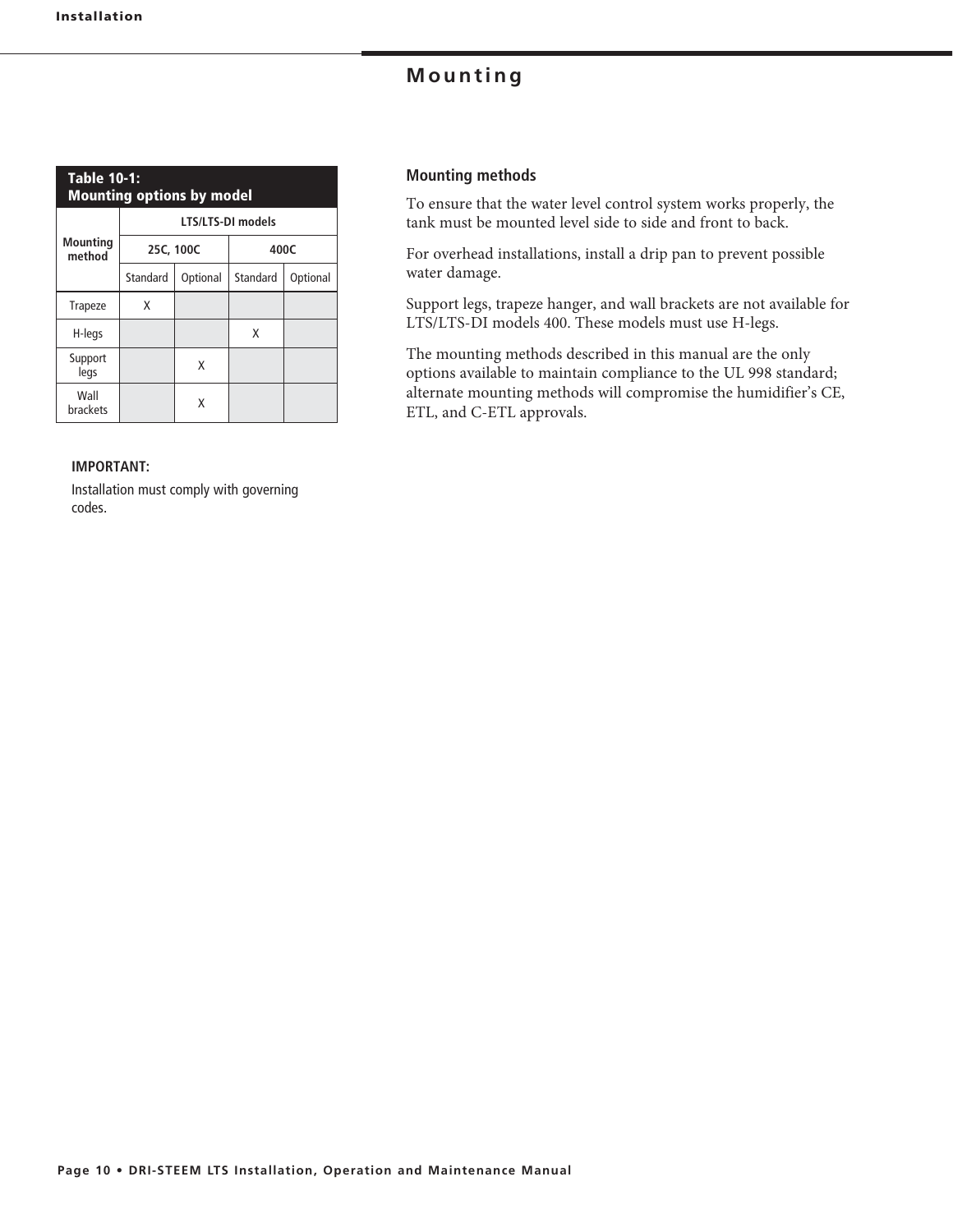### **Trapeze hanger**

### **(LTS/LTS-DI models 25 and 100 only)**

Secure threaded rod to an overhead structure that is strong enough to support the operating weight of the LTS/LTS-DI humidifier and field installed piping, plus the weight of the control cabinet if it is mounted on the humidifier.

Adjust the mounting so that the tank sets level side to side and front to back. Verify level after the tank is filled and is at operating weight.



#### **Overhead installation**

Do not install water piping and humidifiers above expensive apparatus or equipment. A broken water pipe, leaking valve gland, condensation or other water leaks can occur causing serious damage and costly repairs to the equipment below.

If this type of installation cannot be avoided, install a drip tray constructed of galvanized sheet metal under the humidifier, valve, etc., to catch potential water drips (see Figure 11-1).

Pipe the overflow from the LTS directly to a floor drain — do not drain the LTS into the drip pan. Terminate the drip pan and the LTS overflow drains above an open floor drain.

### **IMPORTANT:**

Installation must comply with governing codes.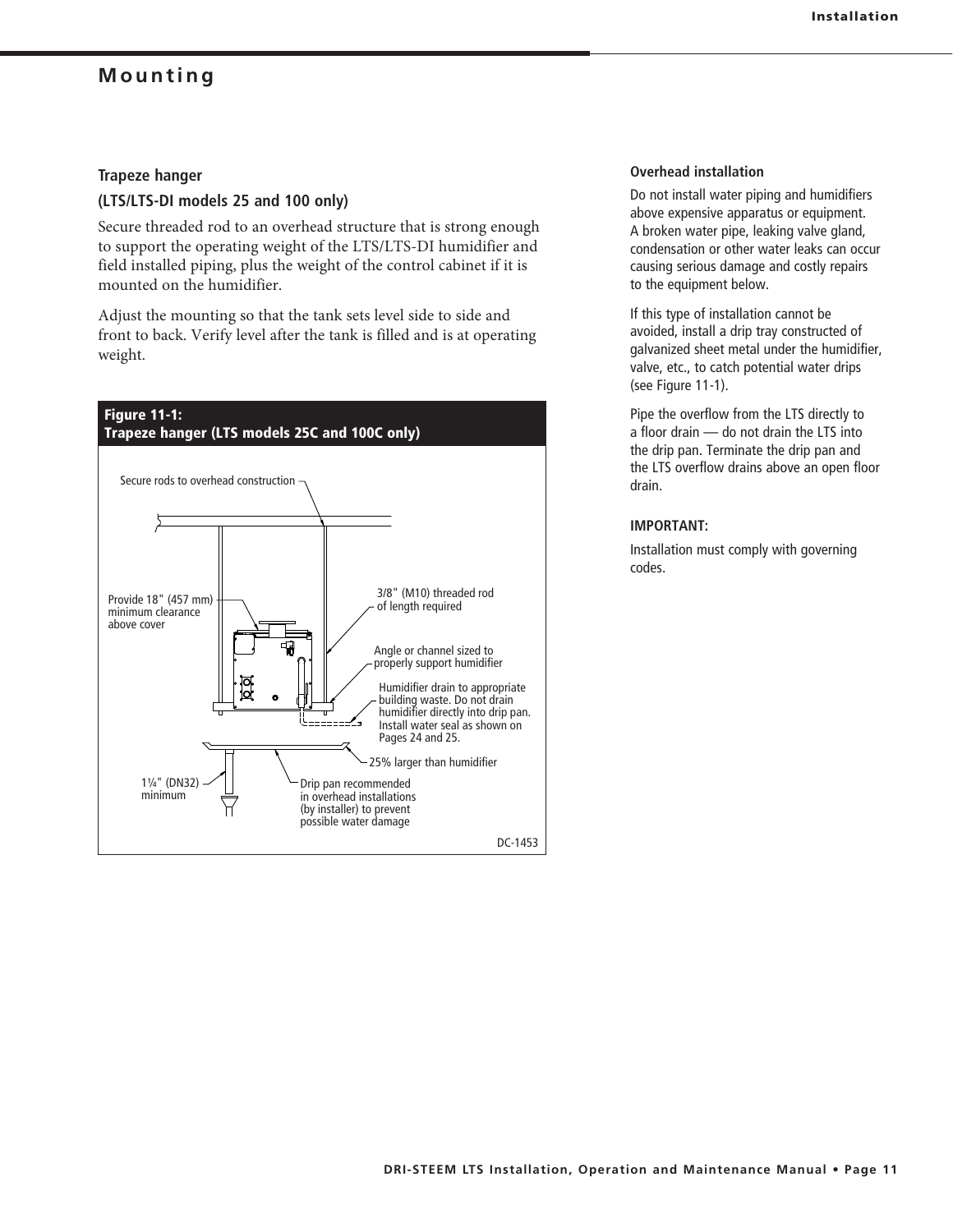![](_page_11_Figure_2.jpeg)

![](_page_11_Figure_3.jpeg)

#### **IMPORTANT:**

Installation must comply with governing codes.

### **Support legs**

### **(LTS/LTS-DI models 25 and 100 only)**

Use enclosed bolts, nuts, and washers to fasten legs to tank. Shim or adjust so the tank sets level side to side and front to back. Verify level after the tank is filled and is at operating weight.

### **H-legs**

### **(LTS/LTS-DI models 400 only)**

While the LTS and LTS-DI tank is securely held in the air, attach front and rear supports using the supplied 3/8" (M10) bolts, nuts, and washers. MAKE SURE THE BOTTOM OF THE TANK IS SUPPORTED BY THE H-LEG SUPPORTS. This can be accomplished by having the bolts slightly loose as the tank is lowered to the floor. Then tighten them after the unit is place.

Adjust the mounting so the tank sets level side to side and front to back. Verify the tank is level after it is filled and at operating weight.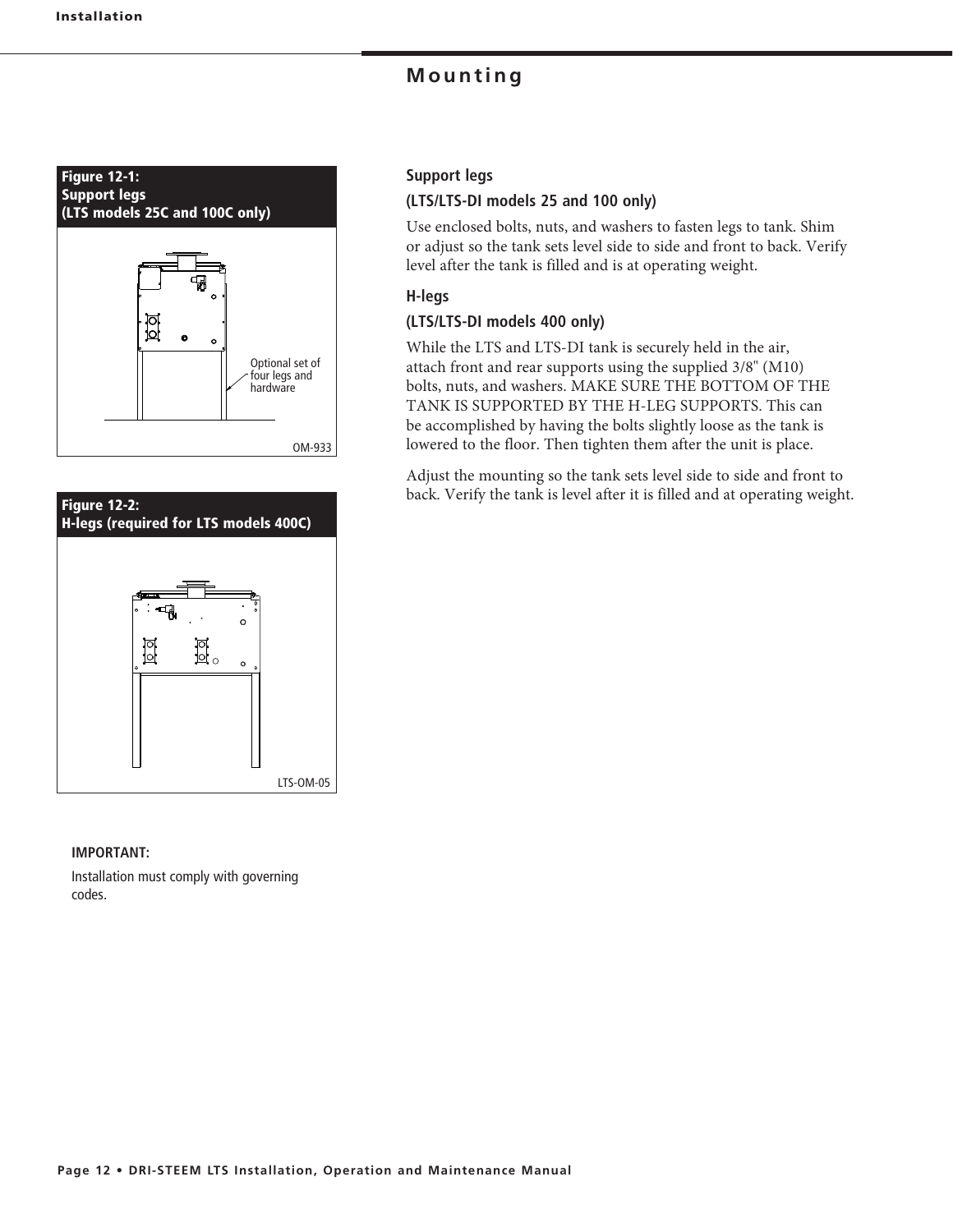### **Wall brackets**

### **(LTS/LTS-DI models 25 and 100 only)**

When mounting the LTS/LTS-DI with wall brackets, use 3/8" (M10) minimum fasteners as described below.

- $\bullet$  Mounting the LTS/LTS-DI on concrete or block walls:
	- Position the wall brackets so that when fastened they will be flush with the inside of the front and back flanges of the LTS/ LTS-DI tank.
	- Fasten the wall brackets with concrete anchors (expansion bolts) rated for the operating weight of the LTS/LTS-DI humidifier.
	- Fasten the LTS/LTS-DI tank securely to the wall brackets.
	- Shim or adjust so the tank sets level side to side and front to back. Verify level after the tank is filled and at operating weight.
- Mounting Model LTS/LTS-DI 25 on a wood stud wall:
- Position two 2  $\times$  4s (100 mm  $\times$  50 mm timbers) horizontally apart 24" (610 mm) on center (Dimension B in the table on this page).
- Fasten these two horizontal  $2 \times 4s$  (timbers) with lag bolts (coach screws) to three vertical studs spaced 16" [404 mm] on center.
	- Position the wall brackets so that when fastened they will be flush with the inside of the front and back flanges of the LTS/ LTS-DI tank, and fasten to the horizontal timbers.
	- Fasten the LTS/LTS-DI tank securely to the wall brackets.
	- Shim or adjust so the tank sets level side to side and front to back. Verify level after the tank is filled and at operating weight.
- Mounting Model LTS/LTS-DI 100 on a wood stud wall:
- Position two 2  $\times$  4s (100 mm  $\times$  50 mm timbers) horizontally apart  $30^{\circ}$  (610 mm) on center (Dimension B in the table on this page).
- Fasten these two horizontal  $2 \times 4s$  (timbers) with lag bolts (coach screws) to four vertical studs spaced 16" [404 mm] on center.
	- Position the wall brackets so they are flush with the inside of the front and back flanges of the LTS/LTS-DI tank, and fasten to the horizontal timbers.
	- Fasten the LTS/LTS-DI tank securely to the wall brackets.
	- Shim or adjust so the tank sets level side to side and front to back. Verify level after the tank is filled and at operating weight.
- $\bullet$  Mounting the LTS/LTS-DI on metal stud walls:
- Follow wood stud mounting guidelines above and provide a second set of  $2 \times 4$ s (100 mm  $\times$  50 mm timbers) on the backside of the wall. Run a bolt with a washer through the face  $2 \times 4$  (100 mm  $\times$  50 mm timber), the metal stud, and the backside  $2 \times 4$  (100 mm  $\times$  50 mm timber) with washer and nut to connect the  $2 \times 4s$  (100 mm  $\times$  50 mm timbers).

#### **IMPORTANT:**

Installation must comply with governing codes.

### **Figure 13-1: Wall brackets (LTS models 25C and 100C only)**

![](_page_12_Figure_27.jpeg)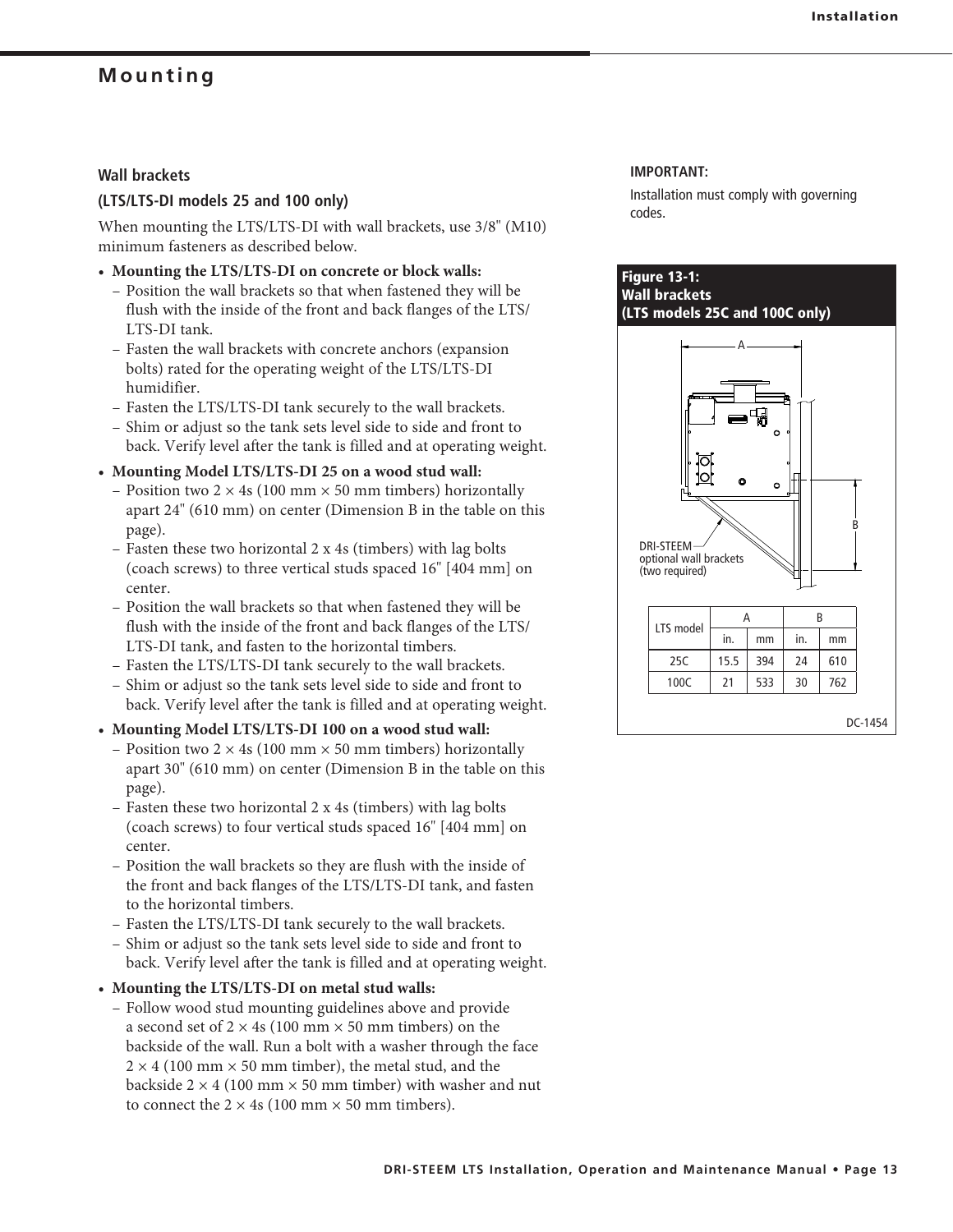![](_page_13_Figure_1.jpeg)

#### **Notes:**

- 1. The Outdoor Enclosure has two available steam distribution configurations. The standard configuration has a steam outlet on the right side of the Outdoor Enclosure for connecting to steam dispersion unit piping. The optional internal steam distribution configuration routes steam within the Outdoor Enclosure and down through the enclosure pipe chase into a building.
- 2. There are four knockouts located on the right and left side of the enclosure. Knockout sizes are 1½" (hole dia. 50 mm) for LTS models 25-100, and 2" (hole dia. 63.5 mm) for LTS models 200-800. Run the electrical power into the enclosure at these knockouts.
- 3. All piping from the LTS unit to the steam outlet is stainless steel pipe. Depending on the application, interconnecting piping from the steam outlet to the dispersion assembly can be tubing, pipe or DRI-STEEM vapor hose.
- 4. The preferred location for the LTS hot liquid valve is inside the Outdoor Enclosure. If one of these valves must be located inside the building, it must be located within 6' (1.8 m) of the humidifier to reduce pressure drop.
- 5. See the dimensions table on the next page.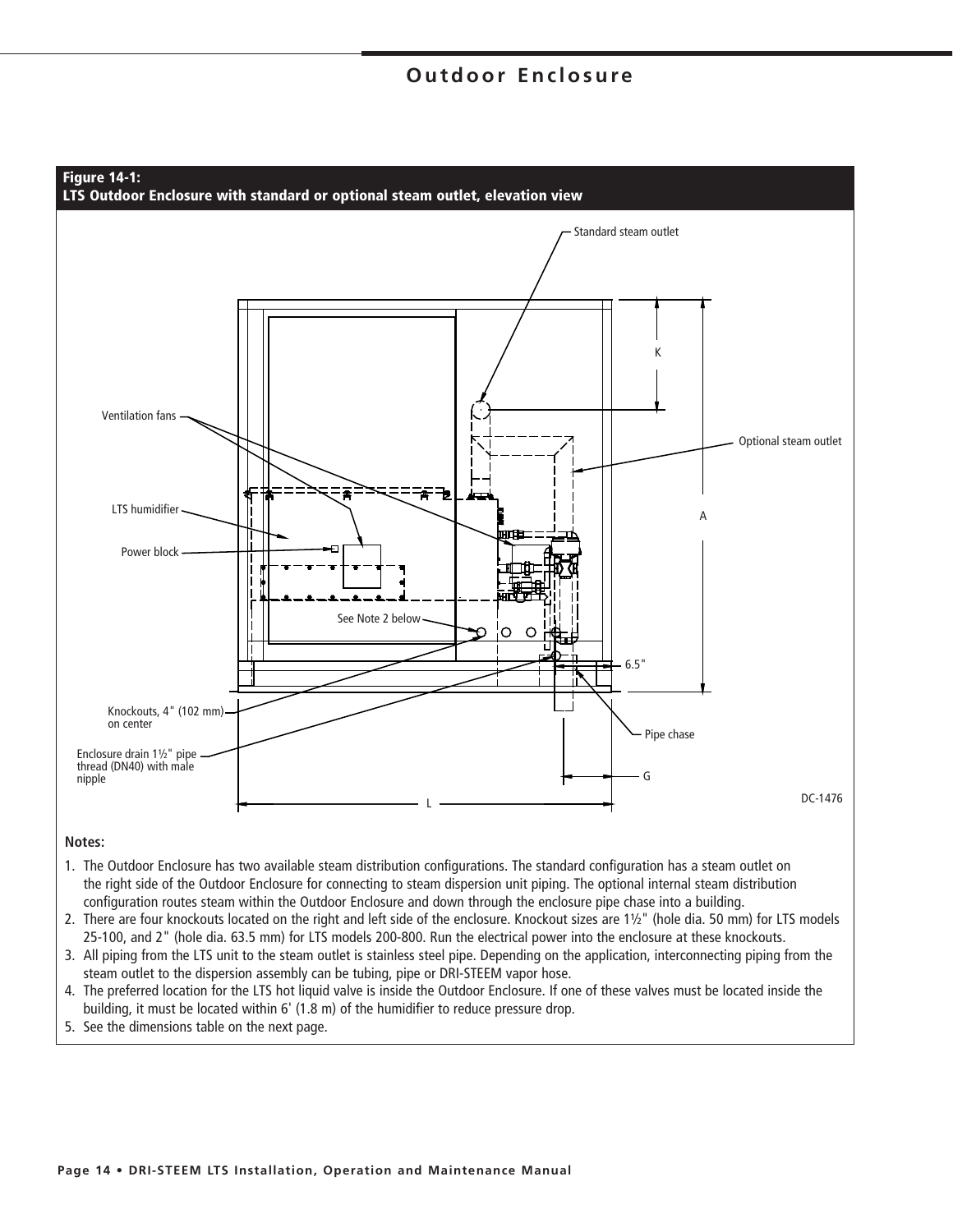### **Figure 15-1: LTS Outdoor Enclosure, top view**

![](_page_14_Figure_2.jpeg)

| <b>Table 15-1:</b><br>LTS Outdoor Enclosure dimensions* |                                             |                               |        |        |         |  |
|---------------------------------------------------------|---------------------------------------------|-------------------------------|--------|--------|---------|--|
|                                                         |                                             | LTS or LTS-DI<br>model number |        |        |         |  |
| Item                                                    | <b>Description</b>                          |                               | 25-100 |        | 200-800 |  |
|                                                         |                                             | inches                        | mm     | inches | mm      |  |
| A                                                       | Enclosure height                            | 56.00                         | 1422   | 66.00  | 1676    |  |
| B                                                       | Enclosure width                             | 36.00                         | 914    | 46.00  | 1168    |  |
| C                                                       |                                             | 4.50                          | 114    | 4.50   | 114     |  |
| D                                                       | Pipe chase position                         | 2.00                          | 57     | 3.50   | 89      |  |
| E                                                       |                                             | 20.00                         | 508    | 32.00  | 312     |  |
| F                                                       | Pipe chase size                             | 8.00                          | 203    | 10.00  | 254     |  |
| G                                                       |                                             | 6.00                          | 152    | 8.50   | 216     |  |
| н                                                       |                                             | 18.63                         | 473    | 22.00  | 559     |  |
| J                                                       | Steam pipe position                         | 14.50                         | 368    | 20.50  | 521     |  |
| K                                                       |                                             | 12.25                         | 311    | 11.00  | 279     |  |
| L                                                       | Enclosure length                            | 60.00                         | 1524   | 78.00  | 1981    |  |
| Note:<br>*                                              | See drawings on this and the previous page. |                               |        |        |         |  |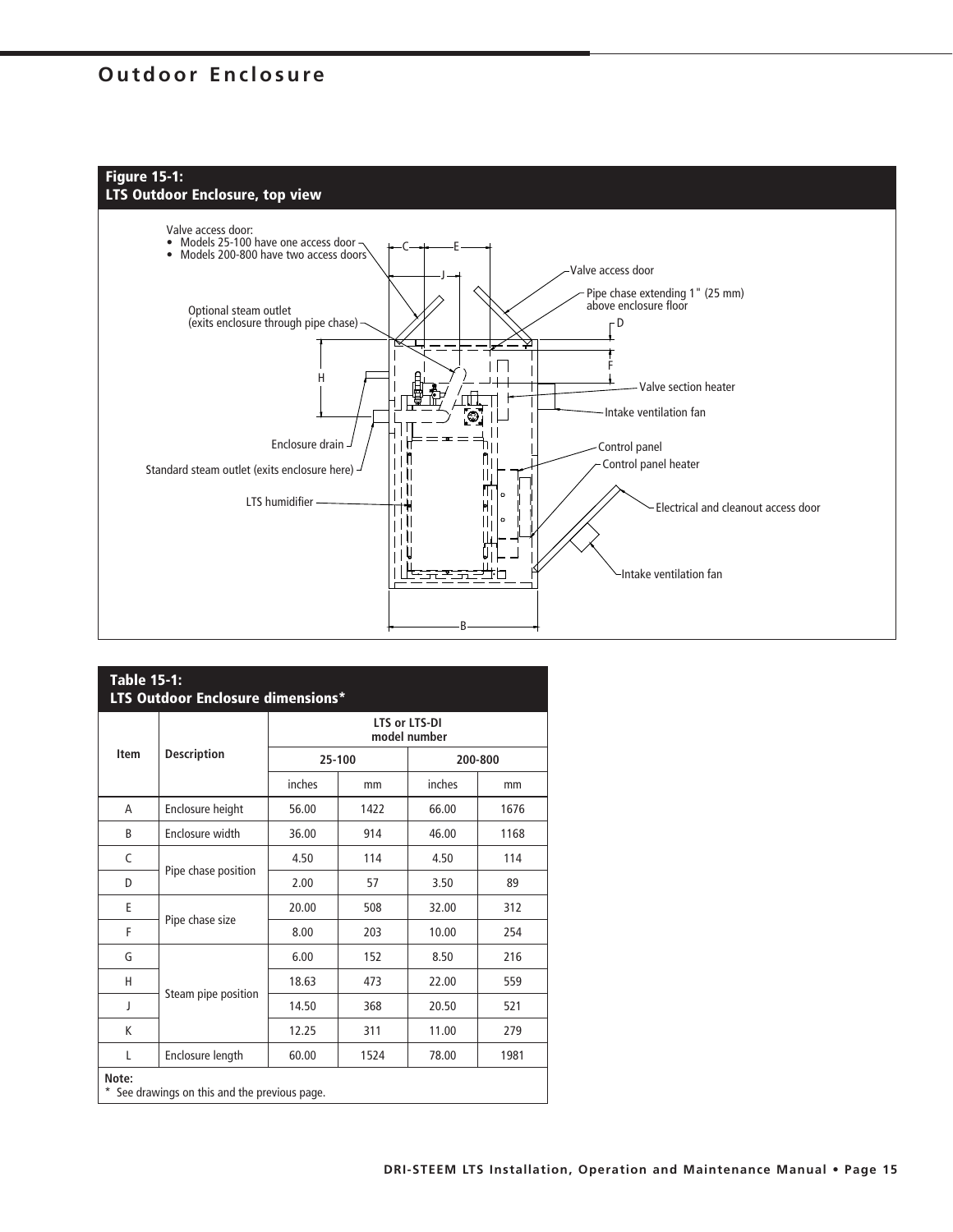### **Specifications**

- Add 15 full load amps (120 VAC) when using an Outdoor Enclosure with a heater package.
- Add 2 full load amps (120 VAC) when using an Outdoor Enclosure without a heater package.

### **Note:**

The Outdoor Enclosure is only available in the United States and Canada.

### **Table 16-1:**

### **LTS Outdoor Enclosure weights**

| LTS or LTS-DI                  |      | <b>Outdoor Enclosure</b><br>shipping weight* | <b>Outdoor Enclosure</b><br>operating weight* |     |  |
|--------------------------------|------|----------------------------------------------|-----------------------------------------------|-----|--|
| model number                   | lbs  | kg                                           | lbs                                           | kq  |  |
| LTS-25                         | 600  | 272                                          | 680                                           | 308 |  |
| LTS-100                        | 625  | 284                                          | 850                                           | 386 |  |
| LTS-400                        | 1050 | 476                                          | 1700                                          | 771 |  |
| Note:<br>* Includes bumidifier |      |                                              |                                               |     |  |

Includes humidifier

| <b>Table 16-2:</b><br><b>LTS Outdoor Enclosure connection sizes</b> |                                                                                |                                      |  |  |  |
|---------------------------------------------------------------------|--------------------------------------------------------------------------------|--------------------------------------|--|--|--|
|                                                                     | LTS or LTS-DI model number<br><b>Description</b>                               |                                      |  |  |  |
|                                                                     | 25-100                                                                         | 200-800                              |  |  |  |
| Water makeup (fill)                                                 | $\frac{1}{4}$ " pipe thread<br>(DN8)                                           | $\frac{1}{4}$ " pipe thread<br>(DN8) |  |  |  |
| Drain                                                               | $\frac{3}{4}$ " (DN20)                                                         | 1" (DN25)                            |  |  |  |
| Condensate return                                                   | $\frac{3}{4}$ " pipe thread<br>$\frac{3}{4}$ " pipe thread<br>(DN20)<br>(DN20) |                                      |  |  |  |
| Steam outlet                                                        | See the LTS catalog                                                            |                                      |  |  |  |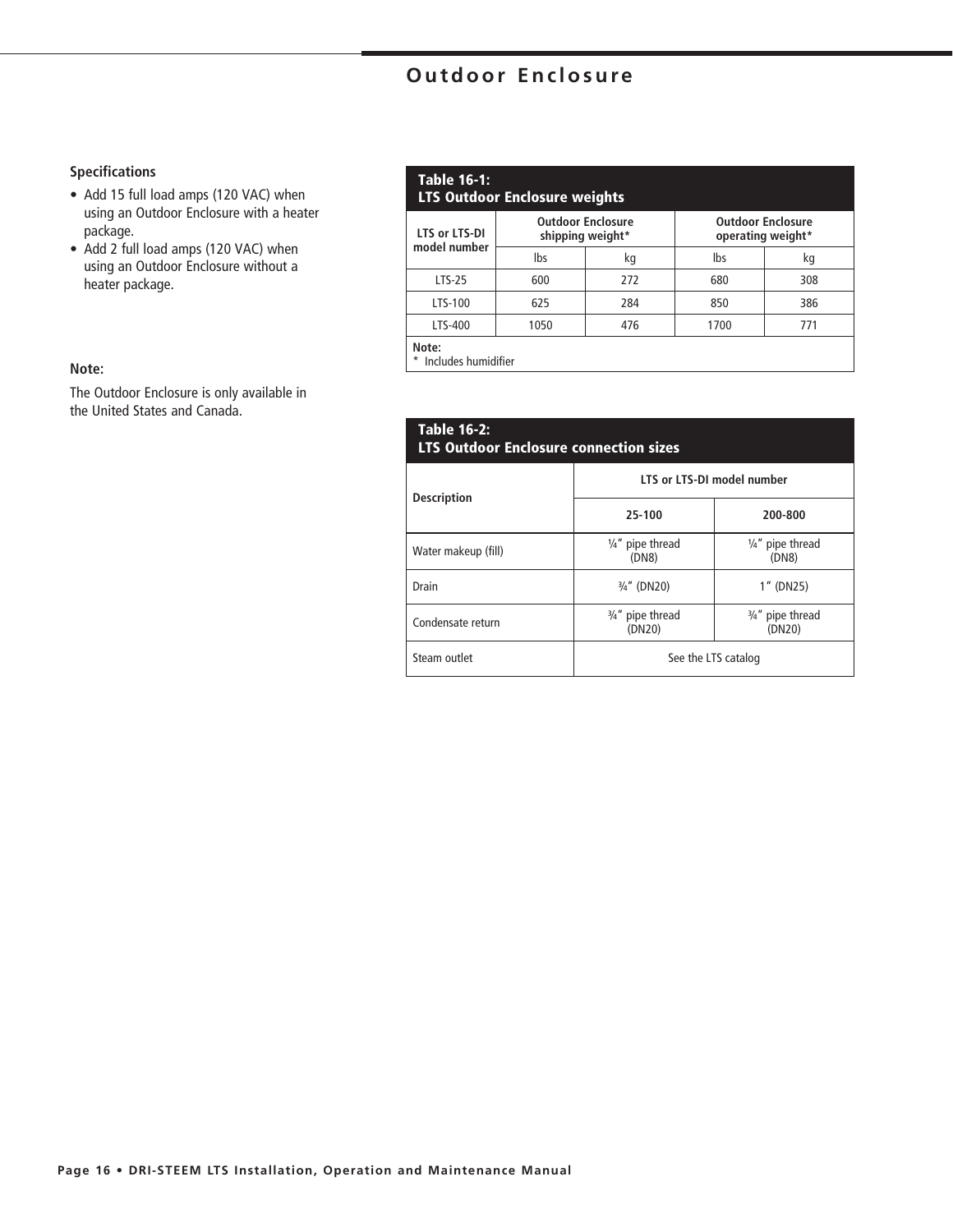**Figure 17-1:**

![](_page_16_Figure_2.jpeg)

![](_page_16_Figure_3.jpeg)

**Piping notes:**

- 1. Insulate supply water piping to avoid dripping from condensation. To ensure that water does not remain in the fill line and freeze if there is a loss of power, DRI-STEEM recommends field installing additional valves upstream of the fill valve in a conditioned space. Power these valves on the same circuit as the LTS; if the power goes off, water drains out of the fill line to prevent freezing (see Figure 17-1). Supply power for these valves from the same circuit that supplies the LTS.
- 2. Ensure that water lines are protected from freezing conditions.
	- Install heat tracing and insulation on fill piping inside the outdoor enclosure.
	- In extreme or critical applications in which the unlikely event of a water leak could cause severe damage, DRI-STEEM recommends a thermostat with a remote sensor on the fill line to cut power to the LTS **and** safety valves to stop fill water to the LTS and drain the fill piping when the temperature is below freezing.
- 3. DRI-STEEM recommends copper or iron drain piping for outdoor enclosures. On a loss of power the tank water will drain, but not be cooled by the Drane-kooler because of the field supplied safety shut-off valves. If it is critical to keep the Drane-kooler functional in the case of a power loss, disconnect the Drane-kooler and relocate it down inside the conditioned space of the building. Pipe the supply water for the Drane-kooler before the safety shut-off valves.
- 4. If copper or iron piping is used for both the fill and drain piping, these drains may be tied together. Locate 1" air gap only in spaces with adequate temperature and air movement to absorb flash steam; otherwise, condensation may form on nearby surfaces. Refer to governing codes for drain pipe size and maximum discharge water temperature.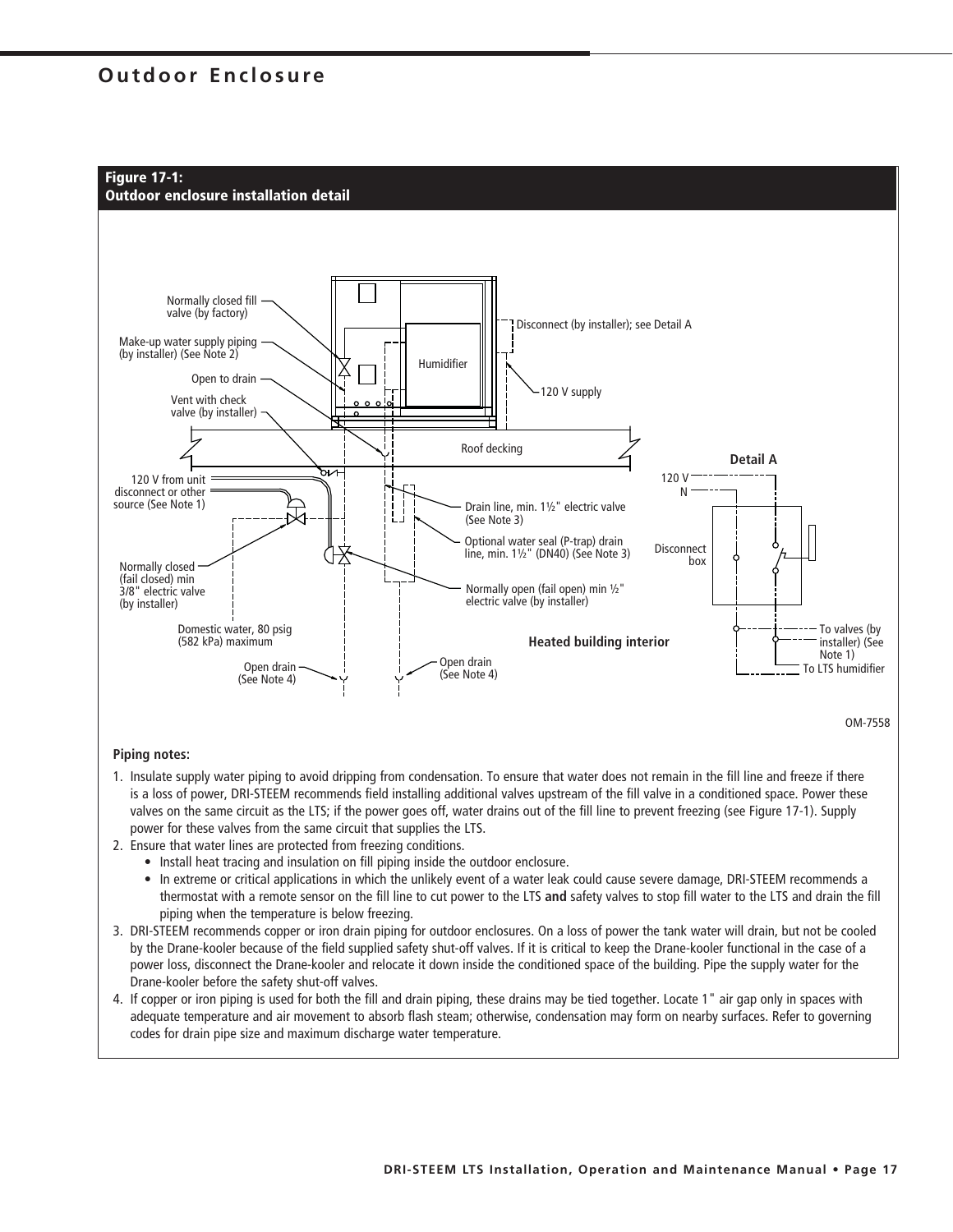![](_page_17_Figure_1.jpeg)

### **Outdoor Enclosure mounting**

- The Outdoor Enclosure must be level and located so that there is enough clearance for opening the access doors.
- Verify that the position of support legs, pad, or curb properly support the unit and that support structure dimensions coincide with unit dimensions.
- Locate unit so that air intakes are not too close to any exhaust fan outlets, gasoline storage, or other contaminants that could potentially cause dangerous situations. The use and storage of gasoline or other flammable vapors and liquids in open containers in the vicinity of this appliance is hazardous.
- When located on the roof, the Outdoor Enclosure air intakes must be a minimum of 14" (356 mm) above the roof to prevent intake of snow or splashed rain. Locate the Outdoor Enclosure so that prevailing winds do not blow into the air intakes.
- Be sure to remove all shipping brackets and other packaging prior to installing the unit.
- During transit, unloading, and setting of the unit, bolts and nuts may have become loosened. Check that all nuts are tightened.
- There are four knockouts located on the right and left side of the enclosure. It is recommended that the electrical power is run into the enclosure at these knockouts.
- The Outdoor Enclosure is designed for handling by two methods. In both cases it must be lifted from the bottom base using a method that holds it level, and keeps it from tipping, falling, or twisting. If the unit is severely twisted during handling, permanent damage may occur. It is the installer's responsibility to verify the handling equipment's capability to safely handle the unit.
- The preferred method of lifting is by forklift. This is only possible if forks extend across the entire unit. Forks that do not extend across the entire unit could cause tipping resulting in unsafe conditions or damage to the unit.
- The alternative method of handling is through the unit's channel base frame and/or special lifting lug hooks installed on the unit. All lifting operations must be accomplished with a load spreader of sufficient width to ensure that the lifting cables clear the side of the unit. If this type of spreader is not available, wood strips should be inserted between the cables and unit where necessary. All four lifting points must be used and will be marked "lift here" on the unit.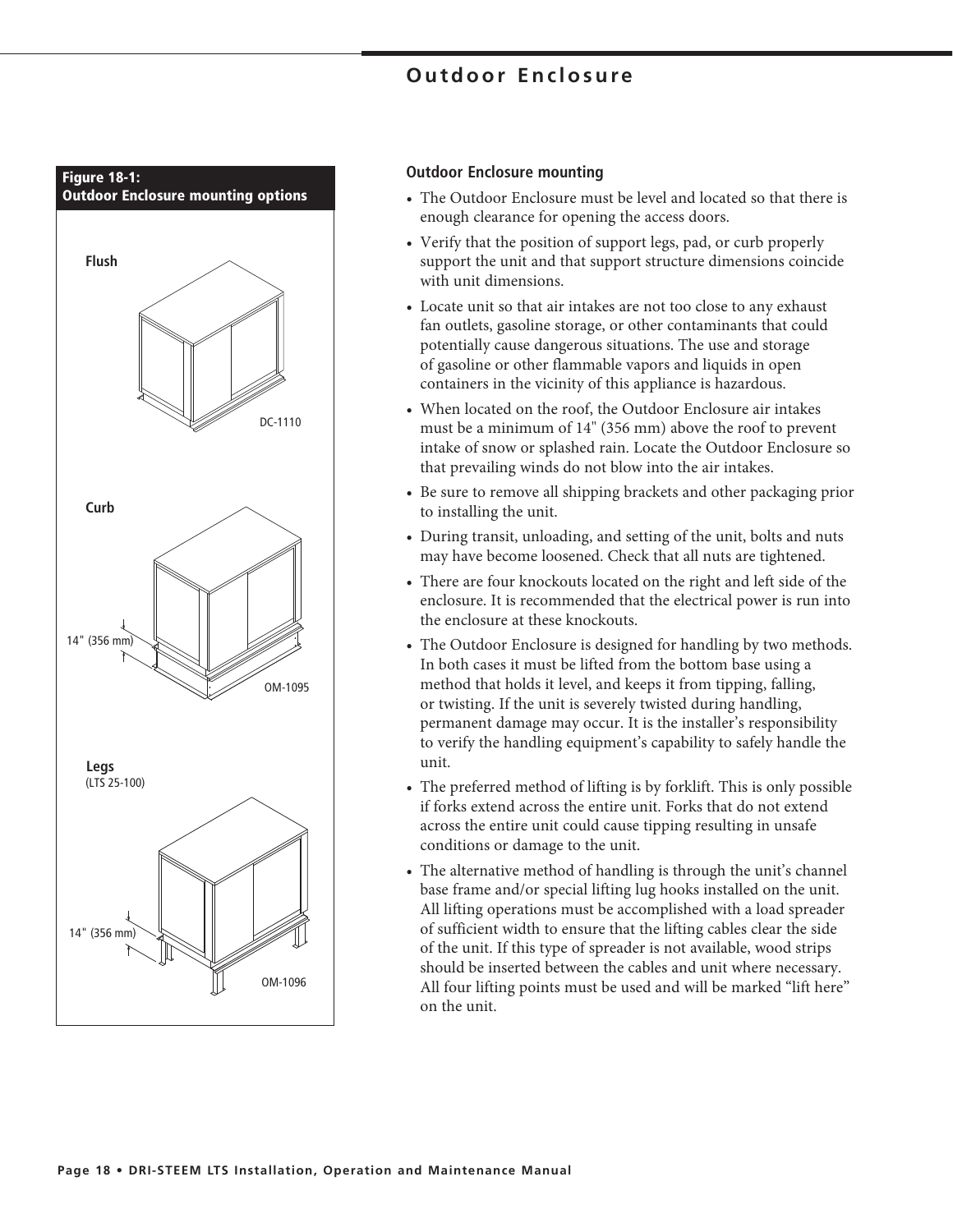- The Outdoor Enclosure has two available steam distribution configurations. The standard configuration has a steam outlet on one side of the Outdoor Enclosure for connecting to steam dispersion unit piping. The optional internal steam distribution configuration routes steam within the Outdoor Enclosure and down through the pipe chase into a building. See drawings on Page 15.
- A pipe chase is located inside the enclosure. A cover for the pipe chase is provided to maintain proper pressure within the enclosure in the event that this opening is not utilized. However, it is recommended that this pipe chase be used for both the supply water piping and drain piping, in which case the pipe chase cover should be removed. Install insulation rated for 212 °F  $(100 \, \text{°C})$  to completely fill the area around the pipes to maintain proper enclosure pressure.
- When the enclosure is pad-mounted or when the pipe chase cannot be used, the supply water and drain piping can be run through the knockouts, although preferably on the opposite side from the utility connections.
- When ordered with the heater package, two thermostatcontrolled heaters are provided: one strip heater is located in the control cabinet section, and one strip heater is located in the front section to keep the enclosure at a constant minimum temperature.
- An enclosure drain is provided. In case of a water leak, water will drain from the enclosure through this drain.
- For humidifiers with Vapor-logic3 control, a keypad with standard  $5'$  (1.5 m) cable ships mounted to the subpanel in the Outdoor Enclosure. The keypad must not come in contact with the strip heaters or block the intake ventilation hood.
- If constant monitoring of the unit is desired, or if the unit is located in a severe climate, a remote mount keypad should be installed. Additional cable lengths up to 500 feet (152 m) are available as an option for this mounting configuration (Vapor-logic3 control required).
- Curbs (optional) will be shipped knocked down for ease of transporting to the roof. Curbs are manufactured of 16-gauge galvanized steel and shipped with all hardware for bolt-together assembly. All holes are matched before leaving the factory. Curb is to be a minimum of 14" (356 mm) high. A  $2" \times \frac{1}{2}$ " closed-cell curb gasket with adhesive on one side is supplied with hardware. The gasket must be installed between the top of the curb and the base surface of the Outdoor Enclosure to prevent moisture from leaking into the building from either driving rain or melting snow. An installation drawing is also included.

#### **Important note about Outdoor Enclosure installation**

• The preferred location for the LTS hot liquid valve is inside the Outdoor Enclosure. If one of these valves must be located inside the building, it must be located within 6' (1.8 m) of the humidifier to reduce pressure drop.

![](_page_18_Figure_11.jpeg)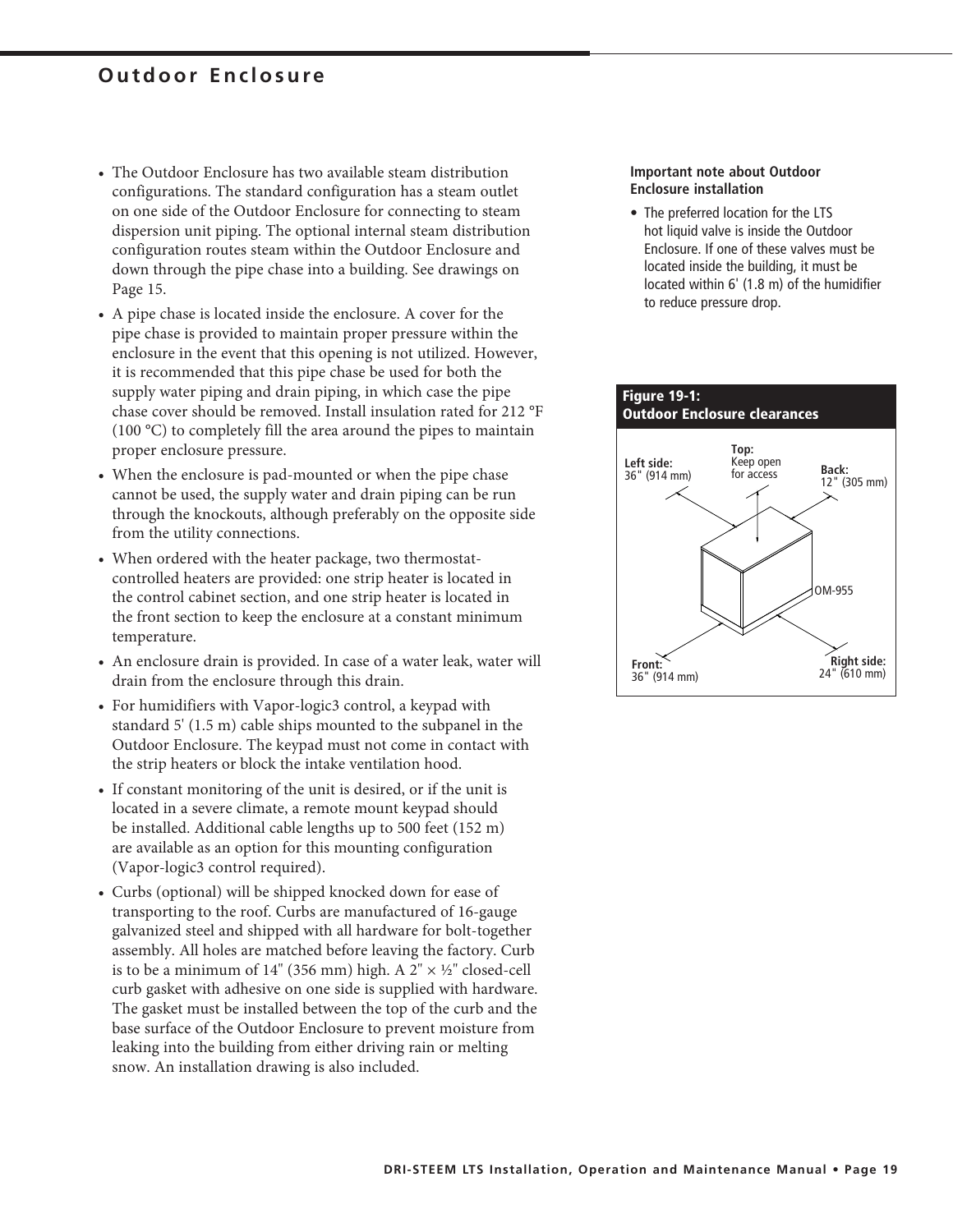#### **Note:**

If your LTS humidifier uses a LW417 controller, the aquastat option must be purchased to provide freeze protection.

- Stand legs (optional): Four symmetrically-shaped stand legs are provided with all the necessary hardware for elevating the Outdoor Enclosure 14" (356 mm) from the ground. The stand legs should be securely mounted to the grade by the installing contractor. To prevent the outdoor environment from penetrating the enclosure, close-off provisions must be made between the stand legs.
- All piping from the humidifier to the steam outlet is stainless steel pipe. Depending on the application, interconnecting piping from the steam outlet to the dispersion assembly can be tubing, pipe or DRI-STEEM vapor hose.
- A separate electrical service connection for the Outdoor Enclosure is recommended. Insulated or heat taping of water piping is recommended.

![](_page_19_Figure_6.jpeg)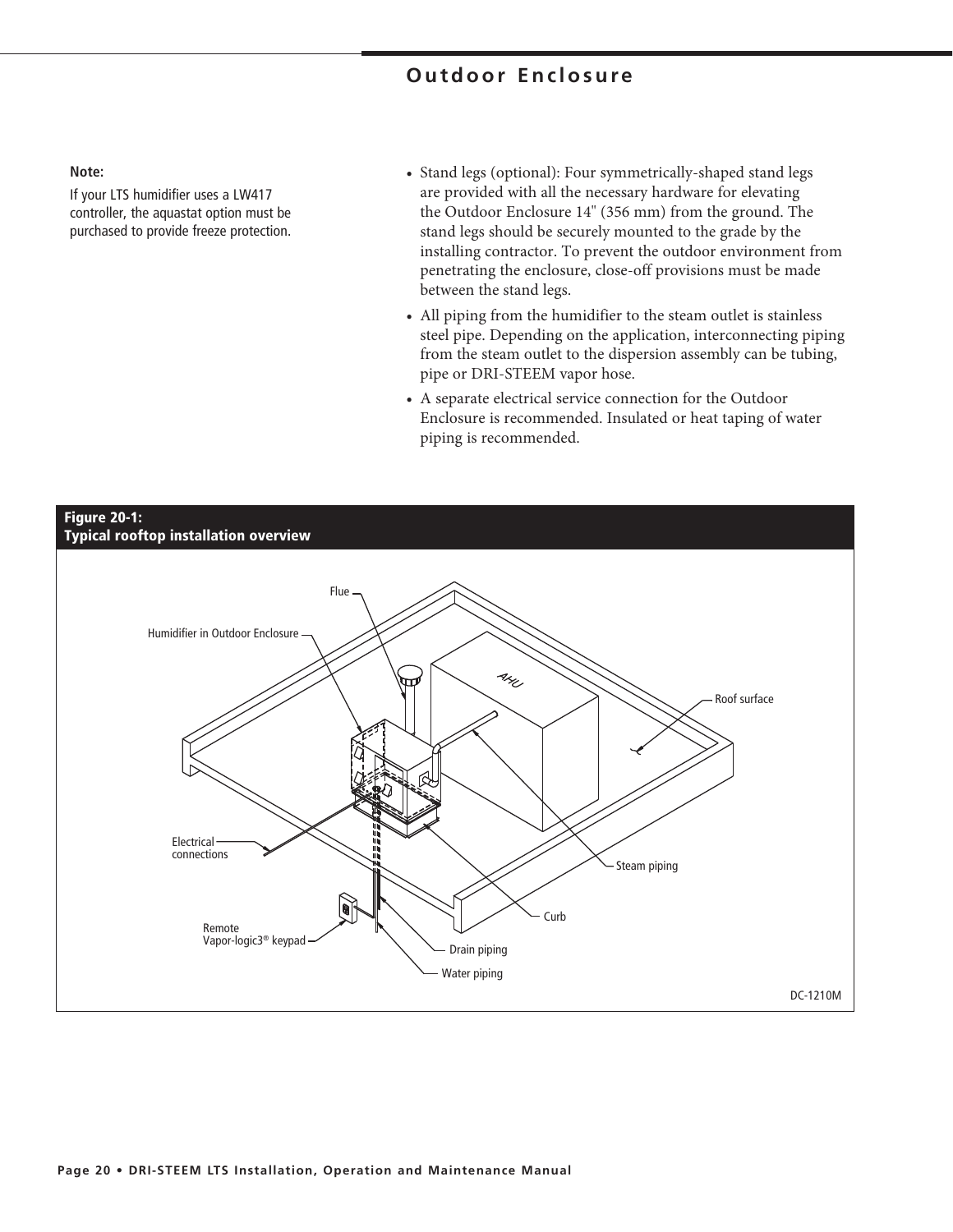### **Operation**

When power is applied to the Outdoor Enclosure:

- If the ambient temperature in the enclosure is below 50  $\mathrm{^oF}$ (10 °C), the enclosure strip heaters are powered up. The humidifier is not allowed to operate unless the temperature inside the enclosure is equal to or greater than 35 °F (2 °C). The strip heaters will power down when the temperature inside the enclosure reaches 50 °F (10 °C). The aquastat feature of the humidifier will allow the humidifier to continue operating until it reaches a factory default tank temperature of 70 °F (21 °C). This temperature can be reset in the field to be up to 180 °F  $(82 °C)$
- If the ambient temperature in the enclosure is at or above 85  $\mathrm{P}F$ (30 °C) but less than 150 °F (66 °C), two ventilation fans turn on to cool the electronic components.
- If the ambient temperature in the enclosure is  $150 \text{ °F}$  (66 °C) or greater, a high limit switch powers down the humidifier. The ventilation fans will continue to run and, once the enclosure temperature falls below 130  $\rm{^{\circ}F}$  (54  $\rm{^{\circ}C}$ ), the humidifier will automatically resume normal operation.
- If there is a power loss to the enclosure, the normally-open (fail-open) drain valve will drain the humidifier.

#### **Maintenance**

- Access to the humidifier side cleanout plate is through the Outdoor Enclosure electrical service door.
- Clean vent screens annually.
- Check for proper operation of strip heaters and ventilation fans annually.

#### **CAUTION:**

Always shut off electrical service disconnect prior to working on the humidifier.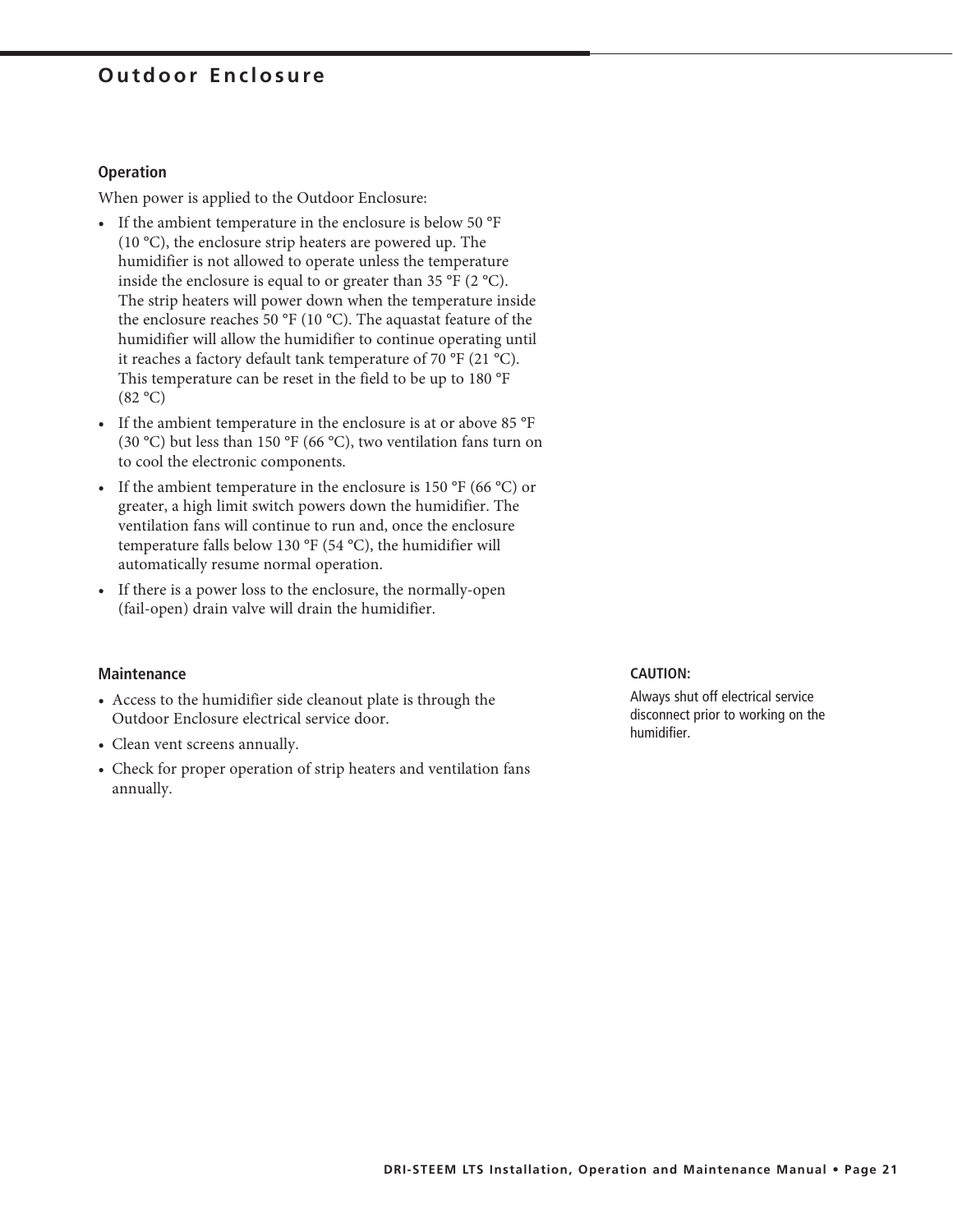## Piping: **Overview**

![](_page_21_Figure_2.jpeg)

| <b>Table 22-1:</b><br><b>Heights required to overcome</b><br>humidifier internal pressure (H1, H2) |           |        |     |        |     |  |
|----------------------------------------------------------------------------------------------------|-----------|--------|-----|--------|-----|--|
| Air vent<br><b>Water seal</b><br><b>Unit output</b><br>height (H1)<br>height (H2)                  |           |        |     |        |     |  |
| lbs/hr                                                                                             | kg/h      | inches | mm  | inches | mm  |  |
| < 138                                                                                              | < 62      | 12     | 305 | 27     | 686 |  |
| 139-183                                                                                            | $63 - 83$ | 15     | 381 | 30     | 762 |  |
| >183                                                                                               | > 83      | 18     | 457 | 33     | 838 |  |

### **Figure 22-1 notes:**

- The piping shown is for the standard three-way valve, normally closed to the heat exchanger. The three-way valve is recommended for constant system flow. If variable system flow is desired, a two-way valve located in the hot liquid return line is recommended.
- Offset humidifier from floor drain to prevent flash steam from rising into the humidifier.
- Dashed lines indicate provided by installer.
- The water supply inlet is more than 1" (25 mm) above the skim/overflow port, eliminating the possibility of backflow or siphoning from the tank. No additional backflow prevention is required; however, governing codes prevail.
- Install vent or petcock in hot liquid supply line to ensure removal of entrained air.
- Damage caused by chloride corrosion is not covered by your DRI-STEEM warranty.
- See the next page for recommended water supply piping for a DI/RO system or for piping a system with two heat exchangers.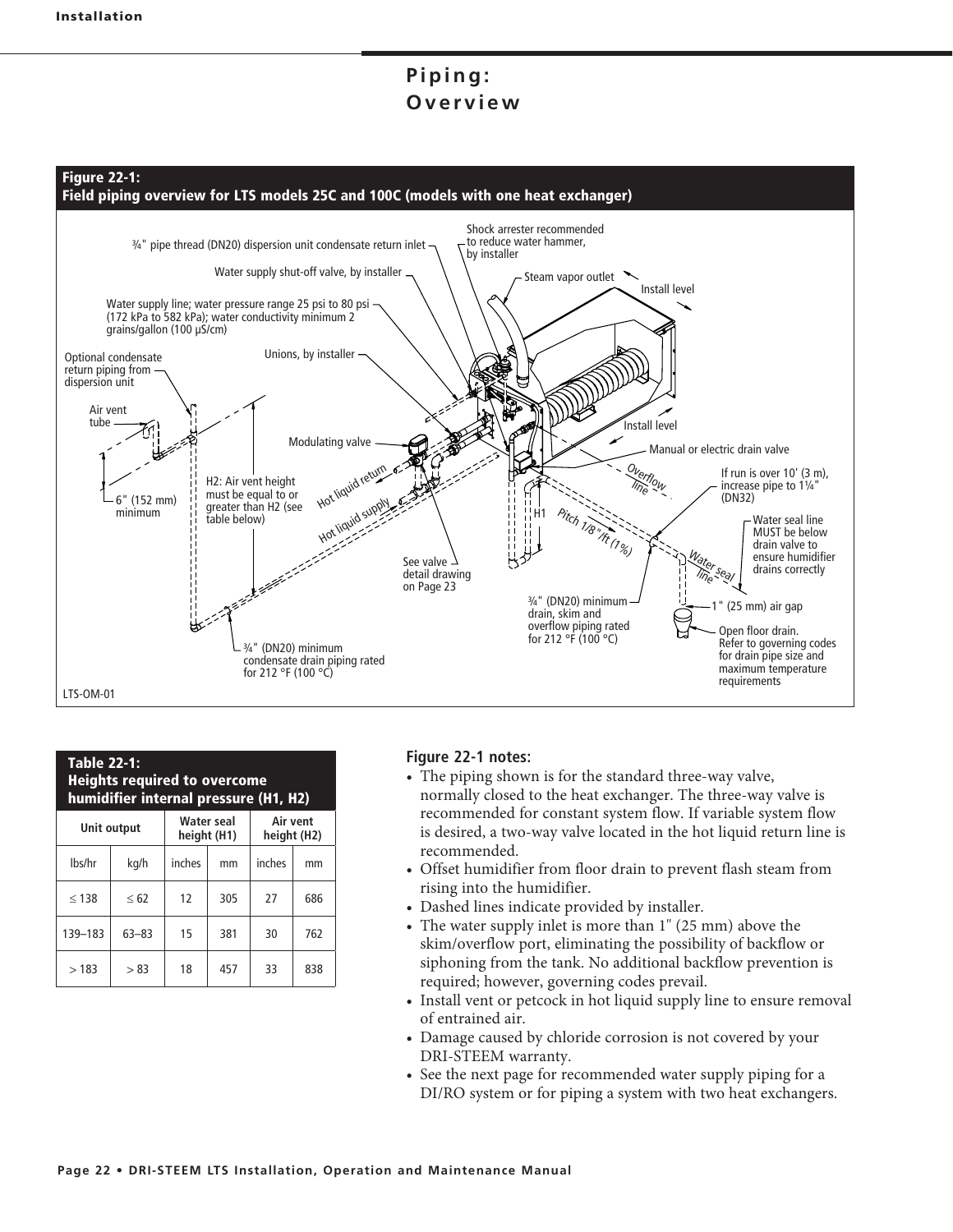## Piping: **Overview**

![](_page_22_Figure_2.jpeg)

### **Figure 23-1 notes:**

- The piping shown is for the standard three-way valve, normally closed to the heat exchanger. The three-way valve is recommended for constant system flow. If variable system flow is desired, a twoway valve located in the hot liquid return line is recommended.
- Offset humidifier from floor drain to prevent flash steam from rising into the humidifier.
- Dashed lines indicate provided by installer.
- The water supply inlet is more than 1" (25 mm) above the overflow port, eliminating the possibility of backflow or siphoning from the tank. No additional backflow prevention is required; however, governing codes prevail.
- Install vent or petcock in hot liquid supply line to ensure removal of entrained air.
- Damage caused by chloride corrosion is not covered by your DRI-STEEM warranty.
- See the previous page for recommended water supply piping for a standard water system or for piping a system with one heat exchanger.

![](_page_22_Figure_11.jpeg)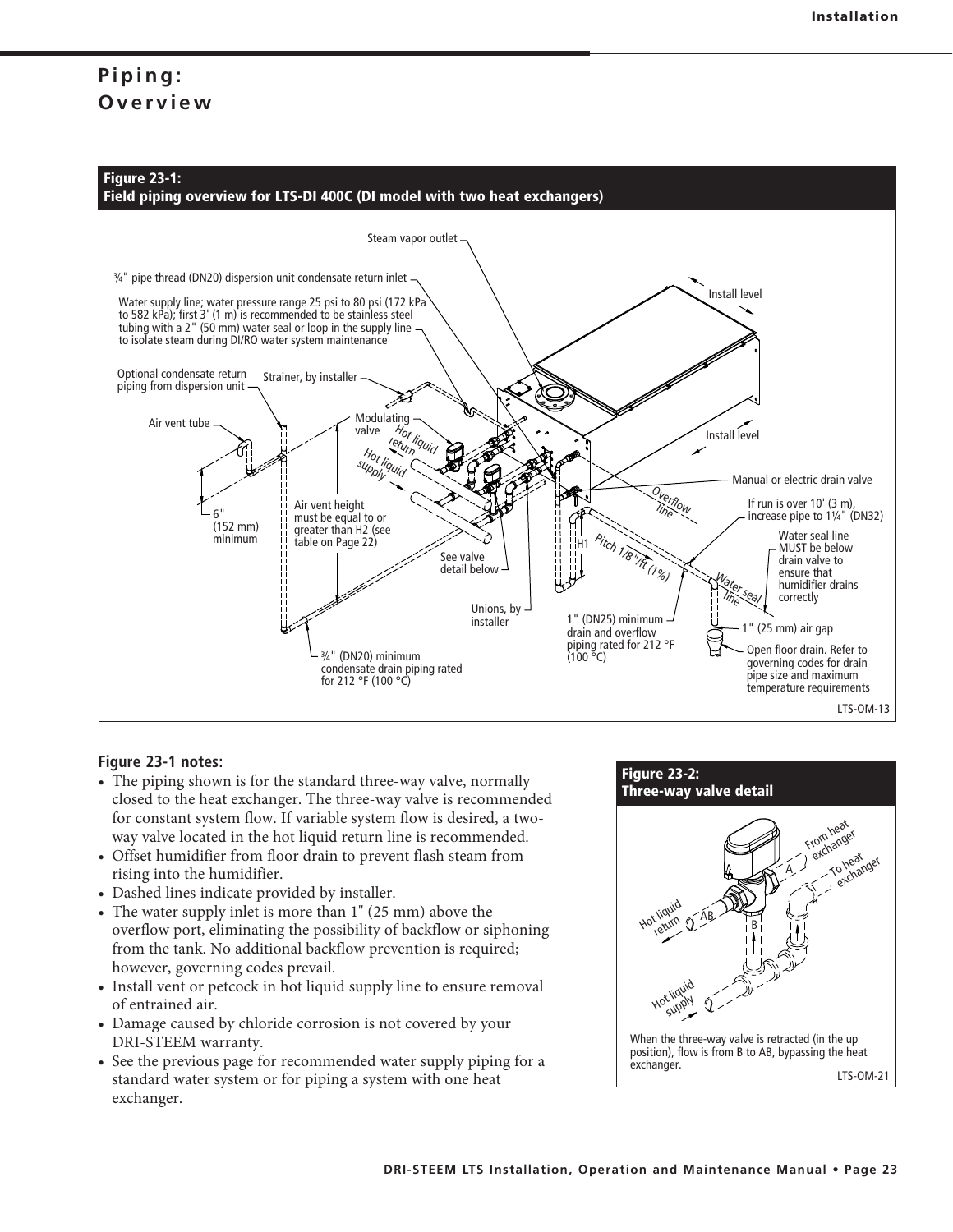![](_page_23_Picture_1.jpeg)

at www.dristeem.com

OM-951a

## Piping: D<sub>rain</sub>

### **Drain piping**

The drain line piped from the humidifier must be run to an approved sanitary waste or suitable drain. If nonmetallic pipe or hose is used, it must be rated for 212  $\rm{^oF}$  (100  $\rm{^oC}$ ) minimum continuous operating temperature.

Minimum drain pipe size is ¾" (DN20) inside diameter for models 25C and 100C, and 1" (DN25) for models 400. If the length of the drain piping exceeds  $10'$  (3 m), increase the pipe size to  $1\frac{1}{4}$ " (DN32) pipe.

Do not locate the humidifier directly above a floor drain  $-$  skim and drain water dumped into the floor drain will cause flash steam. This steam will rise and saturate electrical components, adversely affecting component life and performance.

Governing codes may require that the 212  $\rm{^oF}$  (100  $\rm{^oC}$ ) drain and skim water from the humidifier be tempered before it is discharged into the building drain piping. The Drane-kooler option will temper 6 gpm (22.7 L/m) of 212 °F (100 °C) water to 140 °F  $(60 °C)$ .

**To allow normal operation and prevent steam from escaping through the drain line, the installer must provide a water seal of a sufficient height to contain the pressure developed in the humidifier system.** See the table on Page 22 for water seal heights.

Drain piping after the water seal must be pitched a minimum of 1/8"/ft (1%) toward the drain. Governing codes may require more pitch.

If the proximity of a drain requires the humidifier drain and skim water to be lifted by a pump, DRI-STEEM offers a condensate pump option. A check valve is required on the discharge of the pump. Electrical power for the pump is independent of the humidifier. Plug the pump into a wall outlet; an integral float switch turns the pump on and off.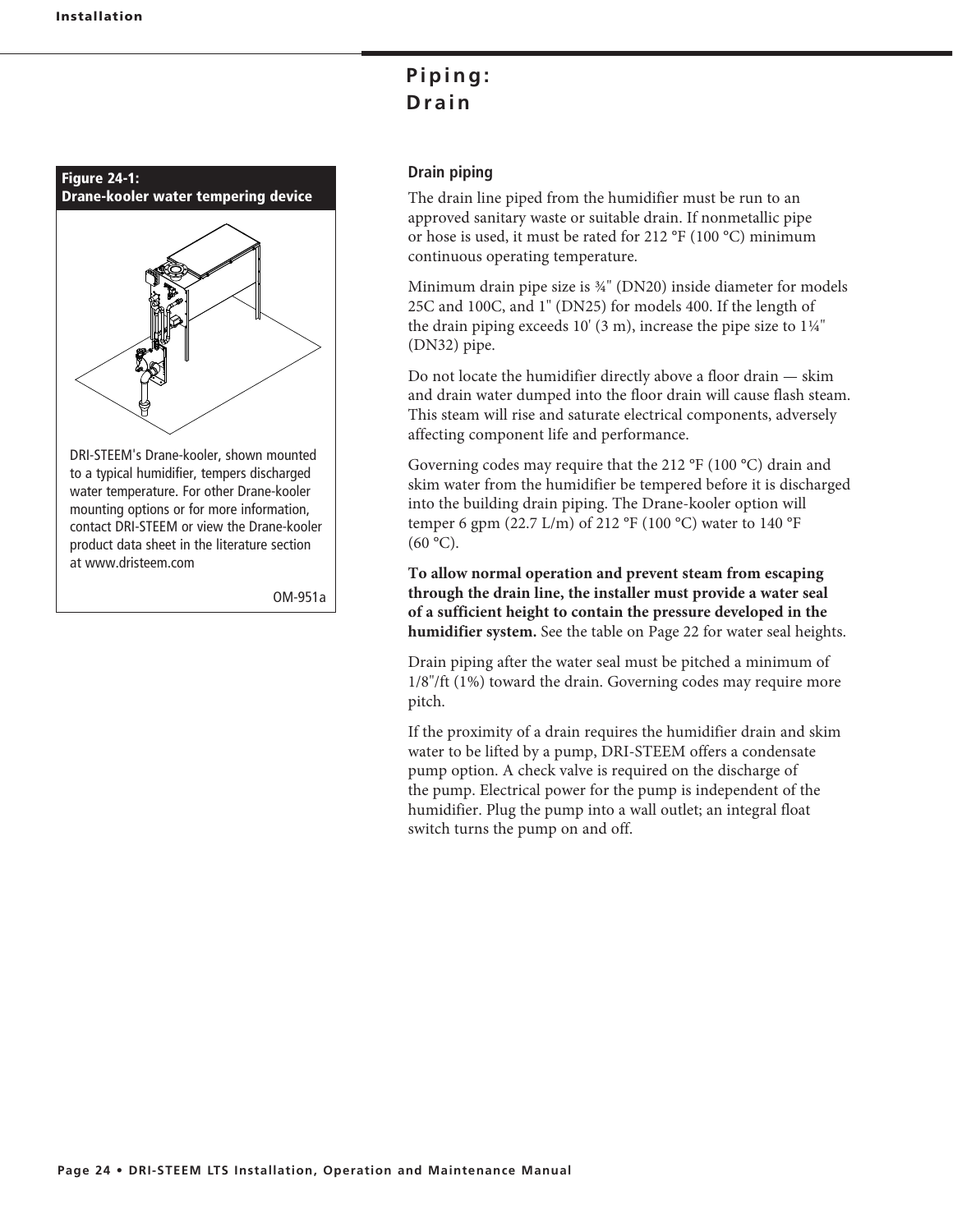### Piping: **Alternative water seal and drain valve**

### **Drain piping (continued)**

**LTS humidifier** — the drain connection to an LTS standard water humidifier is a pipe thread sweat (soldered) fitting. The installer should place a union directly after the factory drain fitting, provide a water seal of height H1 (from the table on Page 22), and pipe. To mount the humidifier closer to the floor, use the "Alternate water seal and drain valve piping" diagram shown on this page. The installer needs to rework the factory piping that connects the drain valve to the skim/overflow fitting, cut out the elbow, and repipe per the diagram.

The **LTS-DI humidifier** has a pipe thread fitting on the drain valve and on the overflow fitting. Prior to dumping into a drain, the installer needs to connect the drain and overflow, provide a water seal of height H1 (from the table on Page 22), and pipe. To mount the humidifier closer to the floor, use the "Alternate water seal and drain valve piping" diagram shown on this page.

### **Alternate water seal and drain valve piping**

Typically, the water seal height dictates the minimum dimension the bottom of the humidifier can be above the floor. The alternate water seal reduces the water seal piping below the humidifier up to 8" (203 mm), allowing the tank to sit closer to the floor.

![](_page_24_Figure_7.jpeg)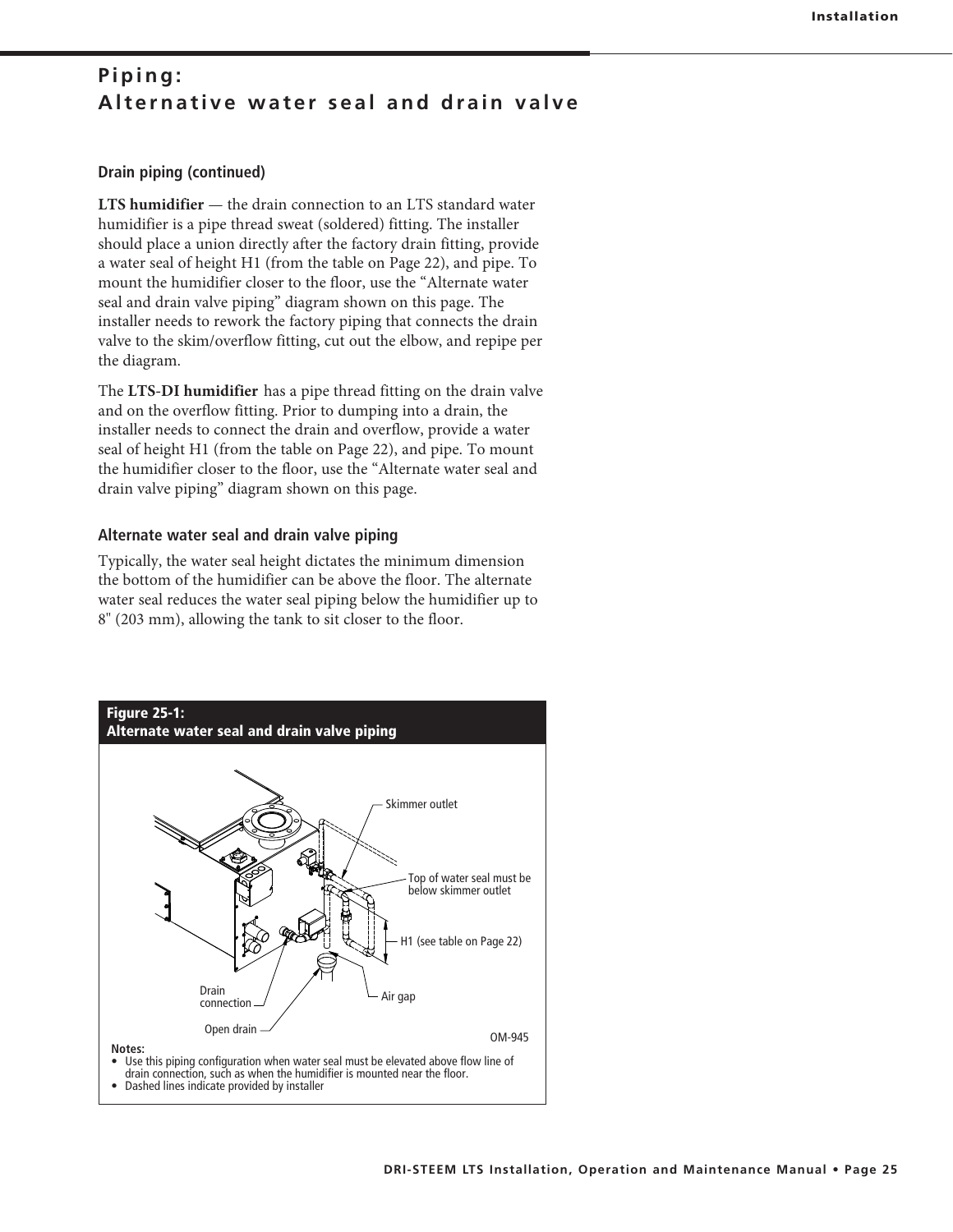## Piping: **Water supply**

### **Water supply piping general instructions**

The LTS and LTS-DI humidifiers have a 1" (25 mm) internal air gap to prevent back siphoning into a potable water system. However, some governing codes may require additional protection such as a vacuum breaker or backflow preventer.

The supply water pressure range must be 25 psi to 80 psi (172 kPa to 552 kPa) for all LTS and LTS-DI models.

### **LTS model (standard water) water supply piping**

The water supply assembly includes a strainer, needle valve, and fill solenoid, and has a ¼" pipe thread (DN8) connection. European models are provided with a 3/8" pipe thread (DN10) connection. Since the primary component of the water supply assembly is a solenoid valve, there may be noise issues that surface during a fill cycle.

During a fill cycle, the supply water drops the water temperature in the tank and may collapse the steam, which can cause a low rolling sound. To diminish this, adjust the needle valve to decrease the water fill rate and/or use hot supply water.

In cases where water hammer occurs when the fill solenoid closes, a shock arrester is recommended. Reducing the supply water pressure (minimum 25 psi [172 kPa]) or using flexible tubing (rated for 212 °F  $[100 °C]$  minimum continuous operating temperature) may diminish the noise, but installing a shock arrester is the best solution.

The minimum water conductivity for the LTS standard water model is  $100 \mu s/cm$  (2 grains/gallon).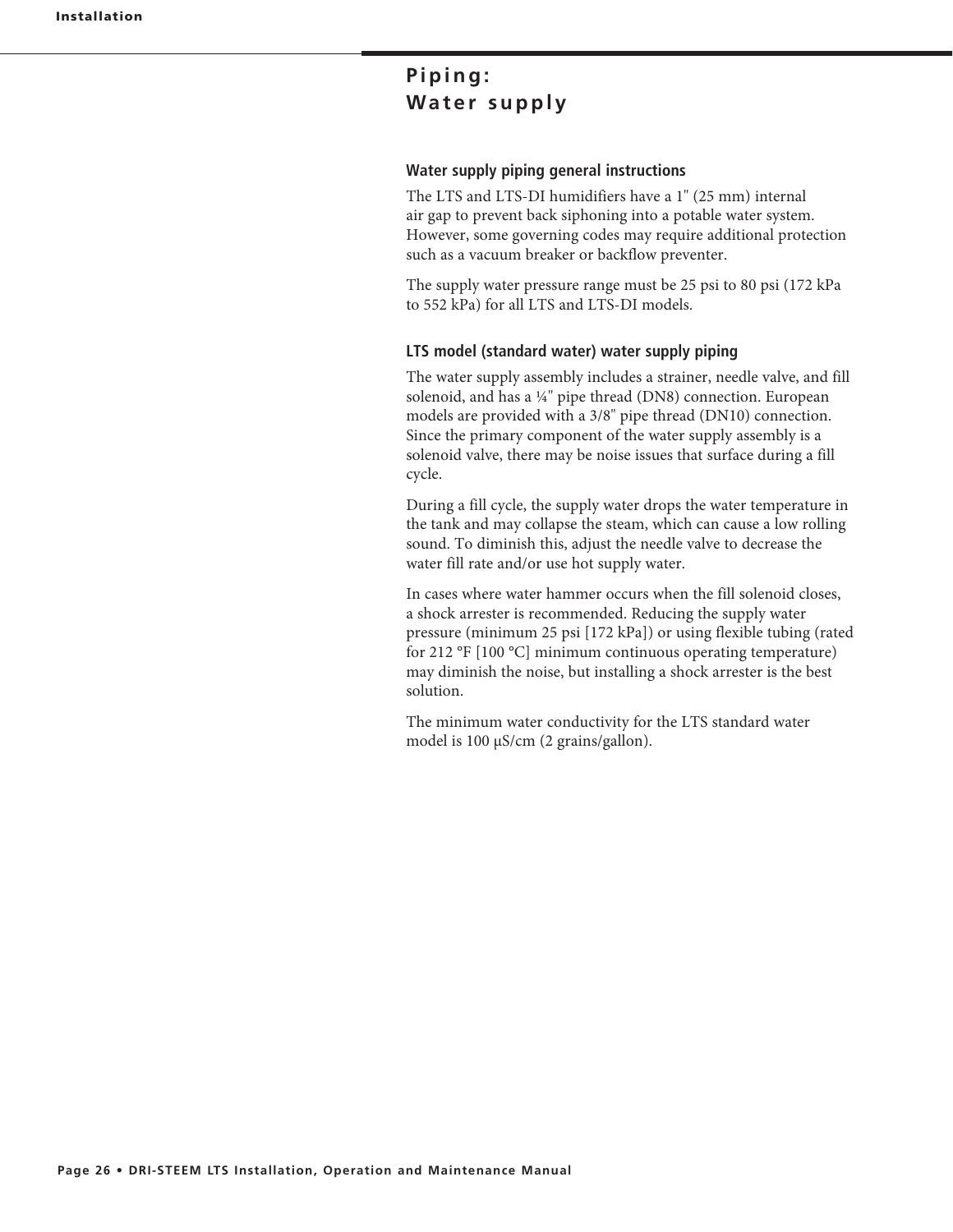### Piping: **Water supply**

### **Water supply piping (continued)**

### **LTS-DI model water supply piping**

LTS-DI models control water level with a float valve, and have a  $\frac{1}{4}$ " pipe thread (DN8) connection. European models have a 3/8" pipe thread (DN10) connection. For DI models with the end-of-season drain option, a solenoid valve is added on the inlet of the float valve. The end-of-season feature shuts off the fill water supply and drains the tank when there is no demand for humidity for 72 hours. (This length of time is a default setting and is user-adjustable if your system has a Vapor-logic3 controller. See the *Vapor-logic3 Installation and Operation Manual* for more information.)

When using nonmetallic tubing for supply water, it must be rated for 212  $\rm{PF}$  (100 °C) minimum continuous operating temperature. DRI-STEEM recommends installing a three-foot (914 mm) piece of noninsulated stainless steel pipe directly off the humidifier prior to connecting to the nonmetallic tubing. When using nonmetallic tubing, DRI-STEEM recommends the installer place a 2" (50 mm) water seal/loop in the supply line to isolate steam during DI/RO water system maintenance.

DRI-STEEM recommends installing a strainer in the water supply line to prevent clogging of the float valve orifice. A strainer is highly recommended when the humidifier has the end-of-season drain option. The strainer will prevent particulate from collecting at the solenoid valve seat.

If the LTS-DI humidifier is supplied with tap water, the float valve assembly will become clogged and the humidifier will operate without water.

### **Note:**

Damage caused by chloride corrosion is not covered by your DRI-STEEM warranty.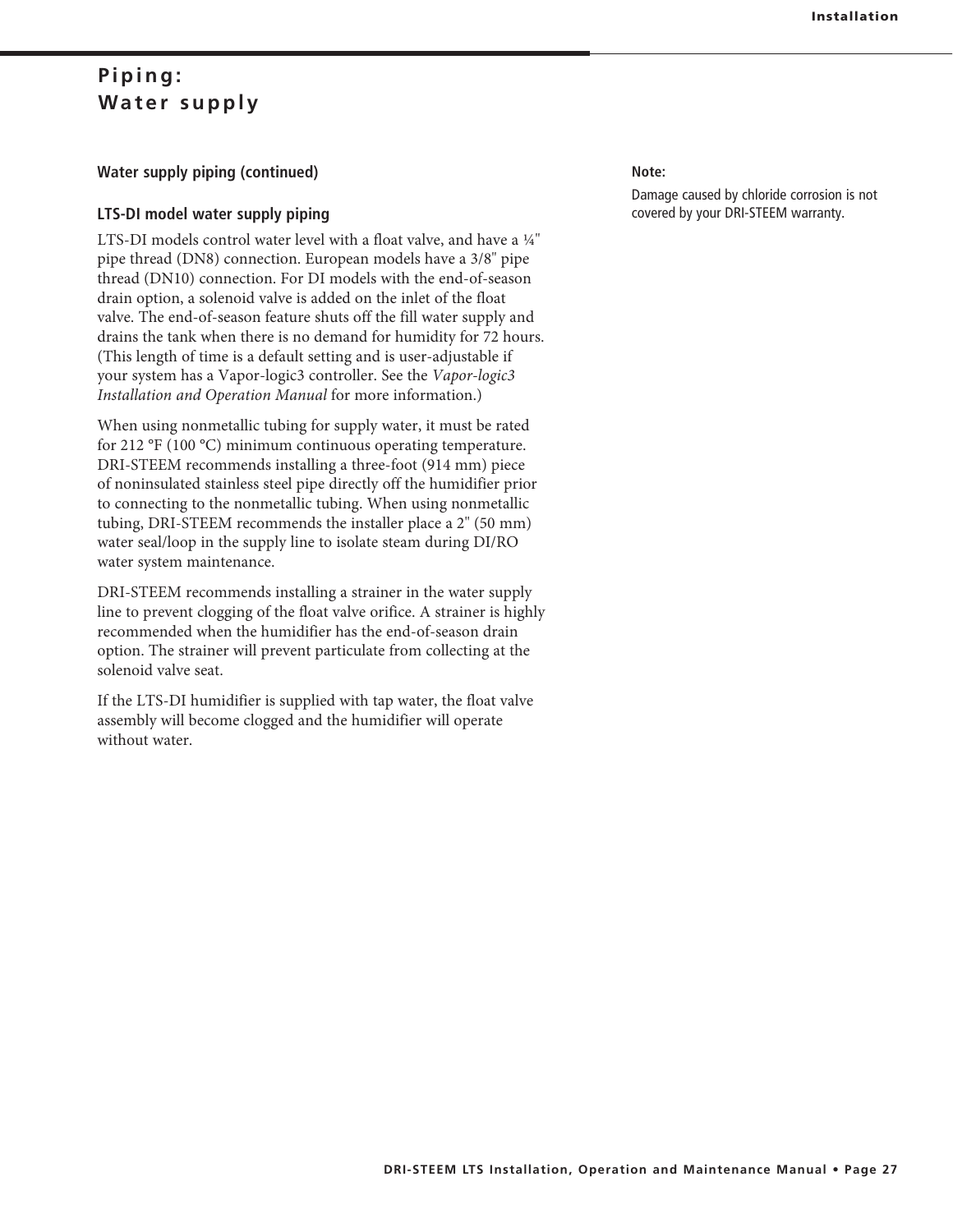### **Wiring**

### **CAUTION:**

Only qualified electrical personnel should perform installation procedures.

### **CAUTION:**

When drilling holes in the control cabinet, make sure the unit is powered off, protect all internal components from debris, and vacuum out the control cabinet when finished. Failure to comply with this directive can damage sensitive electronic components and void your DRI-STEEM warranty.

#### **Where to find wiring diagrams**

- Ladder style wiring diagrams (located inside the document package) show power, control, and humidifier to control cabinet interconnection requirements.
- External connections diagrams (located inside the document package) show connection points to the microprocessor-based controller and wire terminals for external safety and control devices: airflow proving switches, high limits, transmitters, or humidistats.

All wiring must be in accordance with all governing codes and with LTS wiring diagrams.

### **Electrical installation**

Wiring and branch circuit protection is provided by the installer per the National Electrical Code (NEC) or in Europe, IEC 60364. For power supply and machine ground connections, size the wire using the 75 °C wiring table, per the NEC (or IEC 60364). Then use copper conductors rated for a 105 °C environment. The wiring from the control cabinet to the humidifier must be rated for 105 °C.

LTS humidifiers have a 120-volt, single phase electrical supply except in Europe where it is 230-volt. Verify current characteristics and capacity requirements against those listed on the name plate.

#### **Wiring requirements**

The length of wire from the control cabinet to the humidifier must not exceed 50' (15 m) when the controller is Vapor-logic3. When the controller is the LW417, the length of wire from the control cabinet to the humidifier must not exceed  $30'$  (9 m).

The top portion of the control cabinet contains control circuitry; the bottom portion of the control cabinet contains power circuitry. Place conduit connection holes in the control cabinet so that the control and power wire routing is limited to their respective sides of the control cabinet.

Control wiring and power wiring must be run in dedicated or separated earthed metal conduit, cable trays, or trunking.

The control cabinet should be mounted in a location convenient for service with a minimum of 36" (914 mm) clearance in front of the door.

The installer is responsible for making electrical connections at the power terminals.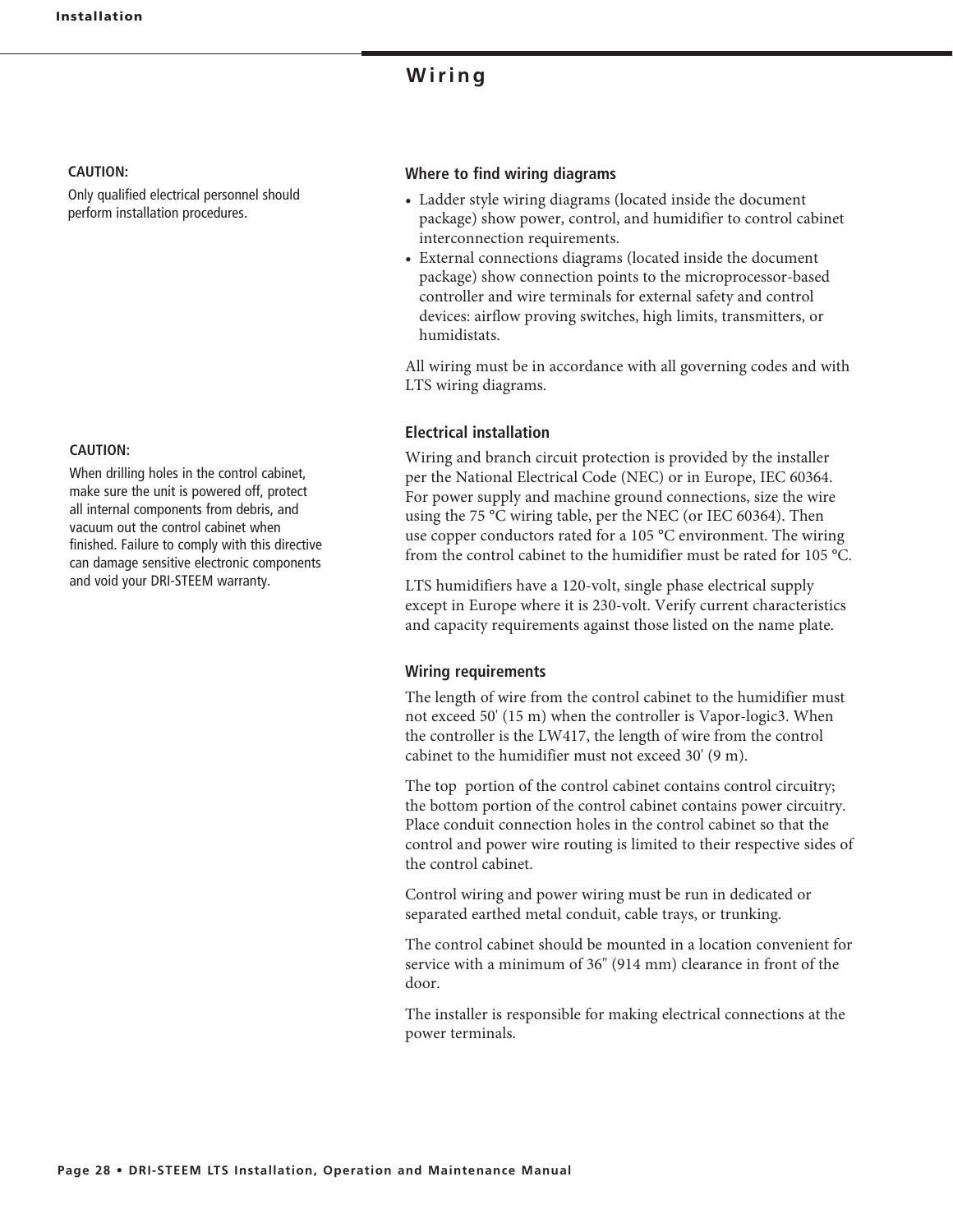### **Wiring**

### **Control wiring**

The following wiring methods for external low voltage control wiring should minimize electrical noise problems:

- Humidistat, RH transmitter, and temperature transmitter wiring must be minimum  $18$ -gauge  $(1 \text{ mm}^2)$  plenum rated, shielded (screened), twisted pair wire with a bare drain wire for grounding.
- Airflow proving switch wiring must be minimum 18-gauge (1 mm<sup>2</sup>) stranded wire run in conduit. The airflow proving switch can be wired using minimum  $18$ -gauge  $(1 \text{ mm}^2)$  plenum rated, shielded (screened), twisted pair wire with a bare drain wire for grounding.
- The shield (screen) wire should be connected to the shield (screen) ground terminal/lug with a length less than  $2^{\prime\prime}$  (51 mm). Do not ground the shield (screen) wire on the humidistat or transmitter end.
- Water level control device, fill valve, and drain valve wiring must be minimum 18-gauge stranded wire run in a separate conduit from power wires. DO NOT USE SHIELDED (SCREENED) CABLE FOR WATER LEVEL CONTROL DEVICES.
- The tank temperature sensor can be run with  $18$ -gauge  $(1 \text{ mm}^2)$ stranded wire if the control cabinet is located within 10' (3 m) of the humidifier. For wire lengths of  $10'$  to  $50'$  (3 m to  $15$  m), use 18-gauge (1 mm<sup>2</sup>) plenum rated, shielded (screened), twisted pair wire with a bare drain wire for grounding.

### **CAUTION:**

When drilling holes in the control cabinet, make sure the unit is powered off, protect all internal components from debris, and vacuum out the control cabinet when finished. Failure to comply with this directive can damage sensitive electronic components and void your DRI-STEEM warranty.

#### **IMPORTANT:**

Do not use shielded (screened) cable for water level control devices.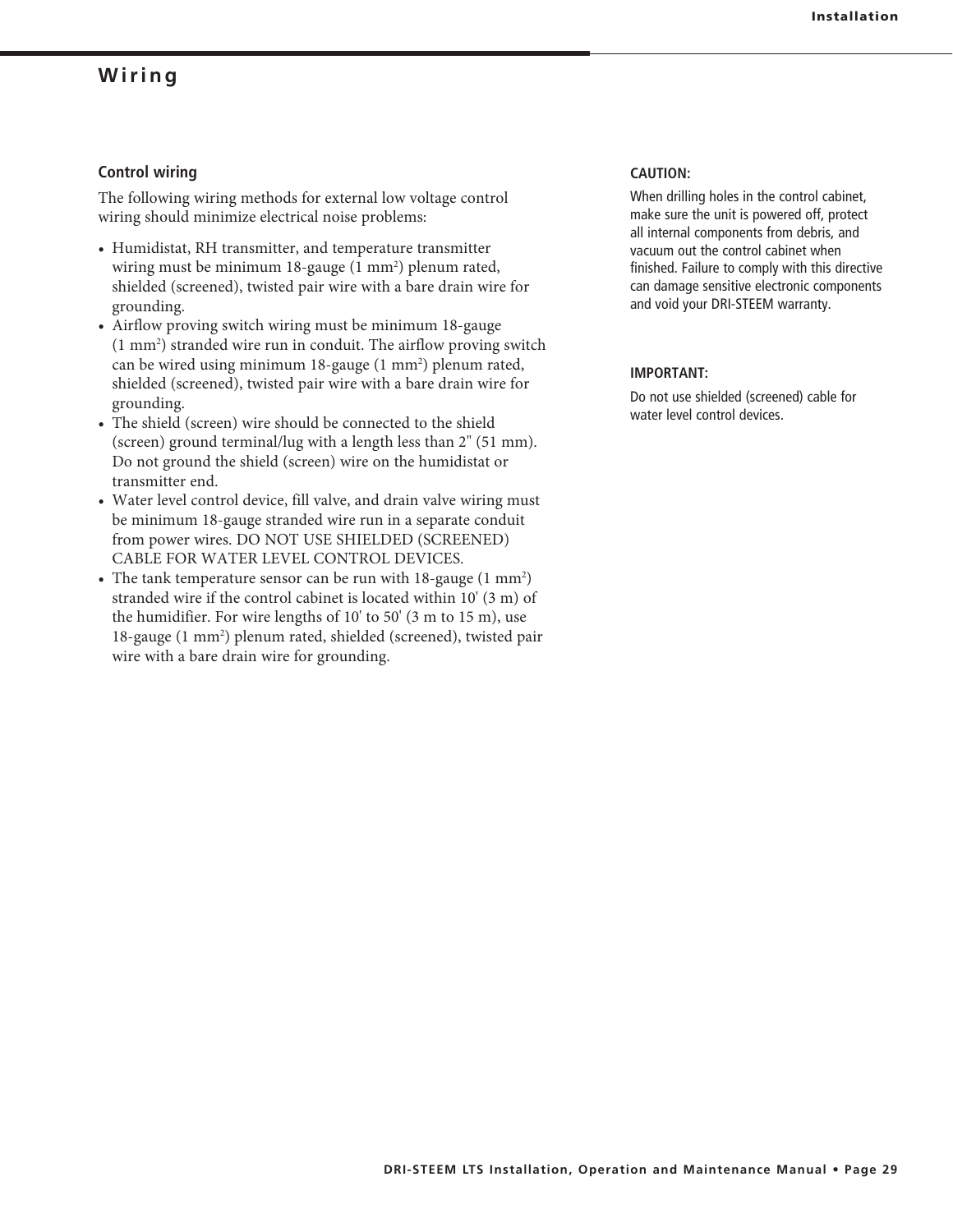### **Wiring**

#### **IMPORTANT:**

Failure to follow these wiring procedures can result in erratic operation or failure.

This product has been tested at the factory for proper operation. Product failures resulting from faulty handling, incorrect wiring, or shorting of wires together on external components are not covered under your DRI-STEEM warranty. Review information and diagrams before proceeding.

### **Grounding requirements**

The approved earth ground must be made with solid metal-tometal connections and must be a good conductor of radio frequency interference (RFI) to earth (multistranded conductors).

Ground wire should be the same  $AWG$  (mm<sup>2</sup>) size as the power wiring or sized per NEC requirements (in Europe, IEC 60364 requirements).

When the control cabinet is mounted remotely from the humidifier, a ground wire is necessary from the machine ground lug on the humidifier to the machine ground lug in the control cabinet. The bonding machine ground wire should be no less than 14-gauge AWG (mm<sup>2</sup>) or sized per NEC or IEC 60364 requirements.

![](_page_29_Figure_9.jpeg)

![](_page_29_Figure_10.jpeg)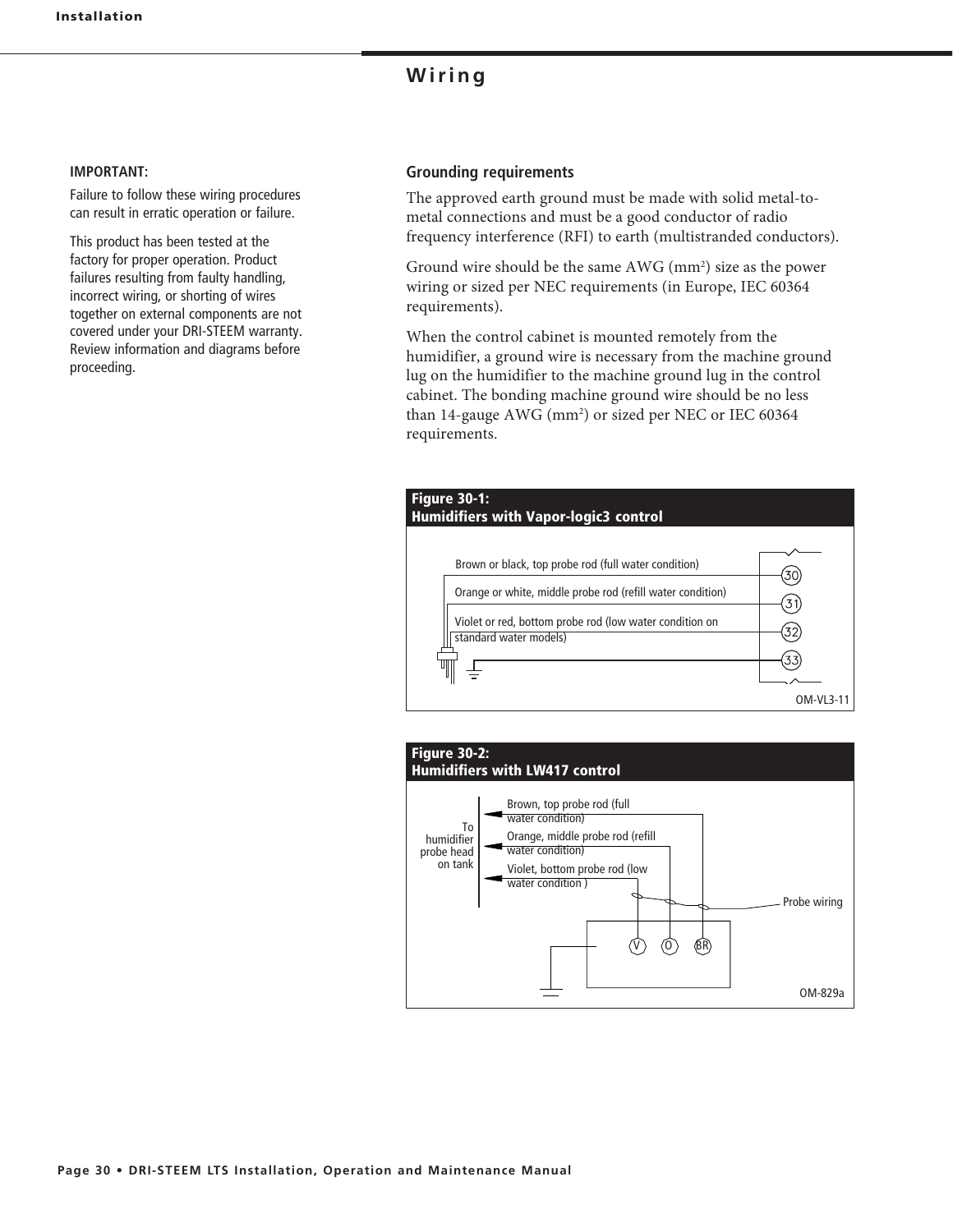### Dispersion: **General instructions**

### **Selecting the dispersion assembly location**

- It is important that the dispersion assembly be positioned where the water vapor being discharged is carried off with the airstream and does not cause condensation or dripping from the duct.
- In general, the dispersion assembly is best placed where the air can most readily absorb the moisture being added without causing condensation at or after the unit. This normally will be after the heating coil or where the air temperature is highest.
- Do not place the dispersion assembly too close to the intake of a high efficiency filter. The filter can remove the visible moisture and become waterlogged.
- Do not place the dispersion assembly where water vapor will impinge on a metal surface.
- Do not place the dispersion assembly where water vapor will impinge on fire or smoke detection devices.
- Do not place the dispersion assembly too close to a split in the duct. The unit can put more moisture in one branch than the other.
- For more information about dispersion assembly placement, see DRI-STEEM's *Humidification System Design Guide* available at www.dristeem.com.

### **Where to find specific installation instructions by product**

- For all dispersion assemblies, read Pages 32-34 for information about interconnecting piping and drip tee installation
- For Ultra-sorb installation instructions, see the Ultra-sorb LV and *LH Installation, Operation and Maintenance* manual.
- For DRI-STEEM® Single and Multiple dispersion tube installation instructions, see Pages 35-38.
- For Rapid-sorb installation instructions, see Pages 39-45.

**Note:**

Most DRI-STEEM literature is available for downloading and printing from our website, www.dristeem.com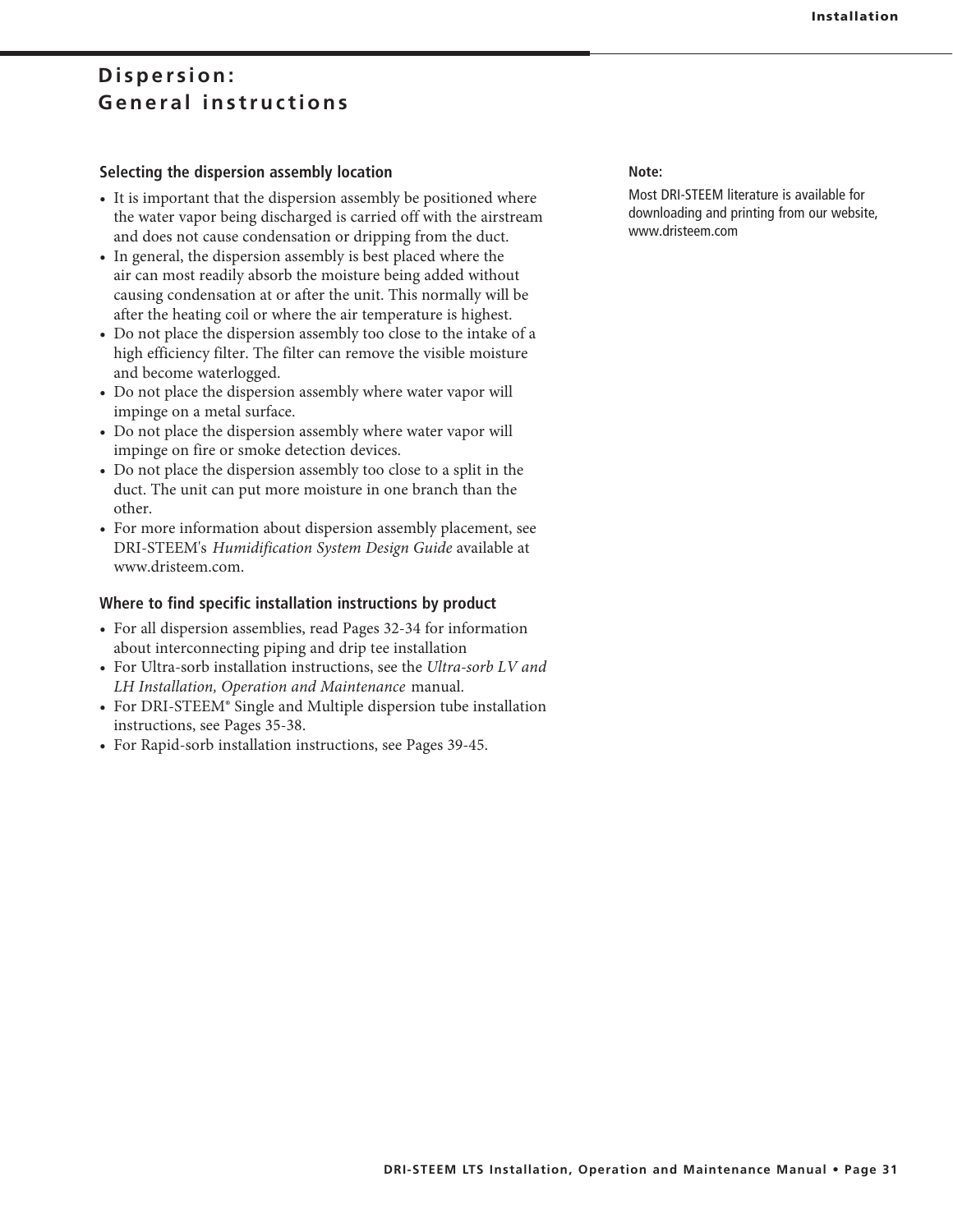### Dispersion: Interconnecting piping requirements

#### **IMPORTANT:**

Failure to follow the recommendations in this section can result in excessive back pressures on the humidifier. This will result in unacceptable humidification system performance such as leaking gaskets, blown water seals, erratic water level control, and spitting condensate from the dispersion tube(s).

### **Connecting humidifier to dispersion assembly with vapor hose**

- Always support vapor hose to prevent sags or low spots and to maintain a minimum pitch of 2"/ft (15%) back to the humidifier.
- See the maximum steam carrying capacity table on the next page.
- Use DRI-STEEM vapor hose. Other manufacturers of vapor hose may use unacceptable release agents or material mixes that can affect humidifier system performance adversely. Using hose from alternative manufacturers increases the possibility of tank foaming and accelerated aging. Foaming causes condensate discharge at the dispersion assembly.
- Do not use vapor hose in outdoor applications.
- Do not insulate vapor hose. Insulation causes accelerated heat aging, causing the vapor hose to become hard and susceptible to failure due to cracks.
- The steam outlet on the humidifier is sized to the output of the humidifier. DO NOT use hose with an inside diameter (ID) smaller than the humidifier steam outlet.
- If the humidifier must be located above the dispersion assembly, use the recommend installation as shown on Page 34.
- For Single dispersion tube applications, see the hose kit sizing chart on Page 35.

### **Connecting humidifier to dispersion assembly with tubing or pipe**

- The steam outlet on the humidifier is sized to the output of the humidifier. DO NOT use interconnecting tubing or pipe with an inside diameter (ID) smaller than the humidifier steam outlet. REDUCING THE INSIDE DIAMETER OF THE INTERCONNECTING PIPING WILL RESULT IN THE INTERNAL HUMIDIFIER SYSTEM PRESSURE EXCEEDING THE PARAMETERS FOR ACCEPTABLE PERFORMANCE.
- Steam supply adapters are available from DRI-STEEM. These adapters convert a tubing outlet on the humidifier to threaded pipe, allowing a pipe connection.
- 90 $\degree$  elbows are not recommended; use two 45 $\degree$  elbows, 1' (0.3 m) apart.
- Thin wall tubing heats up faster and causes less start-up loss than heavy wall pipe.

More on the next page  $\blacktriangleright$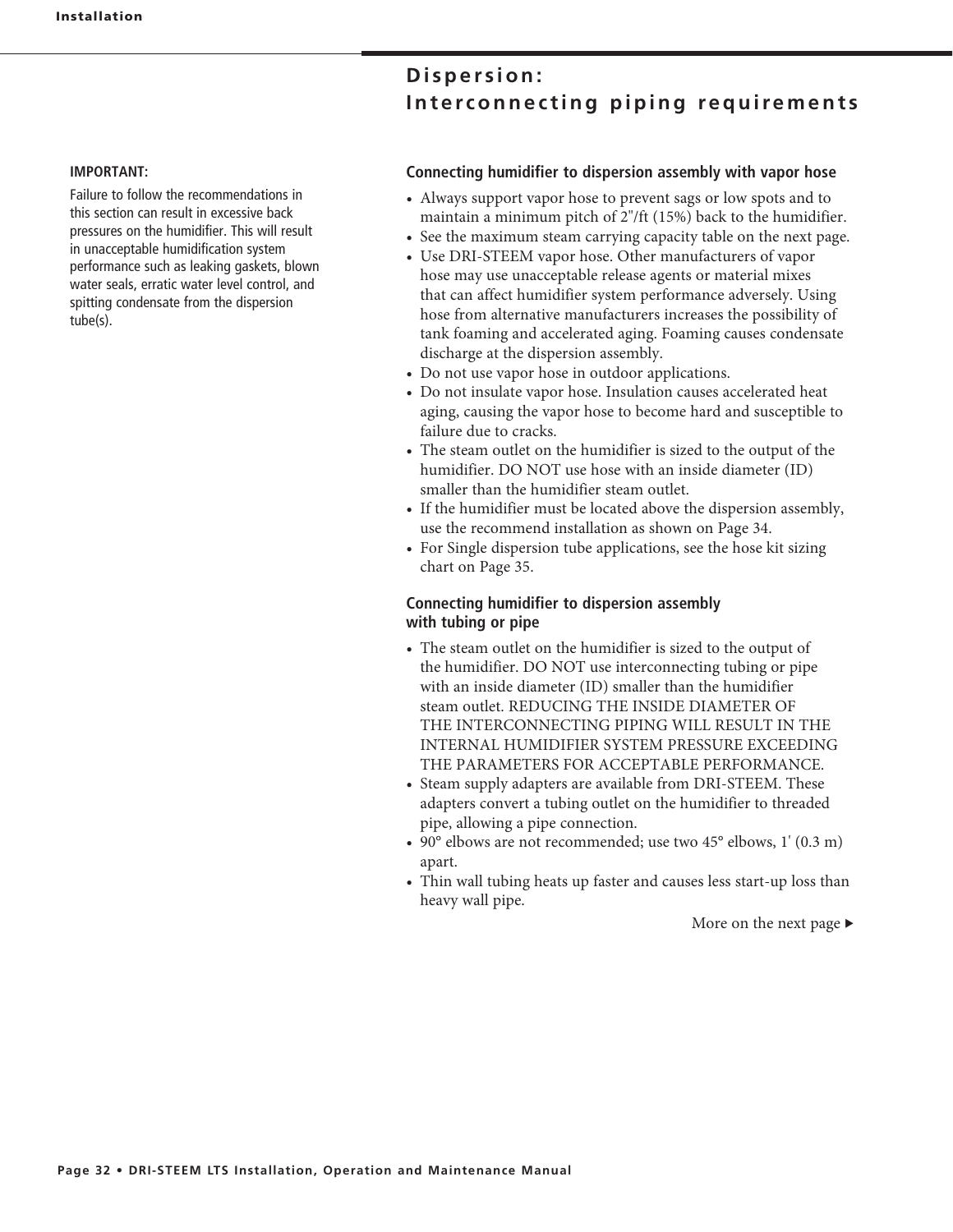### Dispersion: Interconnecting piping requirements

### **Connecting humidifier to dispersion assembly with tubing or pipe (continued)**

- Insulating hard pipe reduces the loss in output caused by condensation.
- When using hard pipe, take care to remove ALL traces of lubricants used to thread the pipe. This will minimize the possibility of tank foaming. Denatured alcohol or mineral spirits work best for removing lubricant.
- If the humidifier must be located above the dispersion assembly, use the recommend installation as shown on Page 34.
- See the maximum steam carrying capacity table below.

## **Table 33-1: Maximum steam carrying capacity and length of interconnecting vapor hose, tubing, and pipe\* Vapor hose††† Copper or stainless steel tubing and Schedule 40 steel pipe Hose I.D. Maximum capacity Maximum length\*\* Tube or pipe size\*\*\* Maximum capacity Maximum developed length†** inches | DN | Ibs/hr | kg/h | ft | m | inches | DN | Ibs/hr | kg/h | ft | m 1½ | 40 | 150 | 68 | 10 | 3 | 1½ | 40 | 150 | 68 | 20 | 6 2 | 50 | 250 | 113 | 10 | 3 | 2 | 50 | 220 | 100 | 30 | 9 3†† 80†† 450 204 80 24 4†† 100†† 750 340 100 30 5†† 125†† 1400 635 100 30  $6$ <sup>††</sup> | 150<sup>††</sup> | 2300 | 1043 | 100 | 30

\* Based on total maximum pressure drop in hose, tubing, or pipe of 5" wc (1244 Pa)

\*\* Maximum recommended length for vapor hose is 10' (3 m). Longer distances can cause kinking or low spots.<br>\*\*\* To minimize loss of capacity and efficiency insulate tubing and nine.

To minimize loss of capacity and efficiency, insulate tubing and pipe.

†  $\frac{1}{1}$  Developed length equals measured length plus 50% of measured length to account for pipe fittings.

<sup>††</sup> Requires flange connection<br><sup>†††</sup> When using vanes bese use

††† When using vapor hose, use DRI-STEEM vapor hose for best results. Field-supplied hose may have shorter life and may cause foaming in the evaporating chamber resulting in condensate discharge at the dispersion assembly. Do not use vapor hose for outdoor applications.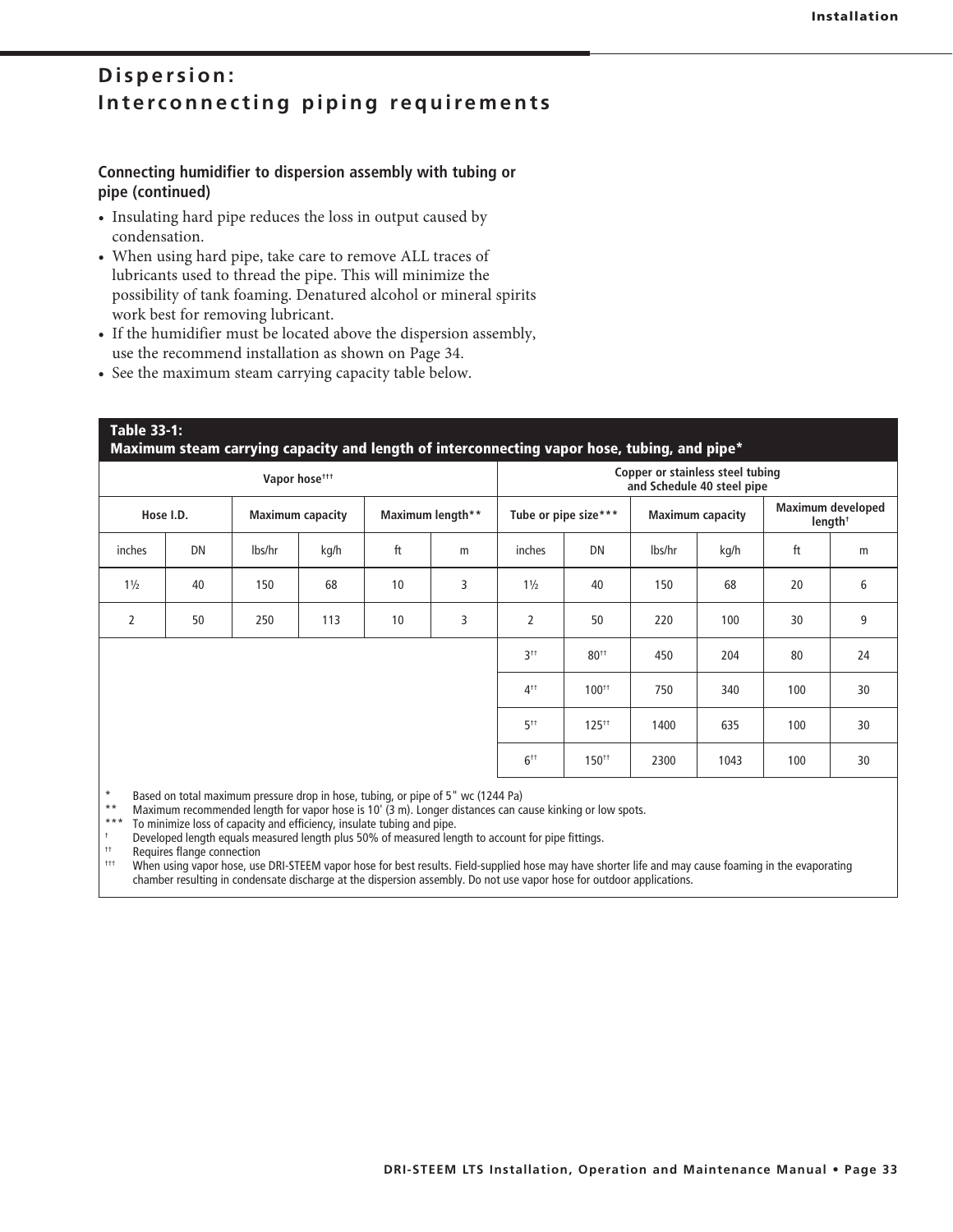## Dispersion: **Drip tee installation**

Install a drip tee as show below when the humidifier is mounted higher than the dispersion assembly, when interconnecting hose or piping needs to go over an obstruction, or when interconnecting piping runs are long.

**IMPORTANT:** Vapor hose must be supported to prevent sagging or low spots.

![](_page_33_Figure_4.jpeg)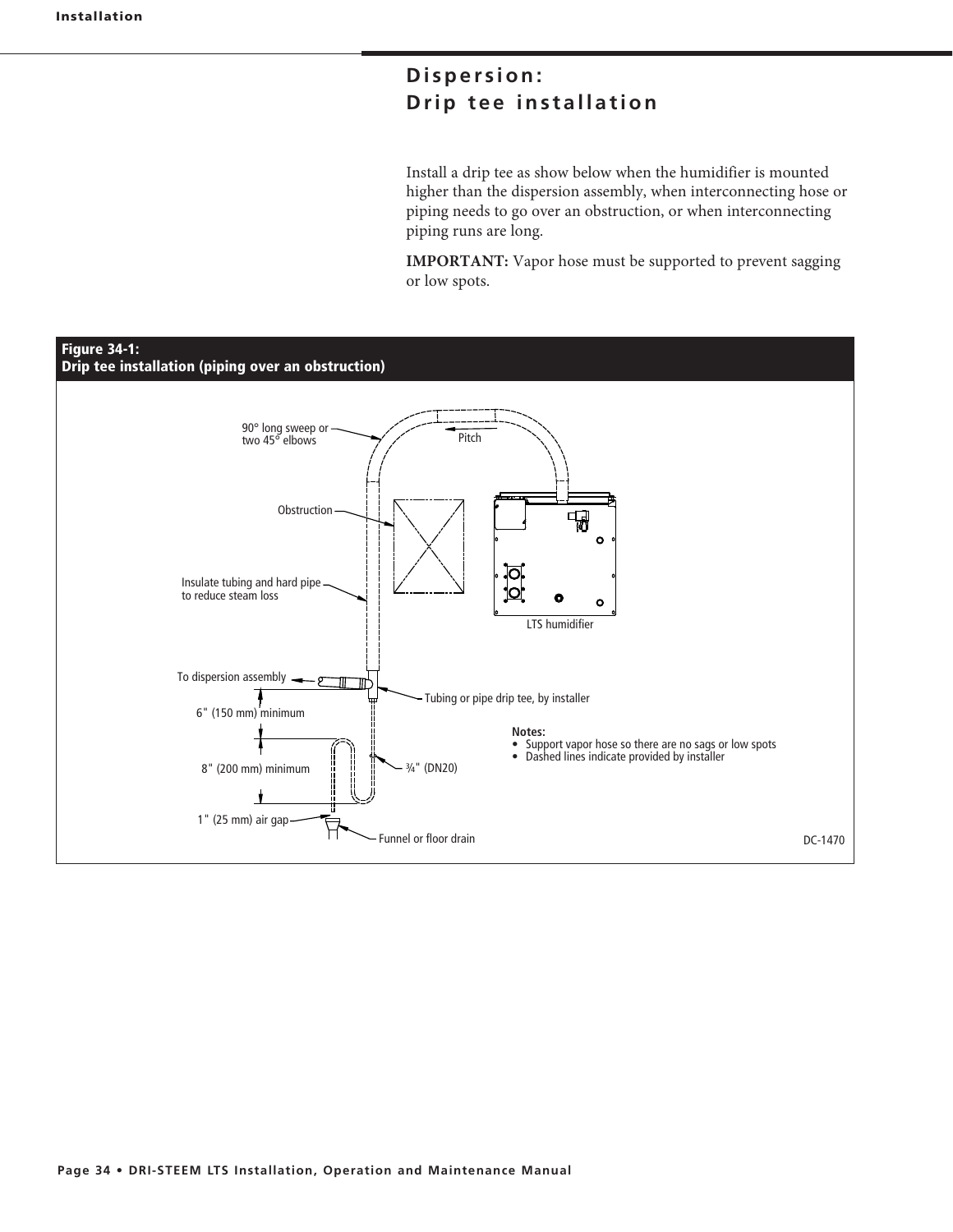### **Installation**

- See the following pages for detailed drawings and notes for installing Single and Multiple dispersion tube assemblies
- See the hose kit sizing table on this page for Single dispersion tube applications

### **Dispersion tube mounting**

- Orient dispersion tube(s) so that tubelets (steam orifices) point up.
- See the table on this page for dispersion tube pitch requirements.
- When mounting the humidifier above the level of the dispersion  $tube(s)$ , see the drip tee installation drawing on Page 34.

### **Condensate drain piping**

- Minimum diameter (ID) for draining from one or two dispersion tubes: ¾" (DN20)
- Minimum diameter (ID) for draining from three or more dispersion tubes: 1" (DN25)

### **IMPORTANT:**

Failure to follow the recommendations in this section can result in excessive back pressures on the humidifier. This will result in unacceptable humidification system performance such as leaking gaskets, blown water seals, erratic water level control, and spitting condensate from the dispersion tube(s).

| <b>Table 35-1:</b><br><b>Hose kit sizing by capacity</b> |                                       |                                                                                           |  |  |  |  |  |
|----------------------------------------------------------|---------------------------------------|-------------------------------------------------------------------------------------------|--|--|--|--|--|
|                                                          | <b>Maximum</b><br>humidifier capacity | Hose kit                                                                                  |  |  |  |  |  |
| lbs/hr                                                   | kg/h                                  |                                                                                           |  |  |  |  |  |
| 56.8<br>25.8                                             |                                       | $1\frac{1}{2}$ " (DN40) with drain                                                        |  |  |  |  |  |
| 85.2                                                     | 38.6                                  | 2" (DN50) with drain                                                                      |  |  |  |  |  |
| > 85.2                                                   | >38.6                                 | These models require Multiple<br>dispersion tube assemblies and<br>cannot use a hose kit. |  |  |  |  |  |

| Table 35-2:<br>Pitch of dispersion tube(s) and interconnecting piping for Single or Multiple dispersion tubes evaporative units* |                                   |                                                              |                                                 |                                     |                                                                                                                    |  |  |  |  |
|----------------------------------------------------------------------------------------------------------------------------------|-----------------------------------|--------------------------------------------------------------|-------------------------------------------------|-------------------------------------|--------------------------------------------------------------------------------------------------------------------|--|--|--|--|
| Condensate drain                                                                                                                 | Type of<br>interconnecting piping | Diameter of<br>dispersion tube and<br>interconnecting piping | Pitch of<br>interconnecting piping              | Pitch of<br>dispersion tube(s)      | Pitch of<br>condensate drain                                                                                       |  |  |  |  |
|                                                                                                                                  |                                   | $1\frac{1}{2}$ " (DN40)                                      | 2"/ft (15%)<br>toward                           |                                     | No drain                                                                                                           |  |  |  |  |
| Without drain                                                                                                                    | Vapor hose                        | 2" (DN50)                                                    | humidifier                                      | $2"$ /ft (15%)<br>toward humidifier |                                                                                                                    |  |  |  |  |
|                                                                                                                                  | Tubing or pipe                    | $1\frac{1}{2}$ " (DN40)                                      | $1/8$ "/ft $(1%)$<br>toward<br>humidifier       |                                     |                                                                                                                    |  |  |  |  |
|                                                                                                                                  |                                   | 2" (DN50)                                                    |                                                 |                                     |                                                                                                                    |  |  |  |  |
| With drain                                                                                                                       | Vapor hose                        | $1\frac{1}{2}$ " (DN40)                                      | 2''/ft(15%)<br>toward                           | $1/8$ "/ft $(1%)$                   | $\frac{1}{4}$ "/ft (2%)<br>toward floor drain or<br>toward humidifier if<br>humidifier is below<br>dispersion unit |  |  |  |  |
|                                                                                                                                  |                                   | 2" (DN50)                                                    | humidifier                                      |                                     |                                                                                                                    |  |  |  |  |
|                                                                                                                                  |                                   | $1\frac{1}{2}$ " (DN40)                                      | $\frac{1}{2}$ "/ft (5%)<br>toward<br>humidifier | toward<br>condensate<br>drain       |                                                                                                                    |  |  |  |  |
|                                                                                                                                  | Tubing or pipe                    | 2" (DN50)                                                    | $\frac{1}{4}$ "/ft (2%)<br>toward<br>humidifier |                                     |                                                                                                                    |  |  |  |  |
| Note:<br>When piping over an obstruction, see the drip tee installation illustration on the previous page.                       |                                   |                                                              |                                                 |                                     |                                                                                                                    |  |  |  |  |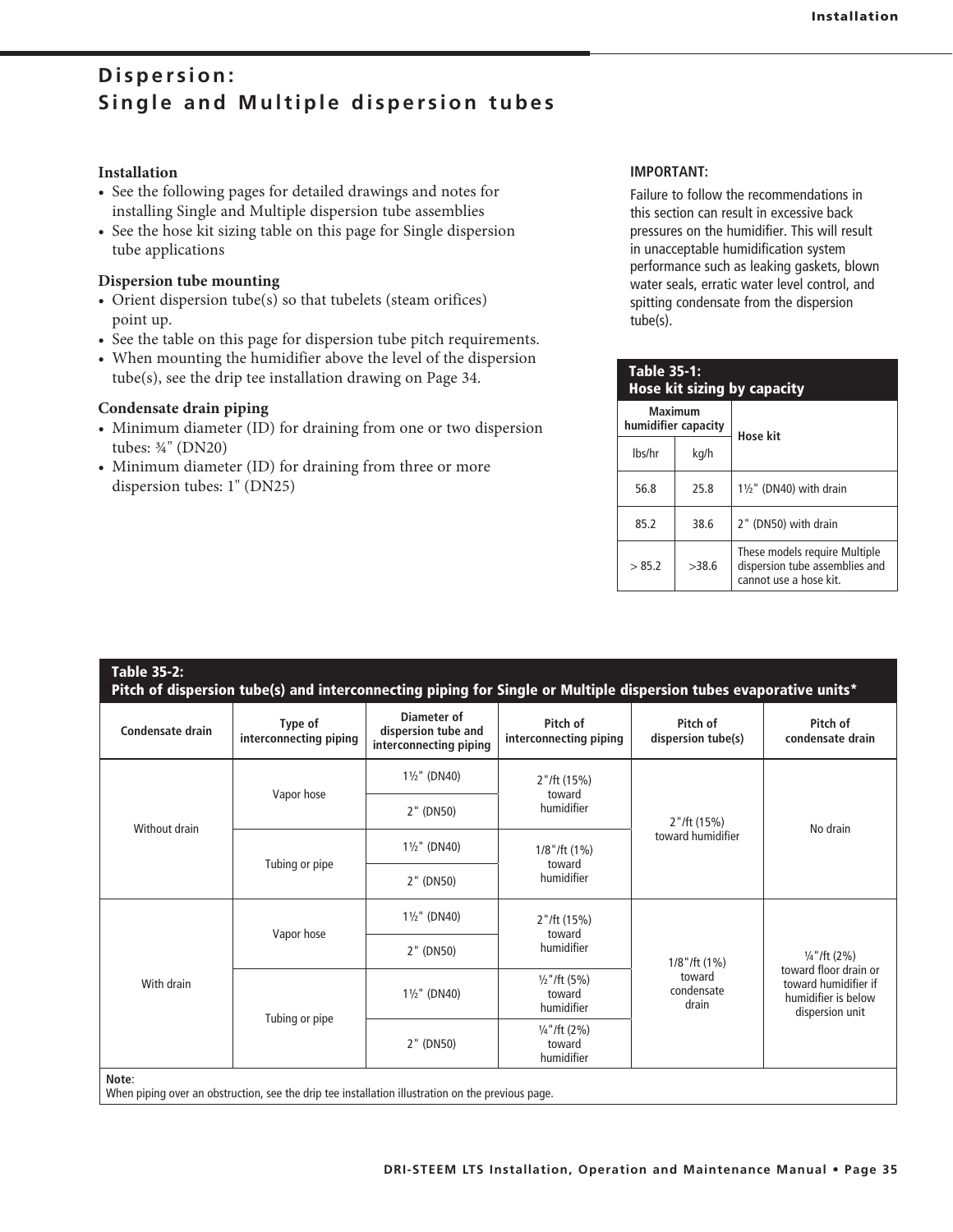![](_page_35_Figure_2.jpeg)

![](_page_35_Figure_3.jpeg)

![](_page_35_Figure_4.jpeg)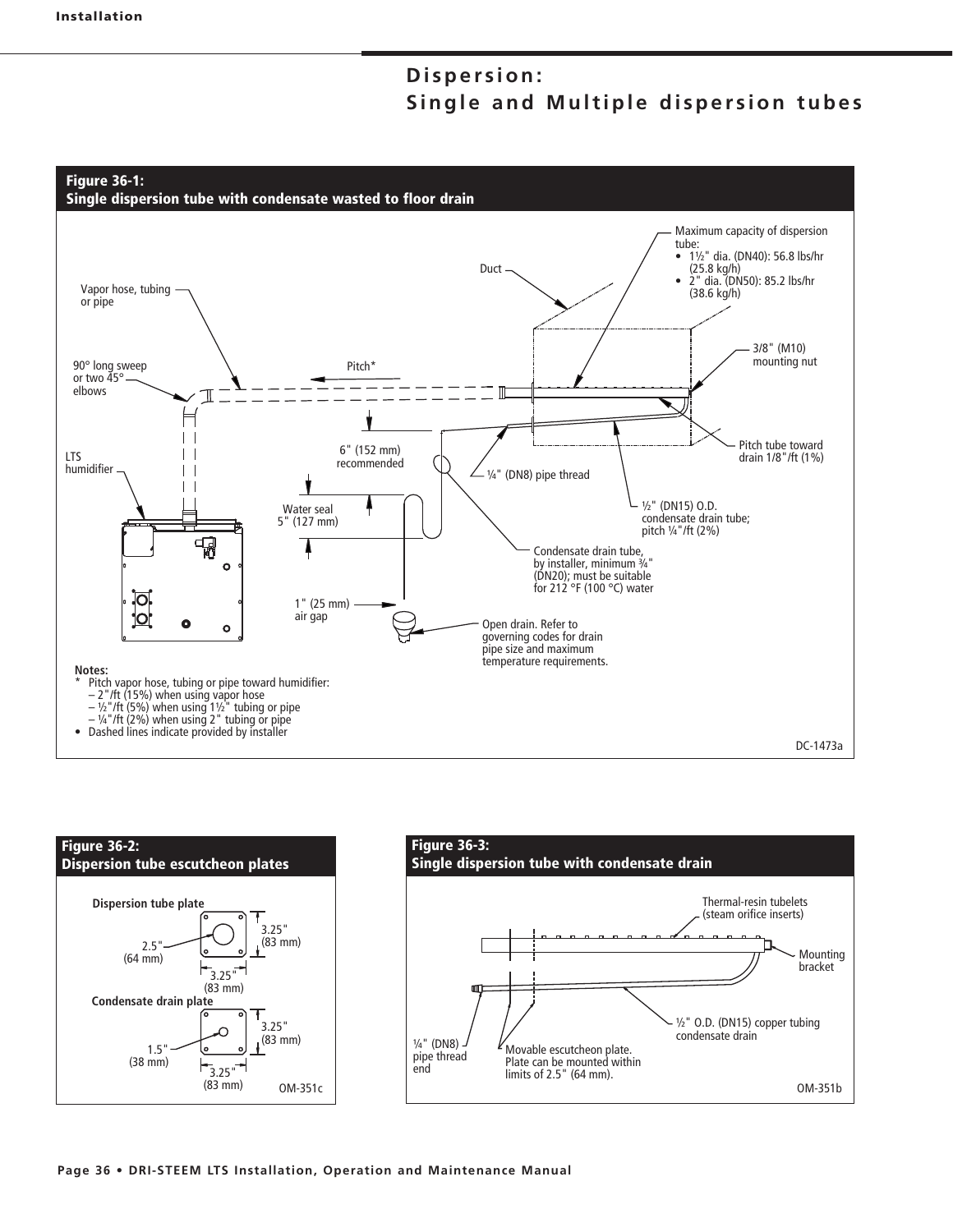![](_page_36_Figure_2.jpeg)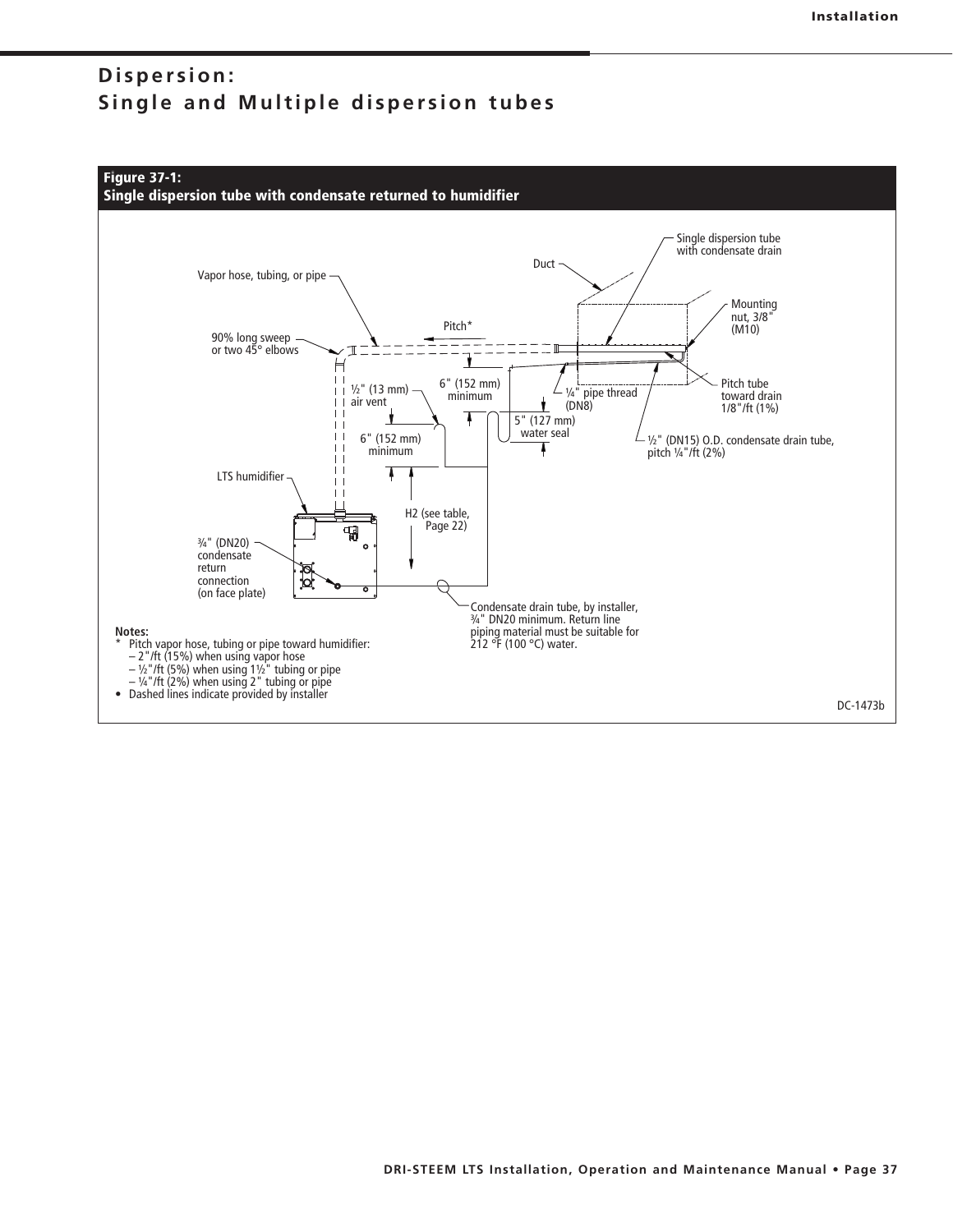![](_page_37_Figure_2.jpeg)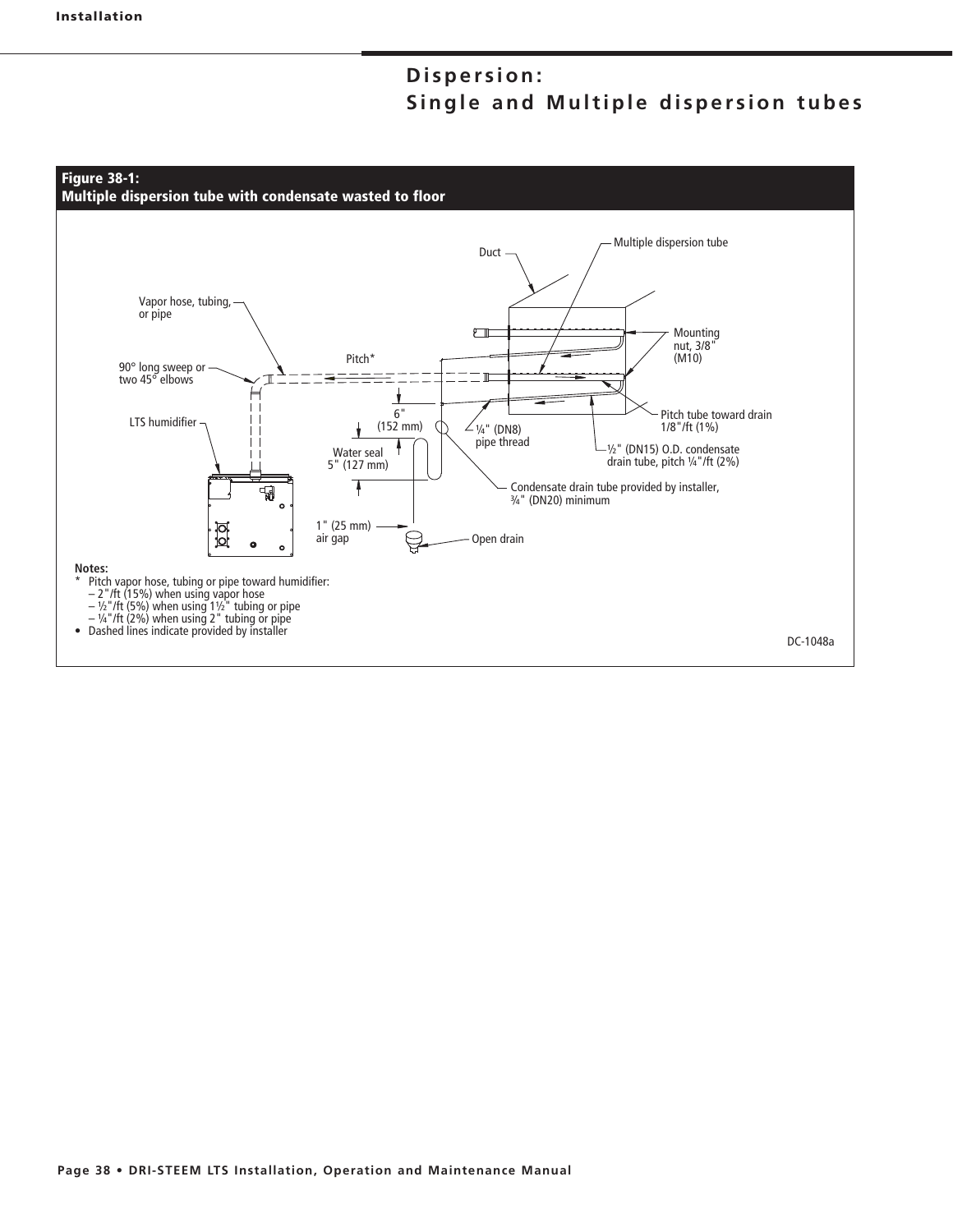### **General Rapid-sorb installation instructions**

- Before you begin installation, read all dispersion instructions in this manual.
- Before you begin installation, unpack shipment and verify receipt of all Rapid-sorb components with packing list. Report any shortages to DRI-STEEM factory immediately.
- When choosing a location for installation, select a location that provides necessary access in and around the ductwork or air handler.
- The Rapid-sorb typically is installed centered side to side in a duct, or is installed across the face of a coil in an air handler.
- The center line of the outer dispersion tubes should never be closer than  $4.5$ " (114 mm) from the side of the ductwork or air handler wall.
- Rapid-sorbs are provided with an L-bracket for installation:
- L-brackets that are 50" (1270 mm) or less in length have a hole 4" (102 mm) in from each end to mount the L-bracket to the duct or air handler wall.
- L-brackets that are greater than  $50^{\circ}$  (1270 mm) in length have an additional hole in the center of the L-bracket.
	- IMPORTANT: Before marking and drilling holes in the duct or air handler, refer to ALL pitch requirements for the Rapid-sorb assembly you received (see the table on Page 40). The size, quantity, and location of penetrations are determined by the specific dimensions and configuration of the Rapid-sorb assembly you received.
	- **Note:** The hardware for mounting the L-bracket to the duct or air handler wall and the hardware for the header support bracket is not provided.
- The Rapid-sorb instructions that follow are for the most typical Rapid-sorb installations — installed in a duct horizontal airflow with Rapid-sorb header either inside or outside the duct. Contact your representative/distributor or DRI-STEEM for installation instructions for air handler or vertical airflow applications.

### **IMPORTANT:**

Failure to follow the recommendations in this section can result in excessive back pressures on the humidifier. This will result in unacceptable humidification system performance such as leaking gaskets, blown water seals, erratic water level control, and spitting condensate from the dispersion tube(s).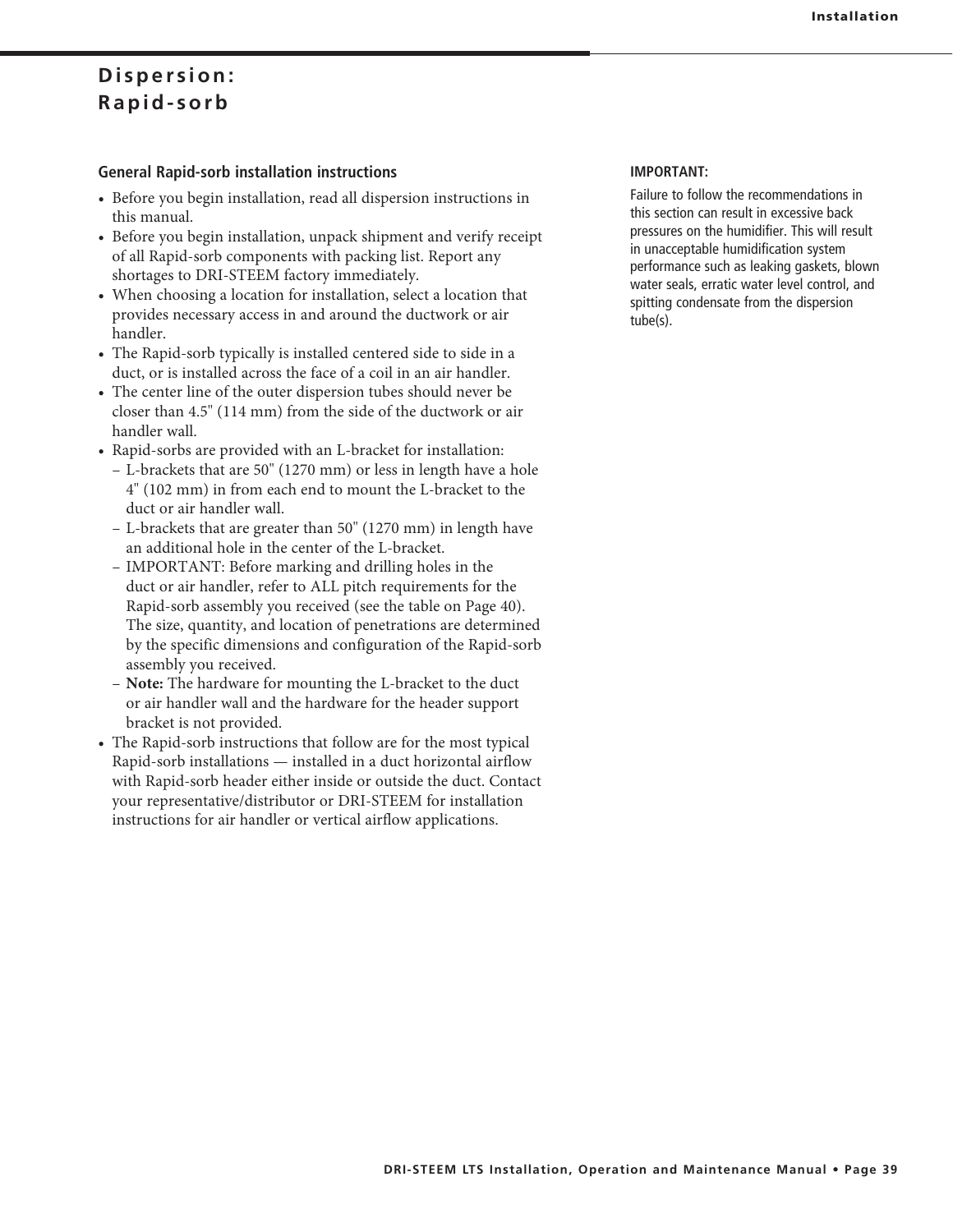### **IMPORTANT:**

Failure to follow the recommendations in this section can result in excessive back pressures on the humidifier. This will result in unacceptable humidification system performance such as leaking gaskets, blown water seals, erratic water level control, and spitting condensate from the dispersion tube(s).

### **Rapid-sorb pitch requirements**

- When installing Rapid-sorb with the header outside a horizontal airflow duct, consider the following pitch issues:
- For  $1\frac{1}{2}$ " (DN40) dispersion tubes, use a fastener of sufficient length to accommodate the 1/8"/ft (1%) pitch requirements toward the  $\frac{3}{4}$ " pipe thread (DN20) header drain fitting.
- For 2" (DN50) dispersion tubes, the bracket can be mounted flush to the ductwork. The 1/8"/ft (1%) pitch typically can be accomplished in the length of the hose cuffs used to connect the tubes to the header.
- See the table below and the drawings on the following pages for pitch requirements.

### **Table 40-1: Pitch of interconnecting piping, dispersion tubes, and headers for Rapid-sorb evaporative dispersion units**

| Airflow    | Type of<br>interconnecting piping | Diameter of<br>interconnecting piping                                                   | Pitch of<br>interconnecting piping        | Pitch of<br>dispersion tubes | Pitch of<br>header                                 |
|------------|-----------------------------------|-----------------------------------------------------------------------------------------|-------------------------------------------|------------------------------|----------------------------------------------------|
|            | Vapor hose                        | $1\frac{1}{2}$ " (DN40), 2" (DN50)                                                      | 2''/ft(15%)<br>toward<br>Rapid-sorb       | Vertically                   | $1/8$ "/ft $(1%)$<br>toward                        |
| Horizontal | Tubing or pipe                    | $1\frac{1}{2}$ " (DN40), 2" (DN50),<br>3" (DN80), 4" (DN100),<br>5" (DN125), 6" (DN150) | $1/8$ "/ft $(1%)$<br>toward<br>Rapid-sorb | plumb                        | condensate<br>drain                                |
| Vertical   | Vapor hose                        | $1\frac{1}{2}$ " (DN40), 2" (DN50)                                                      | 2''/ft(15%)<br>toward<br>Rapid-sorb       | $2"$ /ft                     | $1/8$ "/ft $(1%)$<br>toward<br>condensate<br>drain |
|            | Tubing or pipe                    | $1\frac{1}{2}$ " (DN40), 2" (DN50),<br>3" (DN80), 4" (DN100),<br>5" (DN125), 6" (DN150) | $1/8$ "/ft $(1%)$<br>toward<br>Rapid-sorb | toward<br>header             |                                                    |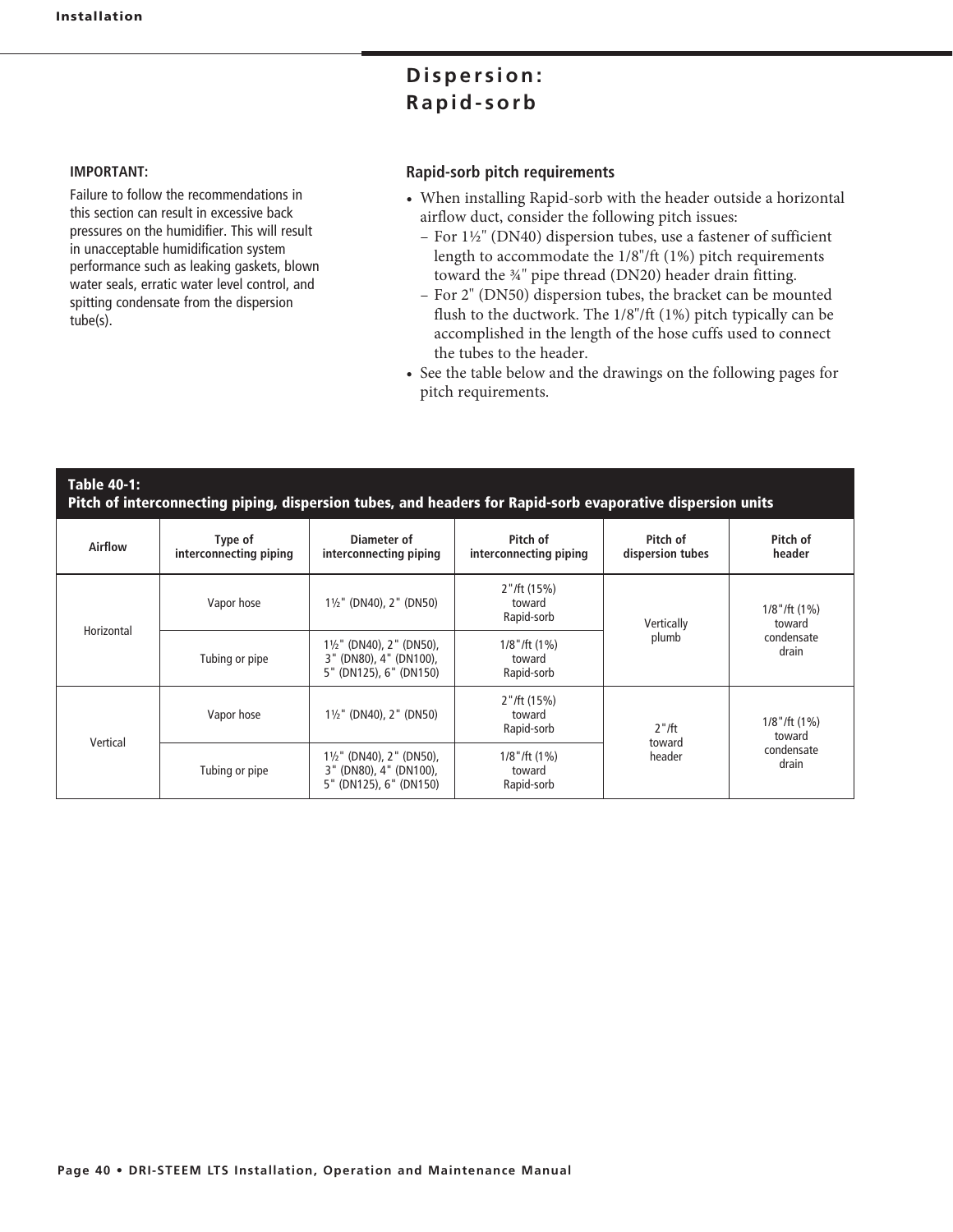![](_page_40_Figure_2.jpeg)

### **Assembly and installation instructions for a Rapid-sorb installed with header outside the duct (horizontal airflow)**

- 1. Locate and cut the holes in the ductwork for the dispersion tubes. Use the L-bracket as a template to locate the holes on the duct floor.
- 2. Temporarily, loosely suspend or support the header below the final location  $-$  the vertical balance point of the dispersion tube length dictates where the header should be suspended or supported temporarily.
- 3. Mount the dispersion tubes to the header with the provided connector, either a slip coupling or a hose cuff.
- When installing slip couplings for  $1\frac{1}{2}$ " (DN40) dispersion tubes, take care not to shear the O-rings.
	- Set the slip coupling on the header stub or dispersion tube so the O-ring is resting on the face of the tubing.
	- Rotate the slip coupling as you push it on to the tubing.
	- The O-rings are lubricated at the factory. If additional lubrication is necessary, DO NOT use a petroleum-based lubricant.
- 4. Position the flange of the L-bracket so it is upstream of the tubes when the assembly is raised and fastened into position. Fasten the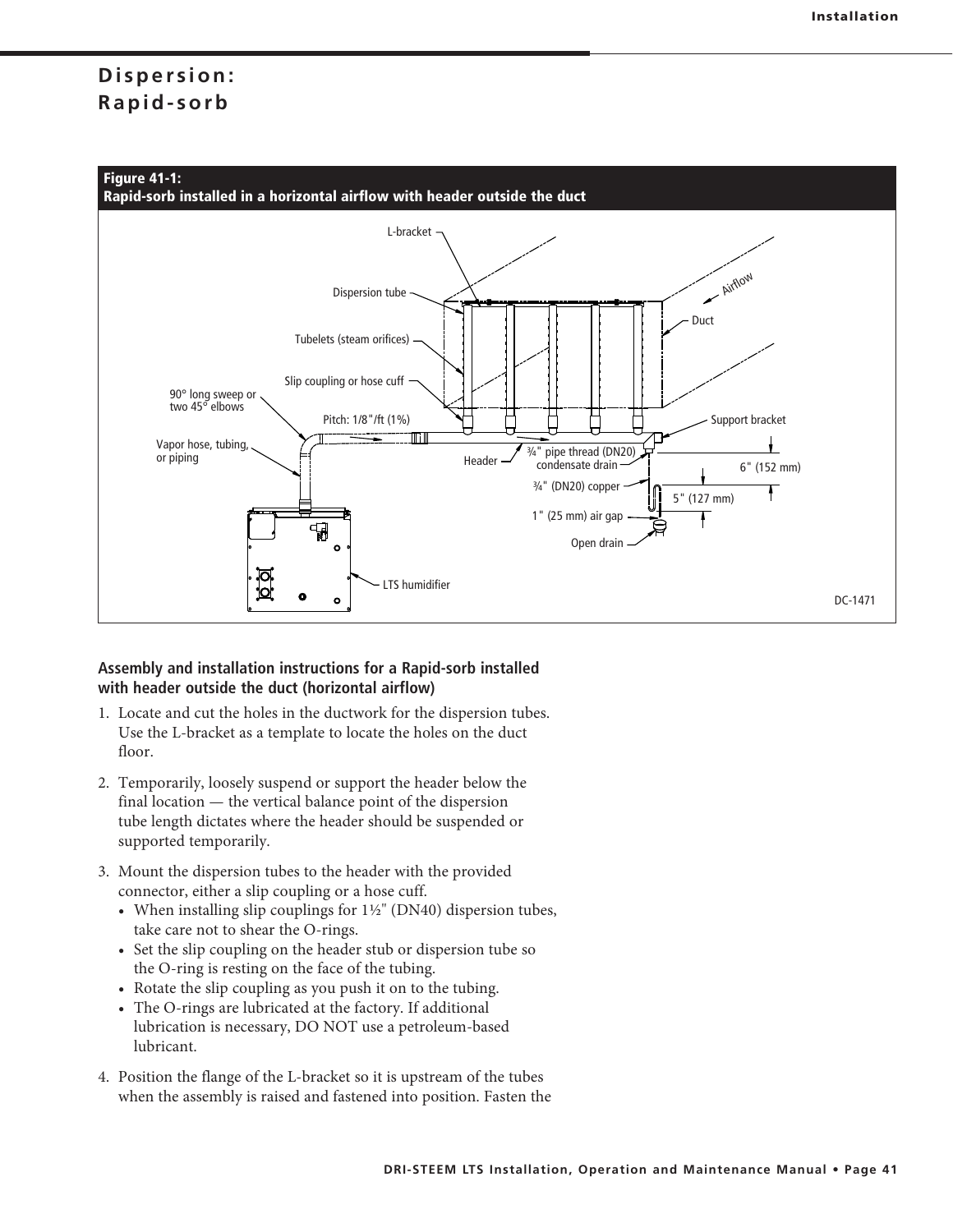#### **Note:**

See Page 45 for steam supply and condensate drain line connection instructions.

## Dispersion: Rapid-sorb

### **Assembly and installation instructions for a Rapid-sorb installed with header outside the duct (continued)**

L-bracket to the end of the dispersion tubes with the provided bolt, lock washer, and flat washer.

- 5. Before tightening the L-bracket bolts to the dispersion tubes follow these instructions:
- For  $1\frac{1}{2}$ " (DN40) dispersion tubes:
	- The dispersion tube will rotate in the slip coupling. Verify that the dispersion tube orifices are directed perpendicular to the airflow.
	- The dispersion tube and slip coupling must be fully engaged on to the header stub for the O-rings to provide a seal.
- For 2" (DN50) dispersion tubes:
	- Before securing the hose cuff in place with the hose clamps on the dispersion tube and the header stub, verify that the dispersion tube orifices are directed perpendicular to the airflow.
- 6. Slide the assembly up until the L-bracket aligns with the mounting holes in the duct.
- For  $1\frac{1}{2}$ " (DN40) dispersion tubes:
	- The header pitch is duplicated in the L-bracket.
	- The dispersion tube and slip coupling must be fully engaged on to the header stub for the O-rings to provide a seal.
	- The high end of the L-bracket can be fastened tight to the duct or air handler.
	- On the low end of the L-bracket, the fastener must be long enough to compensate for the pitch, and a nut should be provided and secured on both sides of the L-bracket and the duct or air handler for stability.
- For 2" (DN50) dispersion tubes:
	- Fasten the bracket to the top of the duct and use the hose cuffs to compensate for the pitch of the header.
	- Before securing the hose cuff in place with the hose clamps on the dispersion tube and the header stub, verify that the header pitch, 1/8"/ft (1%) toward drain, is maintained.
- 7. Permanently secure both ends of the header and verify that the header pitch, 1/8"/ft (1%) toward drain, is maintained.
- 8. Verify that all fasteners are secure:
	- L-bracket to duct
	- Dispersion tubes to L-bracket
- Hose clamps on  $2"$  (DN50) tubes
- 9. Secure and seal the dispersion tube escutcheon plate and condensate drain tube escutcheon plate around the respective tubes, if applicable.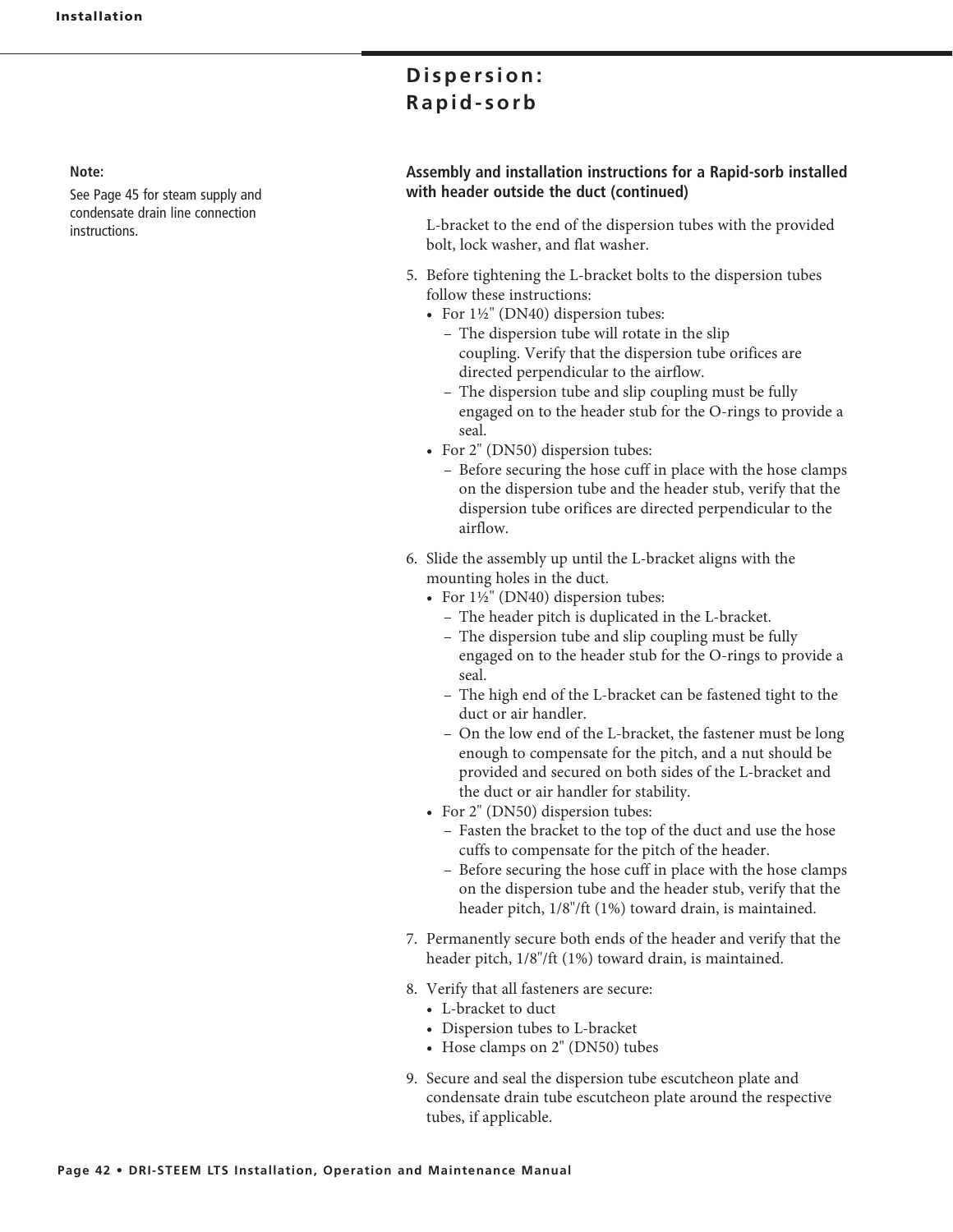![](_page_42_Figure_2.jpeg)

### **Assembly and installation instructions for a Rapid-sorb installed with header inside the duct (horizontal airflow)**

- 1. Locate and cut the holes in ductwork or air handler for steam header penetration, condensate drain piping, and header support bracket fastener. Allow 1/8"/ft (1%) header pitch toward the support bracket when you drill the hole for the header support bracket fastener.
- 2. Loosely fasten the header in place.
- 3. Rotate the header 90° so the header stubs point horizontally in the duct.
	- When installing in an air handler, the rotation of the header is often less than 90°. Typically, due to the condensate drain piping requirements, the header can be set on the floor of the air handler, assembled in the vertical position, and then raised and mounted in place.
- 4. Mount the dispersion tubes on the header with the slip couplings or hose cuffs.
- When installing slip couplings for  $1\frac{1}{2}$ " (DN40) dispersion tubes, take care not to shear the O-rings.
	- Set the slip coupling on the header stub or dispersion tube so the O-ring is resting on the face of the tubing.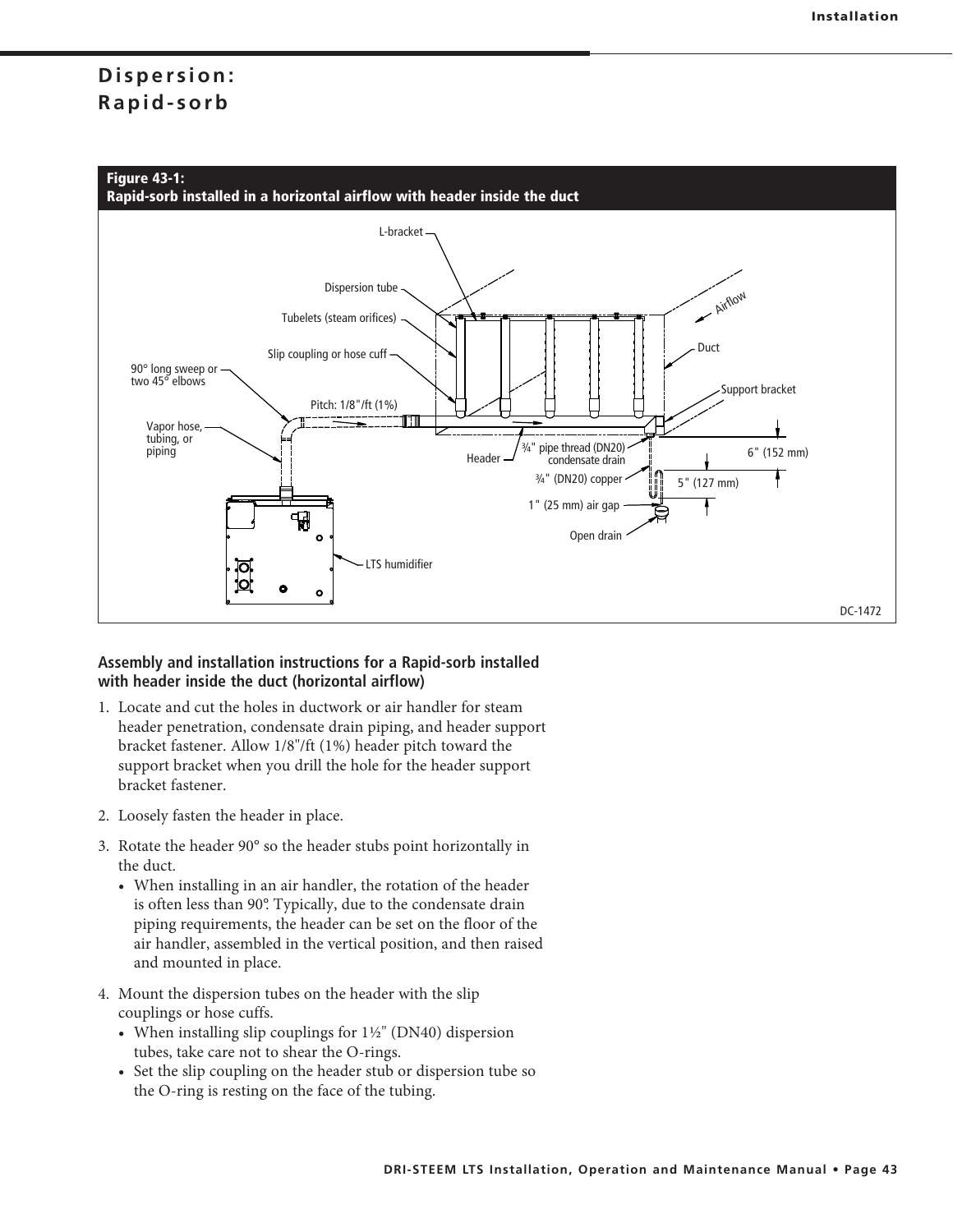### **Assembly and installation instructions for a Rapid-sorb installed with header inside the duct (continued)**

- Rotate the slip coupling as you push it on to the tubing.
- The O-rings are lubricated at the factory. If additional lubrication is necessary, DO NOT use a petroleum-based lubricant.
- 5. Allow the dispersion tubes to rest against the bottom of the duct.
- 6. Position the flange of the L-bracket so it is upstream of the tubes when the assembly is rotated into position. Fasten the L-bracket to the end of the dispersion tubes with the provided bolt, lock washer, and flat washer.
- 7. Rotate the assembly up until the L-bracket aligns with the mounting holes in the duct or air handler.
- $1\frac{1}{2}$ " (DN40) dispersion tubes
	- The header pitch is duplicated in the L-bracket.
	- The dispersion tube and slip coupling must be fully engaged on to the header stub for the O-rings to provide a seal.
	- The high end of the L-bracket can be fastened tight to the duct or air handler.
	- On the low end of the L-bracket, the fastener must be long enough to compensate for the pitch, and a nut should be provided and secured on both sides of the L-bracket and the duct or air handler for stability.
- 2" (DN50) dispersion tubes
	- Fasten the bracket to the top of the duct or air handler and use the hose cuffs to compensate for the pitch of the header.
	- Before securing the hose cuff in place, with the hose clamps on the dispersion tube and the header stub, verify that the dispersion tube orifices are directed perpendicular to the airflow.
- 8. Verify that all fasteners are secure:
	- L-bracket to duct
	- Dispersion tubes to L-bracket
- Hose clamps on  $2"$  (DN50) tubes
	- Header support bracket fastener
- 9. Secure and seal the header escutcheon plate around the header.
- 10. See Page 45 for steam supply and condensate drain line connection instructions.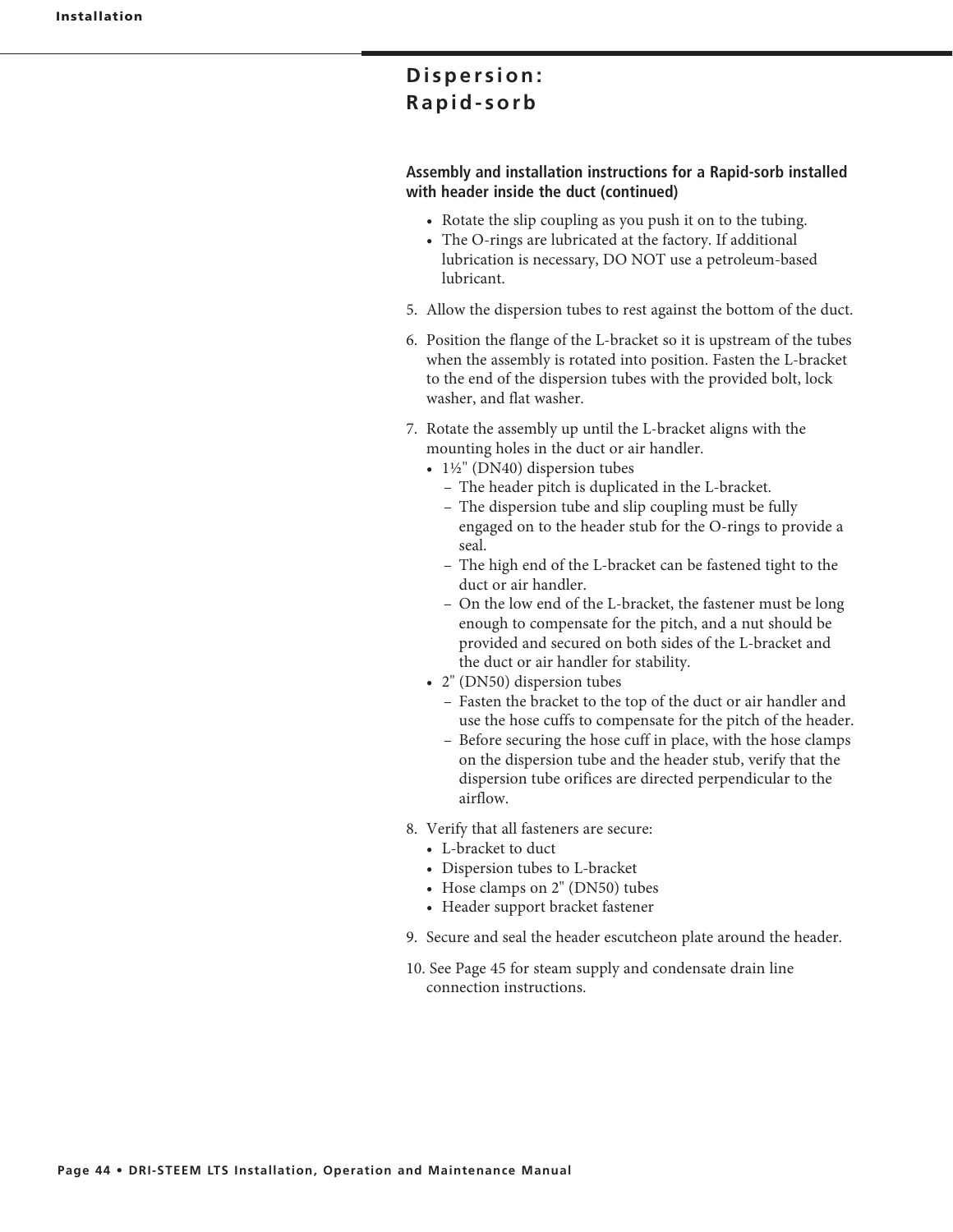### **Steam supply connections to the Rapid-sorb header**

- 1. Connect the steam supply of the humidifier to the Rapid-sorb. The steam supply requires a minimum of  $1/8$ "/ft  $(1%)$  pitch toward the header.
- 2. If multiple humidifiers are supplying one Rapid-sorb, a multiple steam supply connector is provided.
	- Typically, the multiple steam supply connector attaches to the Rapid-sorb header supply end with hose cuff and clamps.
	- Route the necessary number of steam supplies from the humidifier tanks to the steam supply connector.
	- Position the steam supply connector to accept the steam supplies while maintaining the necessary pitch.
	- Make sure the hose clamps on the steam supply connector and header are tight.

### **Condensate drain connections to the Rapid-sorb header**

- 1. Piping must be minimum  $\frac{3}{4}$ " I.D. (DN20) and rated for 212 °F (100 °C) minimum continuous operating temperature.
- 2. Condensate drain line must be piped as shown in the figures on the previous pages. Provide a 6" (152 mm) drop prior to a  $5"$   $(127 \text{ mm})$  water seal to:
	- Ensure drainage of condensate from the header
	- Keep steam from blowing out of the drain line
- 3. After the water seal, run the drain line to an open drain with a 1"  $(25 \text{ mm})$  vertical air gap. Cut the drain line at a 45 $^{\circ}$  angle on the end above the drain to permit a direct stream of water into the drain pipe while maintaining a 1" (25 mm) air gap.
- 4. All drain lines must be installed and sized according to governing codes.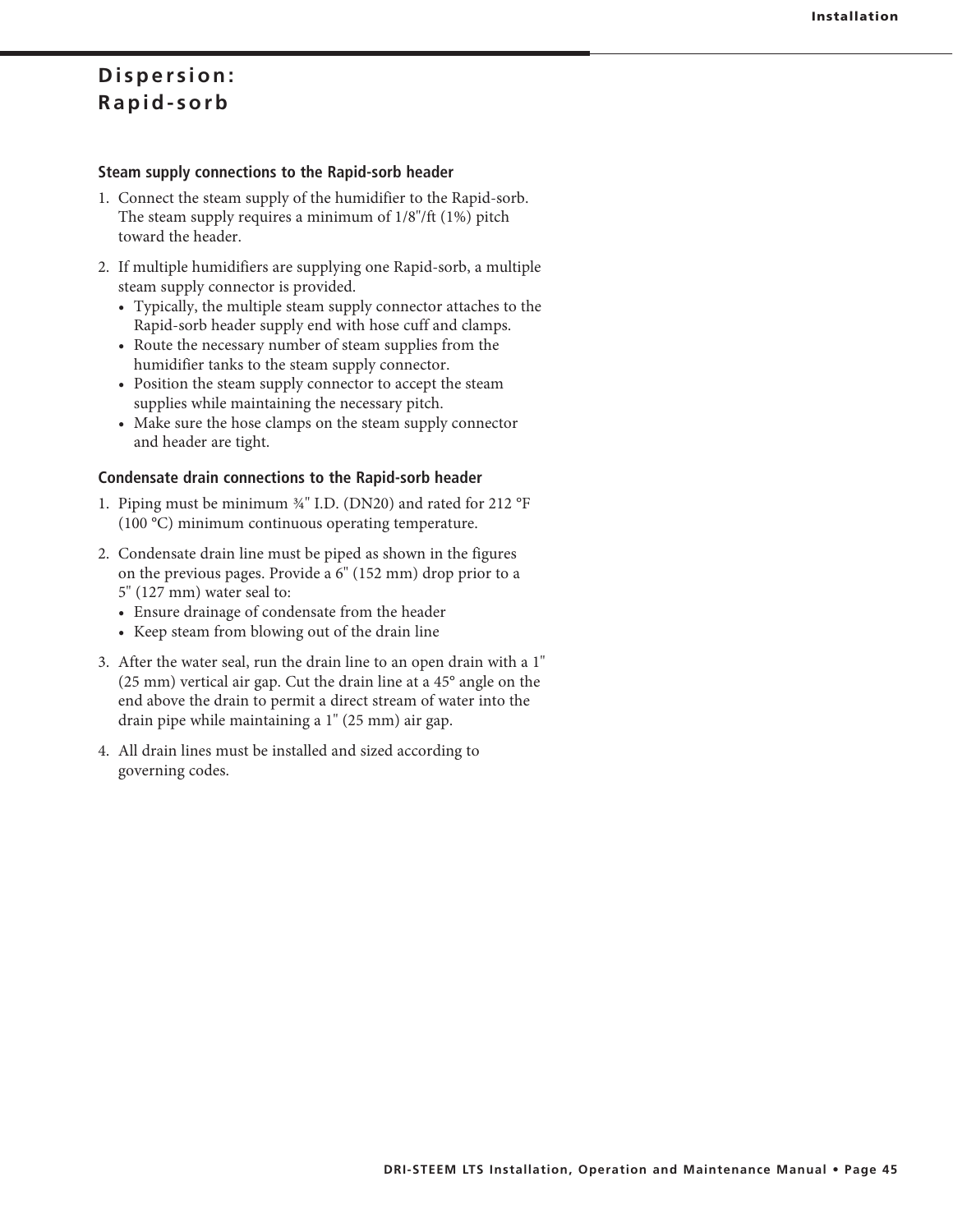### **Start-up procedures**

#### **CAUTION:**

Only qualified electrical personnel should perform the start-up procedure.

#### **IMPORTANT:**

For LTS models with Vapor-logic3 control (those models that have a keypad), see also the Vapor-logic3 Installation and Operation Manual, specifically the "Operation" section and the "Start-up checklist." It is critical that the installer follow this checklist.

After the system is installed and connected properly, you can begin start-up procedures.

- 1. Verify that the LTS humidifier, controls, piping, electrical connections, steam supply, and dispersion unit(s) are installed according to the following:
	- Installation instructions in this manual
	- Vapor-logic3 Installation and Operation Manual – Installation section
		- Installation checklist
	- LW417 wiring instructions in this manual (if using LW417 water level control).
- Ladder style wiring diagram (inside control cabinet)
- External connections wiring diagram (inside control cabinet)
	- All governing codes
- 2. Verify that the humidifier is mounted level and securely supported before filling with water (see the operating weights table in this manual).
- 3. Verify that the humidifier is level front to back and side to side after it is full of water.
- 4. Refer to your humidifier's controller instructions. A standard water LTS system has either Vapor-logic3 control (has a keypad) or the LW417 controller (no keypad). Refer to the Vapor-logic3 *Installation and Operation Manual*, specifically the "Operation" section and the "Start-up checklist" (it is critical that the installer follow this checklist), or see the LW417 section of this manual.
- 5. During start-up, do not leave the humidifier unattended.
- 6. Monitor humidifier operation through multiple fill cycles.
- 7. DRI-STEEM recommends initially running the humidifier with the factory default setting for skim time. (See the "LTS and LTS-DI operation information" section in this manual.)
- 8. On standard water units, water skims from the humidifier after every fill cycle. Adjust the amount of skim by increasing or decreasing the skim time (see the *Vapor-logic3 Installation and Operation Manual* or the LW417 "Skim duration" section in this manual).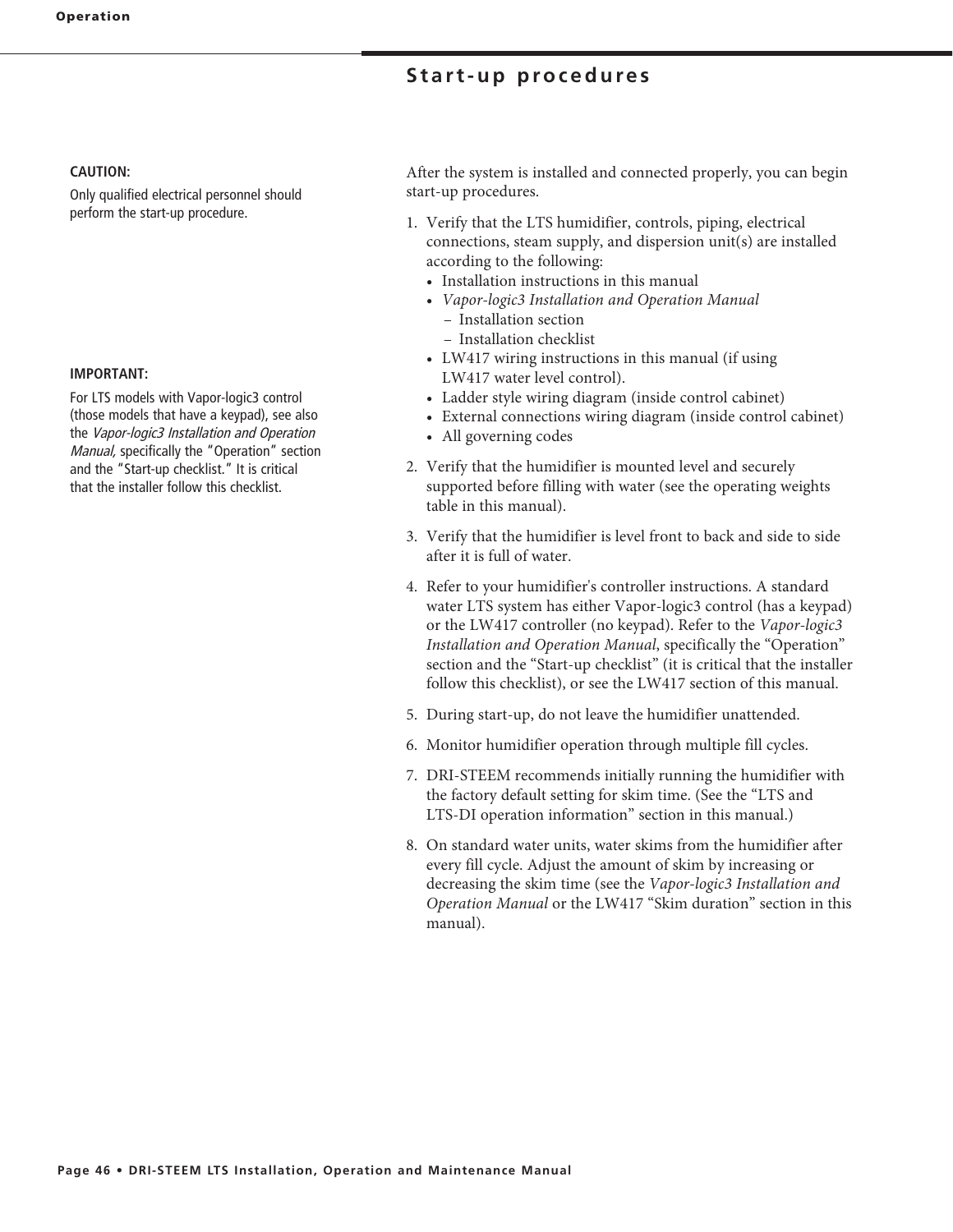### Start-up: LW417 control

### **LW417: Water level control for standard-water models**

The LW417 is a custom microprocessor-based water level controller developed to operate with DRI-STEEM humidifiers. The features of this controller are:

- Water level control (for standard water units)
- Automatic drain and flush
- Variable skim times
- End-of-season drain
- Onboard diagnostics: "Ready water," "Full," and "Drain" LEDs to assist troubleshooting

When power is activated, the solenoid-operated water fill valve opens, filling the evaporating chamber. Filling continues until the water reaches level A (see figure on this page), at which time the fill valve closes. To ensure that a water seal is created in the fieldinstalled water seal, disconnect the probe plug and cable from the probe rod assembly (located on top of the tank), allowing the fill valve to re-energize and overfill the humidifier tank. This process takes a short time. Reconnect the probe plug and cable. Create a call for humidify to ensure the steam valve opens.

IMPORTANT: The timer logic input wire (see circuit board diagram in this manual) must be connected per the provided wiring diagram for proper automatic drain and flush and end-of-season drain operation. The "Power" light blinks twice at one-second intervals when these functions are disabled. Verify wiring with diagram supplied with unit.

### **LW417 water refill**

During operation, when the water line drops below level B, the fill valve opens and remains open until the water line returns to level A (see figure this page).

### **LW417 low water condition**

Should the water line drop below level C, the steam valve is de-energized and remains off until the water line is restored to level C.

![](_page_46_Figure_15.jpeg)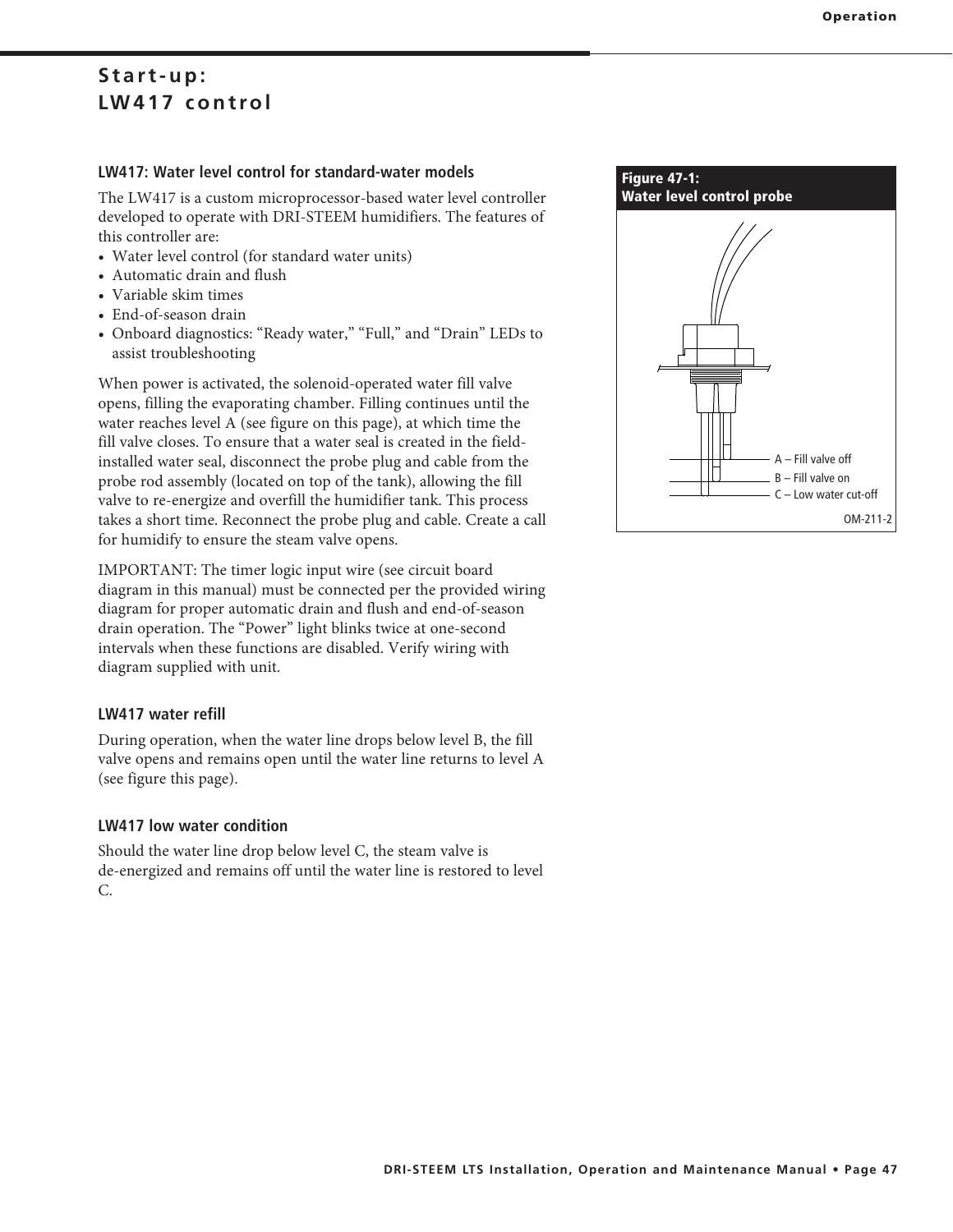| <b>Table 48-1:</b><br><b>LW417 autodrain settings</b> |            |                          |                |          |                         |  |  |  |
|-------------------------------------------------------|------------|--------------------------|----------------|----------|-------------------------|--|--|--|
|                                                       |            | Switch                   |                | Drain    | <b>Interval</b><br>time |  |  |  |
|                                                       | 1          | $\overline{\phantom{a}}$ | 3              | time     |                         |  |  |  |
| Self test                                             | <b>OFF</b> | 0FF                      | 0FF            | 10 mins. | 2 mins.                 |  |  |  |
| Disabled                                              | 0N         | <b>OFF</b>               | 0FF            |          |                         |  |  |  |
| Option                                                | <b>OFF</b> | ON                       | 0FF            | 10 mins. | 20 hrs.                 |  |  |  |
| Option                                                | ΩN         | 0 <sub>N</sub>           | OFF            | 30 mins. | 20 hrs.                 |  |  |  |
| Factory<br>settings                                   | OFF        | 0FF                      | 0 <sub>N</sub> | 10 mins. | 40 hrs.                 |  |  |  |
| Option                                                | ΩN         | 0FF                      | 0 <sub>N</sub> | 30 mins. | 40 hrs.                 |  |  |  |
| Option                                                | <b>OFF</b> | ΩN                       | 0 <sub>N</sub> | 10 mins. | 80 hrs.                 |  |  |  |
| Option                                                | ON         | ON                       | ON             | 30 mins. | 80 hrs.                 |  |  |  |

### Start-up: LW417 control

### **LW417 automatic drain and flush**

The LW417 control module contains an integral electronic timer that tracks the humidifying time of the unit. When this accumulated time reaches what has been set in the timer, the drain/ flush cycle is activated.

Upon activation, the following sequence occurs:

- 1. The drain valve opens, draining the mineral laden water from the evaporating chamber. The default drain time is 10 minutes.
- 2. Flushing occurs during the last 10% of the drain period.

The electronic timer is factory set for drainage after 40 hours of operation. Alternate settings of 20 hours and 80 hours are available. See the wiring diagram(s) attached to the unit for timer board location and instructions for changing the timer setting or refer to the table on this page.

### **Test cycling the drain/flush system**

The level control board incorporates a set of slide switches marked 1 through 8. To test:

- 1. Place "SW1" slide switches 1, 2, and 3 to the off position.
- 2. Set the humidistat high enough so the unit remains "on call" for at least 15 minutes.
- 3. After about 2 minutes of operation, activation takes place, causing the drain valve to open. The water level then drops to level C (see figure on the previous page) and allows the fill valve to open. Both valves will remain open for the remainder of the autodrain and flush period.
- 4. The drain valve then closes, and the water level rises to level A (see figure on the previous page), causing the fill valve to close.
- 5. Once the test cycle is complete, return the slide switches back to the desired operating mode.

**IMPORTANT: Failure to return the slide switches back to the desired operating mode will result in a drain/flush cycle every 2 minutes.**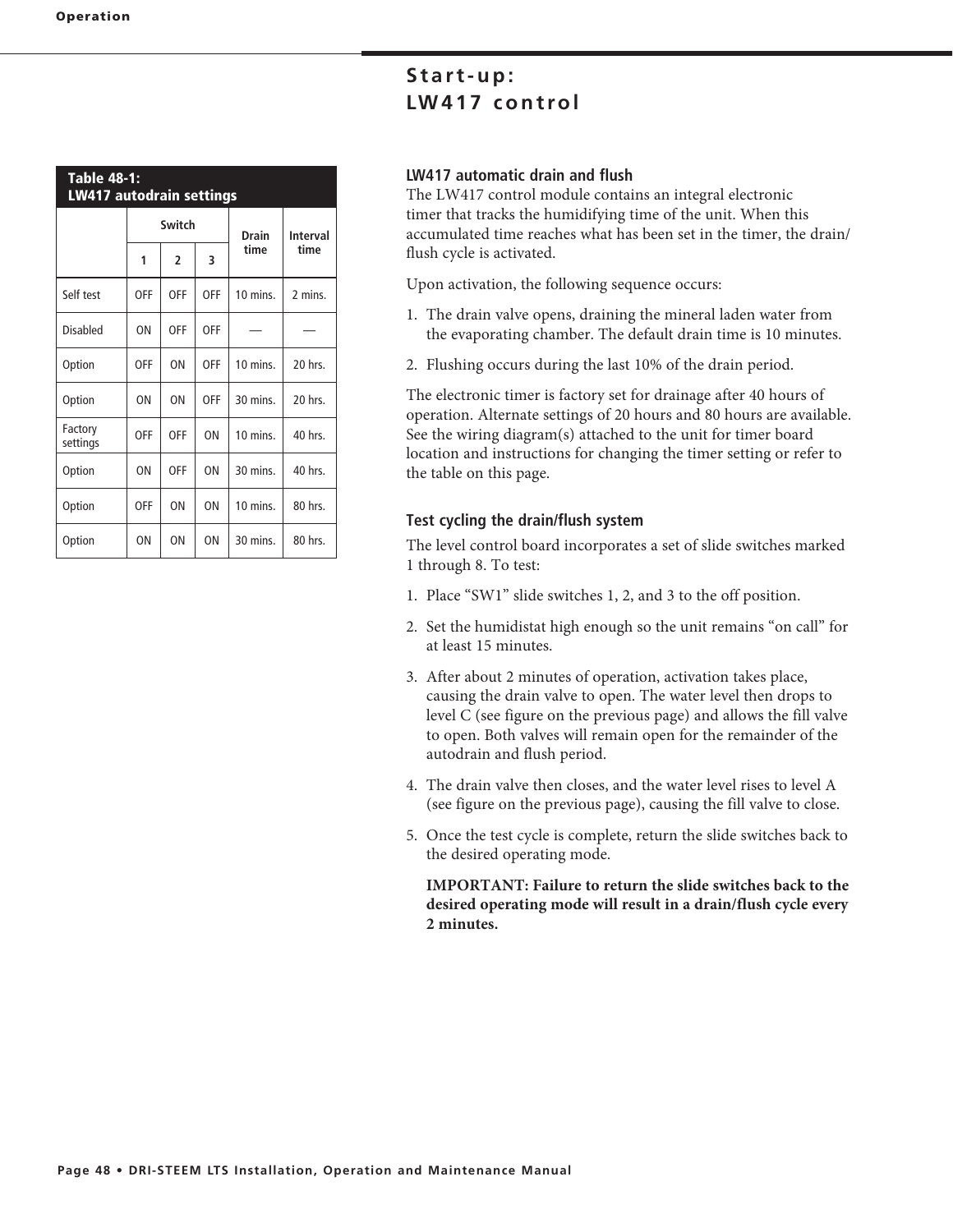### Start-up: LW417 control

### **LW417 variable skim times**

The skim time feature removes surface solids and foam from the water. This keeps the fill valve open for a certain amount of time after the water reaches level A (see Figure 47-1 on Page 47). The skim time is factory set for 3 seconds but can be increased for water that requires more skimming. See "Adjusting skim duration" on Page 50. See wiring diagram(s) attached to the unit for timer board location and instructions for changing the skim time setting.

### **LW417 end-of-season drain**

The end-of-season drain feature drains the tank after 72 hours of no system demand to minimize microbial growth inside the humidifier. When there is a demand for humidity, the tank fills and the unit runs when water reaches the operating level.

### **LW417 Onboard diagnostics**

When the green "Power" light blinks on for one second and then is off for one second, enough scale has accumulated on the probes to begin to compromise the quality of the water level detection. Remove the probe assembly and brush off all scale and tarnish. See the LW417 section of the troubleshooting guide in this manual for other water level control module issues.

![](_page_48_Figure_7.jpeg)

### **Operation**

### **IMPORTANT:**

The timer logic input wire (see circuit board diagram below) must be connected per the provided wiring diagram for proper automatic drain and flush and end-ofseason drain operation. The "Power" light blinks twice at one-second intervals when these functions have been disabled. Verify wiring with diagram supplied with unit.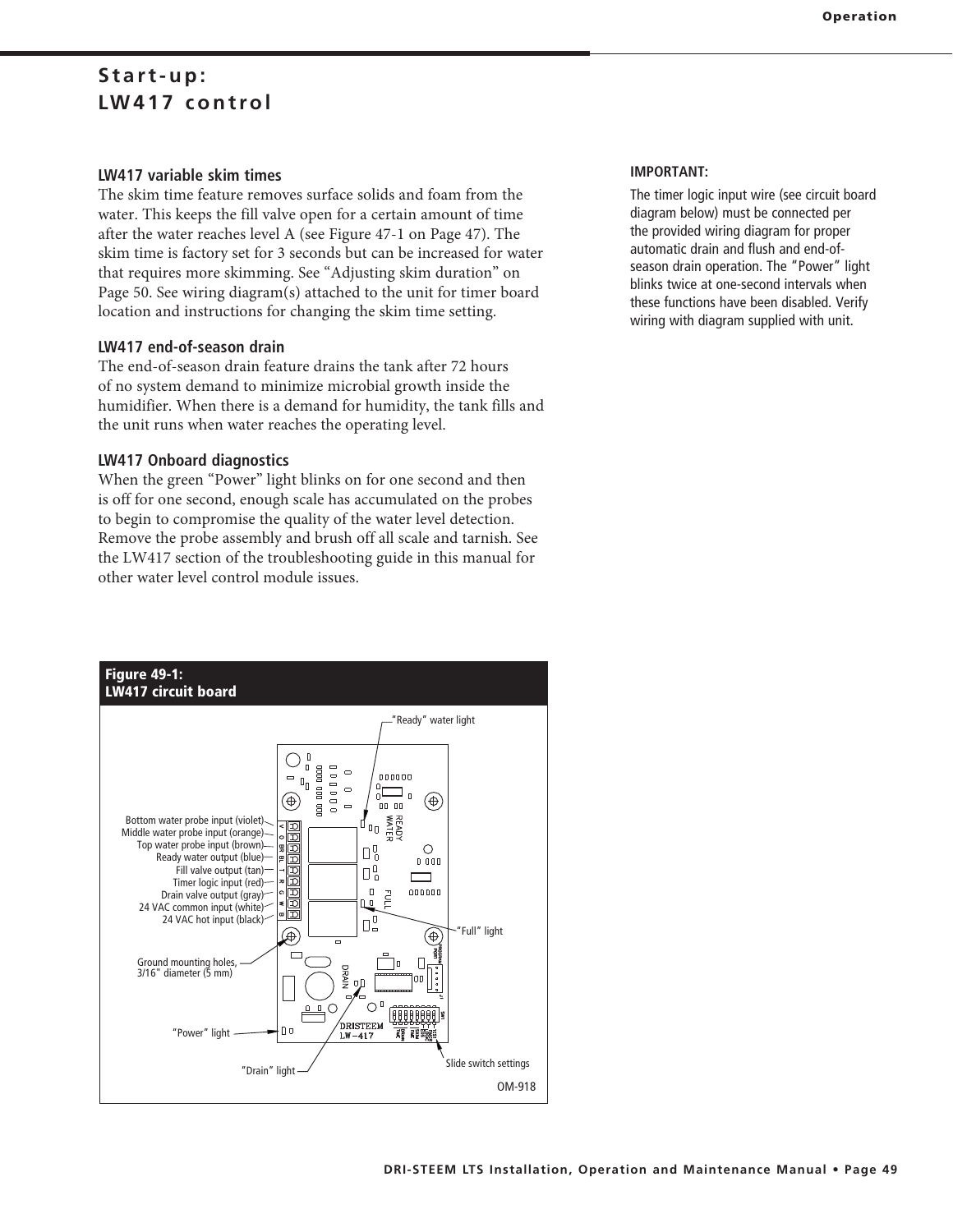| <b>Table 50-1:</b><br><b>LW417 skim time settings</b> |            |        |            |  |  |  |  |  |
|-------------------------------------------------------|------------|--------|------------|--|--|--|--|--|
|                                                       |            | Switch |            |  |  |  |  |  |
|                                                       | 4          | 5      | Skim time  |  |  |  |  |  |
| Option                                                | <b>OFF</b> | 0FF    | 3 seconds  |  |  |  |  |  |
| Option                                                | ON         | OFF    | 9 seconds  |  |  |  |  |  |
| <b>Factory settings</b>                               | <b>OFF</b> | ΟN     | 32 seconds |  |  |  |  |  |
| Option                                                | ΟN         | ΟN     | 45 seconds |  |  |  |  |  |

### **Humidifier De-scaling Solution**

Scale buildup on humidifier heat exchangers acts as an insulator, reducing humidifier performance while increasing energy costs. To keep humidifiers operating as efficiently as possible, remove scale with DRI-STEEM's Humidifier De-scaling Solution, available for purchase from your DRI-STEEM representative or distributor.

The De-scaling Solution cleans without risk of corroding humidifier tanks or welds; and there is no off-gassing, flammability, or added heat risks associated with other cleaning solutions. The De-scaling Solution also cleans surfaces unreachable by hand scraping.

DRI-STEEM's Humidifier De-scaling Solution is the only approved cleaner/de-scaler for use with DRI-STEEM humidifiers. Use of other cleaners/de-scalers may void your DRI-STEEM warranty.

mc\_021908\_1405

#### **LTS standard water quality recommendations**

The best way to determine how often your particular system needs maintenance is to remove the tank cover and inspect it for mineral deposits after three months of duty. Potable water carries a variety of minerals and other materials in a mix that varies from location to location. This variation in water quality, combined with the hours of operation and duty cycle, will determine your own unique maintenance schedule.

### **Water quality makes a difference**

- Light to moderately hard water (2 to 10 grains hardness per gallon [35 mg/L to 170 mg/L]) requires:
	- Annual cleaning
	- Regular skimming
- High mineral content water (more than 10 grains hardness per gallon [more than 170 mg/L]) requires:
	- Cleaning frequency determined by use and water quality
	- Regular skimming
	- Periodic drain and flush cycles
- Softened water, which dramatically reduces mineral accumulation inside the standard water models, requires:
	- Increased skim time
	- No drain and flush cycles

(Note: Solids, like silica, are not removed in the softening process.)

### **Adjusting skim duration**

The skim time duration determines the quantity of water skimmed with each fill cycle. The skim time is field adjustable using the Vapor-logic3 keypad or the dip switches on the LW417. See the table on this page.

Each time the LTS refills, it fills to an elevation near the lip of the skim/overflow fitting. A portion of the refill water then flows to the drain carrying most of the minerals left by the previous evaporating cycle. This reduces the mineral concentration, thereby reducing the frequency of cleaning needed.

The heated water that flows to the drain is an operational cost. Cleaning the humidifier is also an operational cost. Therefore, DRI-STEEM recommends that the user observe and adjust the skimming quantity to achieve a balance between minimizing mineral buildup and conserving heated water.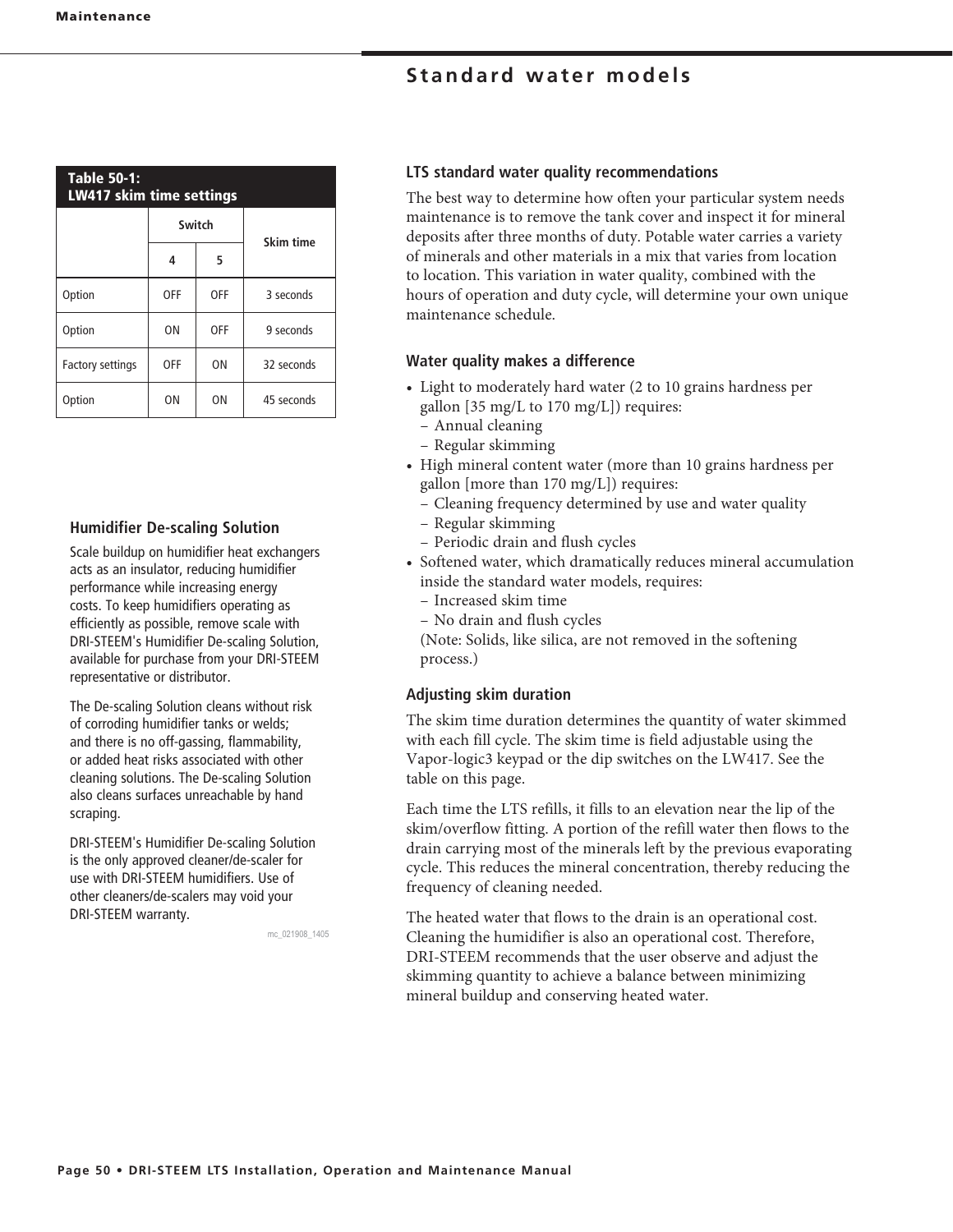#### **Cool down humidifier**

Before performing any maintenance, allow the tank to cool down.

- Note: Fresh make-up water is used to speed up cooling. Do not close the manual water supply before cooling down the humidifier; otherwise the tank could stay hot for several hours.
- Insulated and uninsulated tanks will have hot surfaces.
- Close the manual shut-off valve on the inlet steam supply (STS) humidifiers) or the inlet hot liquid supply (LTS humidifiers).
- Models with a standard drain valve and Vapor-logic3 controller:
- For drain valves without the manual open lever, use the keypad to perform the cool down process. Refer to the *Vapor-logic3 Installation and Operation Manual*.
- Select Manual Drain in the control modes screen.
- Allow approximately half the water to drain out of the tank.
- Select Auto in the control modes screen; the fill valve opens and the humidifier cools down.
- When the fill valve closes, select Manual Drain in the control modes screen and allow the tank to drain dry. The humidifier should be cool enough to work on.
- Alternative method with the LW417 electronic water level control option:
	- Manually open the drain valve by moving the valve lever located on the back of the drain valve to the manual open position.
	- The fill valve opens when the water drops below the middle probe.
	- Let the fill water run until the tank is cooled; then shut off the field installed manual supply water shut-off valve.
	- Let the tank drain; then manually close the drain valve.

mc\_060208\_1650

#### **IMPORTANT SAFETY INFORMATION**

When performing maintenance on the LTS humidifier (after the tank has cooled down and drained),

- Always switch the keypad control mode to Standby (Vapor-logic3 only).
- Place all power disconnects in OFF position and lock in OFF position.
- Close the field installed manual supply water shut-off valve.
- $\bullet$  Close the manual shut-off valve on the inlet steam supply.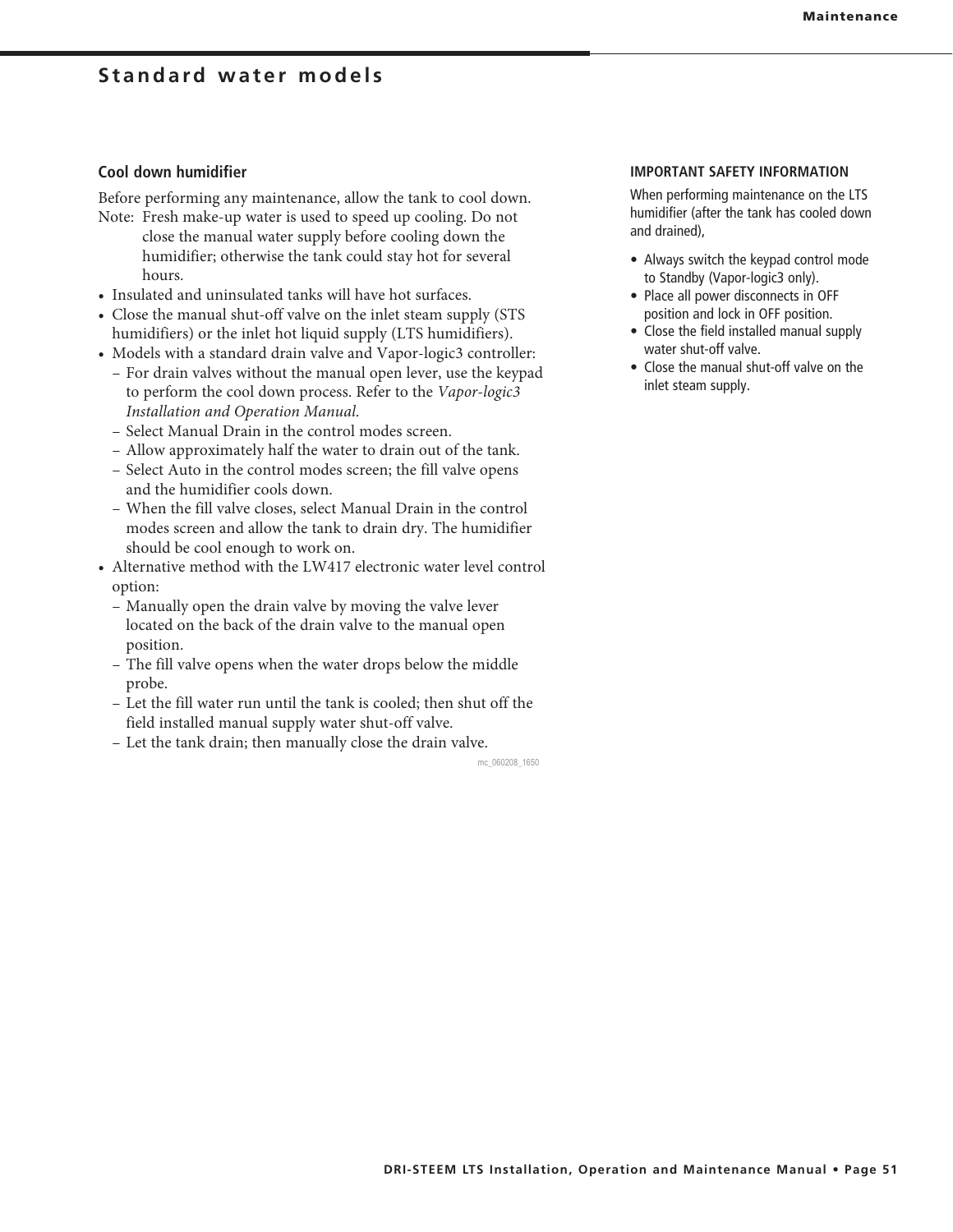### **Inspection and maintenance**

- **1. Annually** (also recommended when maintenance is performed)
	- All safety devices in the control circuit should be cycled on and off to verify they are functioning. These include:
		- High limit switch
		- Airflow proving switch
		- Low water level probe. Pull out probe plug; fill valve should energize.
	- Inspect tank and gaskets for leaks.
- 2. Seasonally (or as required, depending on water quality)
	- $\bullet$  Cleaning the tank
		- Remove cleanout plate and dispose any loose scale that has collected in the bottom of the tank. This should be done before the scale buildup reaches the bottom of the heat exchanger.
		- Inspect the area inside the tank in front of the drain valve fitting and thoroughly clean all scale and mineral buildup from that area.
	- Cleaning the probes
		- Disconnect the probe plug and cable assembly (located on top of the tank) and unscrew the probe rod assembly from the LTS humidifier probe housing.
		- Inspect the probe housing and clean, ensuring that all the housing passageways are clear. To detach the housing from the tank, remove the four bolts that attach it to the tank. Then slide the housing vertically out of the tank.
		- The scale should flake off easily from the probe assembly rods.
- The bottom  $3/8$ " (10 mm) is the sensing portion of the probe rod; it should be brushed clean with a wire brush, abrasive pad, or steel wool.
	- Inspect the composite plastic probe rod assembly for any signs of cracking, roughness, or deterioration. If found, replace probe assembly.
	- Reassemble the probe assembly.
	- Cleaning the skim/overflow port
		- Water should drain from the skimmer drain pipe after each fill cycle. This should be verified visually by a weekly inspection.
		- Loosen deposits in and around the skimmer/overflow port with a long tool such as a screwdriver.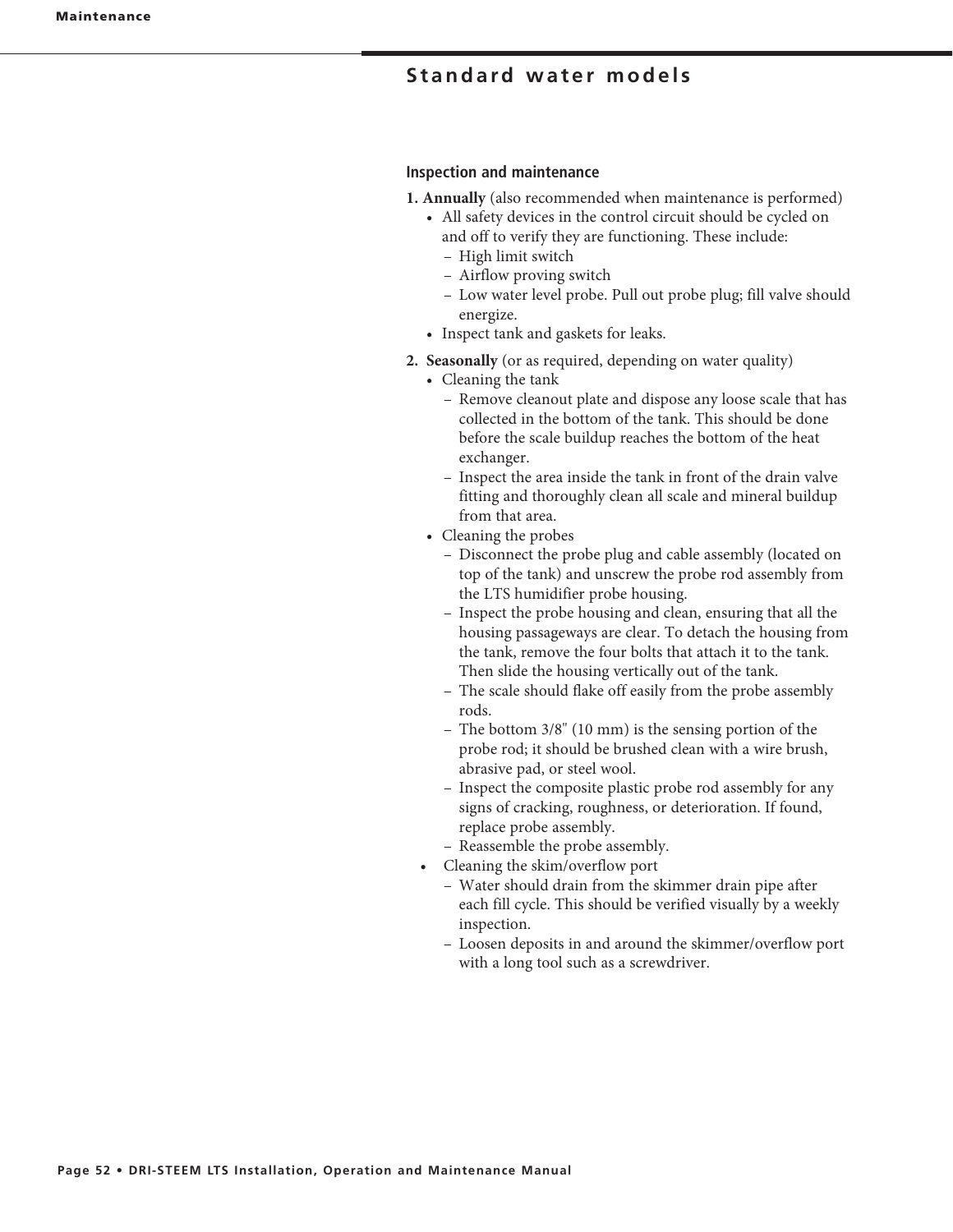#### **Inspection and maintenance (continued)**

- If flow through the water seal/P-trap is diminished due to mineral accumulation:
	- Remove the water seal piping from the humidifier and flush out.
	- Replace the water seal with new piping if the minerals have hardened in the water seal.
	- Install a union at the base of the water seal to ease removal if water quality causes the water seal to become clogged often with scale.
- When the seasonal maintenance requirements are complete,
	- Tighten down the nuts on the cleanout plate. Torque the nuts to  $25$  to  $35$  in-lb (2.8 to  $4.0$  N-m).
	- Verify that the probe rod holder is secure and that the probe plug and cable assembly are plugged into the probe rod holder.
	- Replace and secure all covers.
	- Verify that the drain valve assembly is in the closed position.
	- Turn on the water supply.
	- Turn on the electrical power.
	- Do not leave humidifier unattended. Allow the humidifier to cycle through multiple fill cycles and verify that the humidifier cover, cleanout plate, and probe holder gasket are not leaking.

#### **3. Off-season maintenance**

- Perform complete inspection and cleaning of the following:
	- Heat exchanger
	- Probe rods
	- Skimmer port and water seal
	- Humidifier tank
- After cleaning, the humidifier should remain empty until humidification is required.

mc\_060208\_1705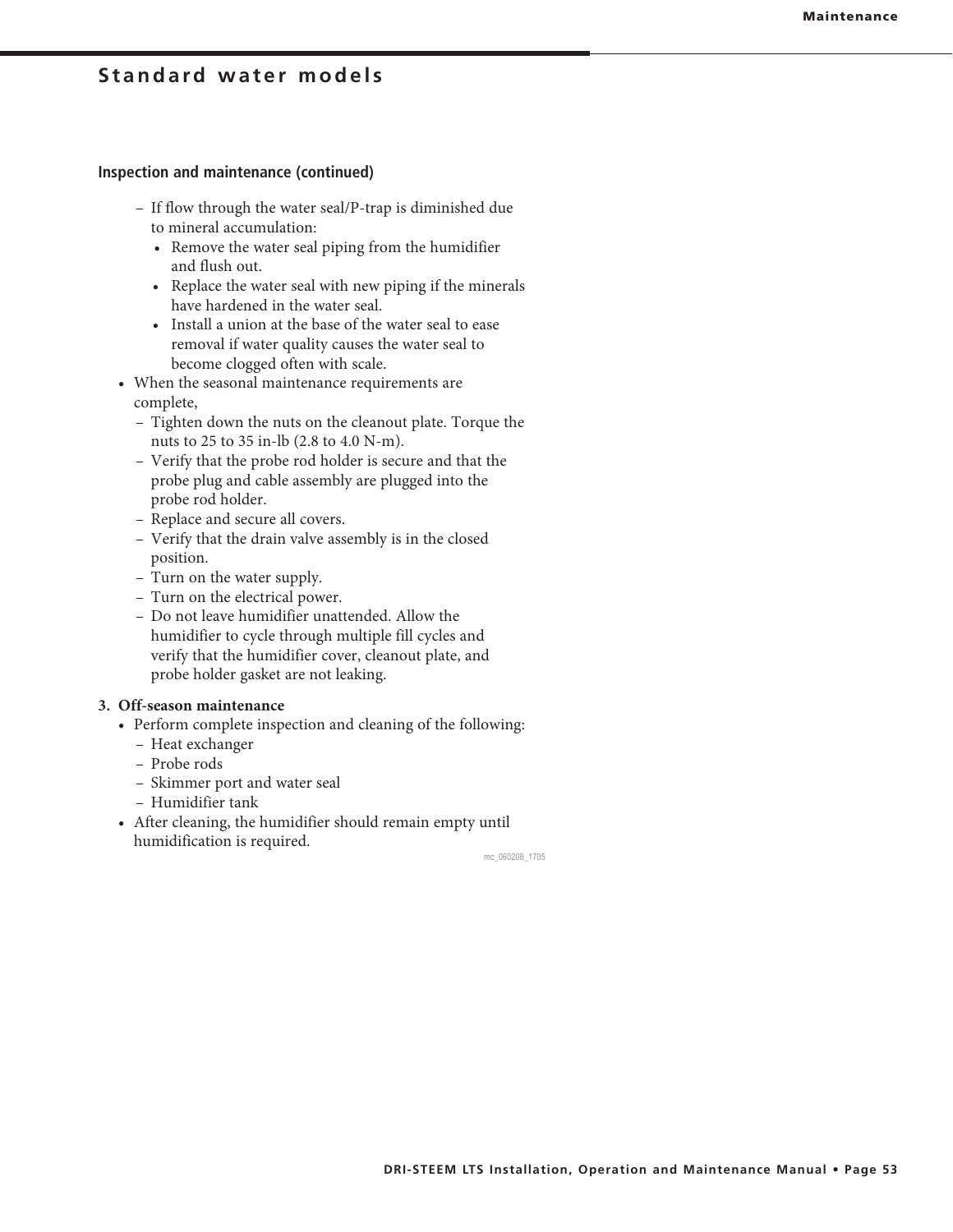### **DI** water models

#### **IMPORTANT SAFETY INFORMATION**

When performing maintenance on the LTS-DI humidifier (after the tank has cooled down and drained),

- Always switch the keypad control mode to Standby (Vapor-logic3 only).
- Place all power disconnects in OFF position and lock in OFF position.
- Close the field installed manual supply water shut-off valve.
- $\bullet$  Close the manual shut-off valve on the inlet hot water supply.

### **DI water requirements**

- Verify regularly that water processing equipment is operating correctly. The presence of chlorides in improperly processed DI water eventually causes pitting and failure of the heat exchanger tank and its components. Your DRI-STEEM warranty does not cover damage caused by chloride corrosion.
- DI models do not require regular cleaning, although regular inspections are advised.
- DI models do not require skimming or draining and flushing to remove precipitated minerals. All DI humidifiers should be drained at the end of a humidification season either by manually opening the drain valve or by programming the humidifier to automatically drain at end-of-season (electric drain valve and Vapor-logic3 required).

mc\_060308\_0720

### **Cool down humidifier**

Before performing any maintenance, allow the tank to cool down.

- Note: Fresh make-up water is used to speed up cooling. Do not close the manual water supply before cooling down the humidifier; otherwise the tank could stay hot for several hours.
- Insulated and uninsulated tanks will have hot surfaces.
- Close the manual shut-off valve on the inlet steam supply (STS humidifiers) or the inlet hot liquid supply (LTS humidifiers).
- Models with a standard drain valve:
	- Manually open the drain valve.
	- The float valve opens.
	- Let the fill water run until the tank is cooled; then shut off the field installed manual supply water shut-off valve.
	- Let the tank drain; then manually close the drain valve.
- Models with end-of-season drain option (must have Vapor-logic3 controller):
	- Use the keypad to perform the cool down process. Refer to the *Vapor-logic3 Installation and Operation Manual.*
	- Select Manual Drain in the control modes screen.
	- Allow approximately half the water to drain out of the tank.
	- Select Auto in the control modes screen; the fill valve opens and the humidifier cools down.
	- When the fill valve closes, select Manual Drain in the control modes screen and allow the tank to drain completely dry. The humidifier should be cool enough to work on.

mc\_060308\_0700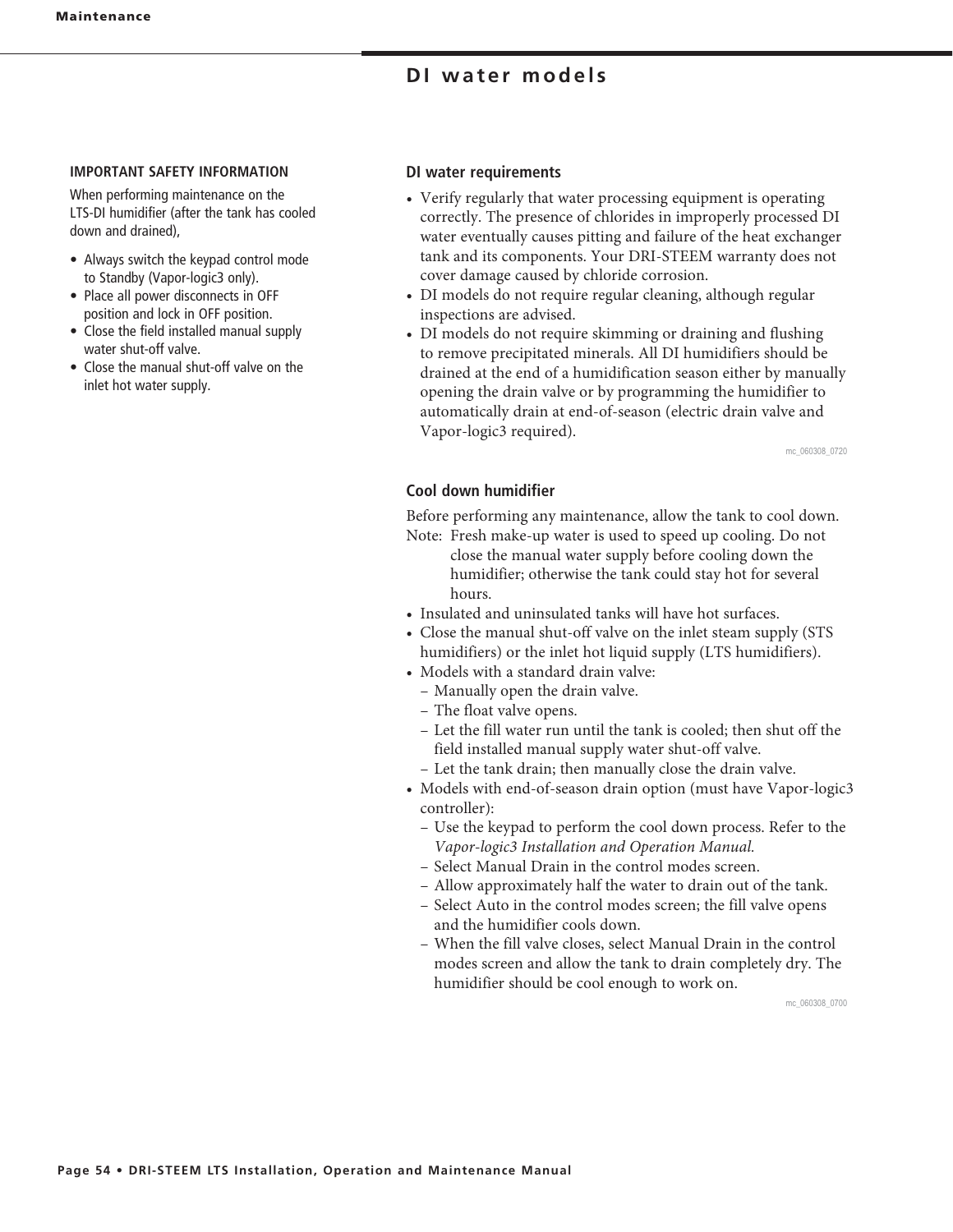### **DI water models**

### **Inspection**

- **1. Annually** (also recommended when maintenance is performed)
	- All safety devices in the control circuit should be cycled on and off to verify they are functioning. These include:
		- High limit switch
		- Airflow proving switch
	- Inspect tank and gaskets for leaks.
	- Verify that the float valve is closing off. If the float valve will not shut off, there may be particulate on the valve seat, or the stopper may be worn and need replacing.
	- As long as mineral-free water is used in the humidifier, no cleaning or flushing should be necessary.

#### **2. Off-season maintenance**

- Perform a complete inspection of the following:
	- Heat exchanger
	- Float valve
	- Humidifier tank and gaskets
- After inspection, the humidifier should remain empty until humidification is required.
- After the humidification season, DRI-STEEM recommends a complete inspection and cleaning of the heat exchanger and water chamber. After cleaning, the unit should remain empty until humidification is required.

mc\_060208\_0708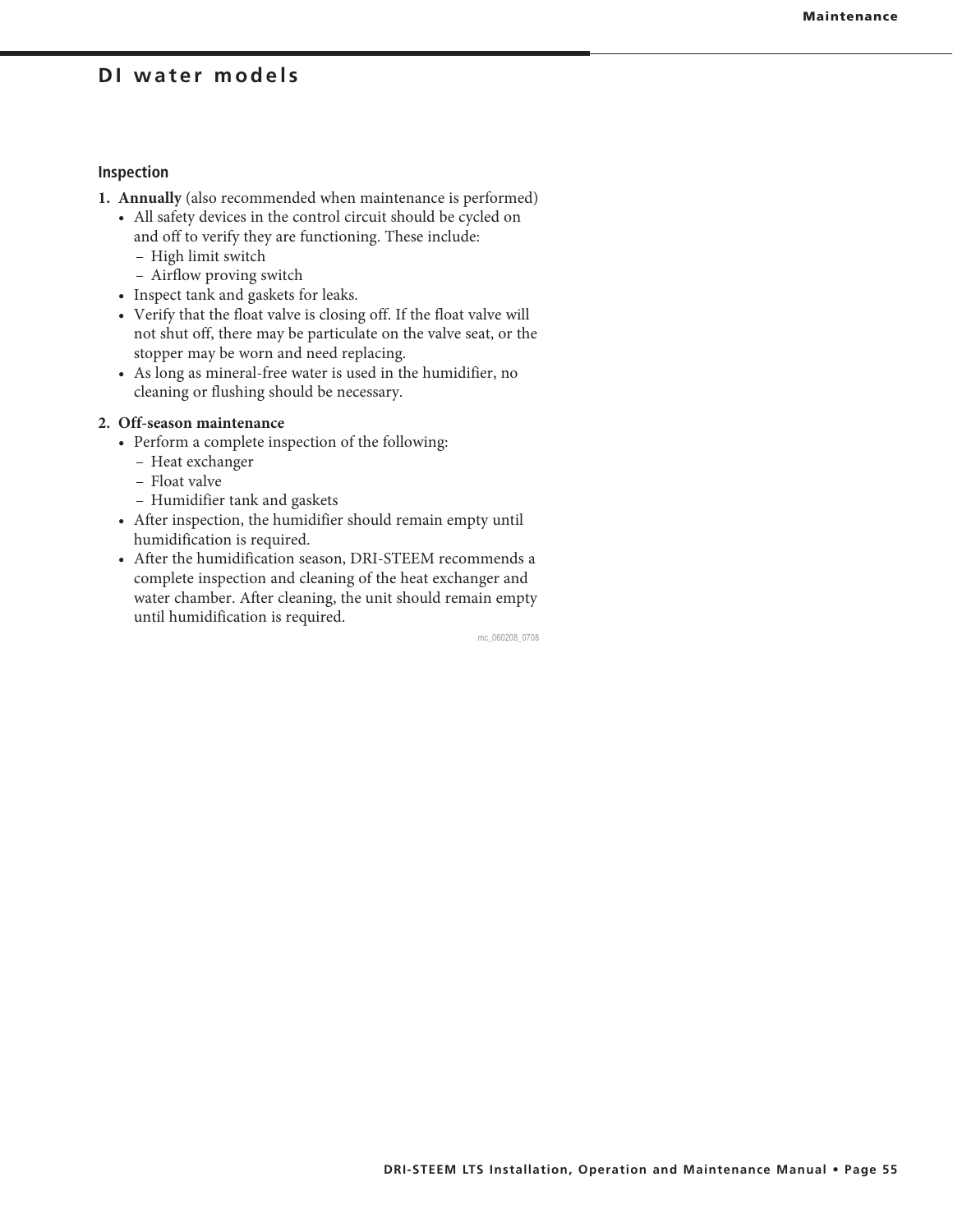## LTS and LTS-DI

| Symptom                          | Possible cause                                                           | <b>Recommended action</b>                                                                                                                                                          |
|----------------------------------|--------------------------------------------------------------------------|------------------------------------------------------------------------------------------------------------------------------------------------------------------------------------|
| Humidifier will not heat         | No control transformer output                                            | Verify control voltage.                                                                                                                                                            |
|                                  | Humidistat is not calling                                                | Inspect for faulty humidistat. Set humidistat to "call."                                                                                                                           |
|                                  | Safety controls are open (high limit, air<br>proving switch, etc.)       | Check safety controls.                                                                                                                                                             |
|                                  | Faulty control board                                                     | See LW417 troubleshooting guide in this manual, or see the Vapor-logic3<br>troubleshooting guide in the Vapor-logic3 Installation and Operation Manual.                            |
|                                  | Probe corrosion                                                          | Replace probes.<br>Note: Although the three stainless steel probes eventually erode due to corrosion, they<br>usually are functional up to approximately 5,000 hours of operation. |
|                                  | Liquid control valve is closed                                           | Verify valve is open.                                                                                                                                                              |
|                                  | Low or no liquid flow                                                    | Verify valve is open.                                                                                                                                                              |
|                                  | Liquid strainer is plugged                                               | Clean strainer.                                                                                                                                                                    |
| Humidifier will not fill         | No water pressure                                                        | Verify that manual water supply valve is open with a minimum water supply pressure<br>of 25 psi (172 kPa).                                                                         |
|                                  | Faulty water fill valve                                                  | Verify action of fill solenoid valve. Verify control voltage is present at coil. An audible<br>click should be heard as the solenoid opens.                                        |
|                                  | Plugged water strainer                                                   | Clean strainer.                                                                                                                                                                    |
|                                  | Plugged valve                                                            | Clean valve.                                                                                                                                                                       |
|                                  | Faulty control board                                                     | Verify control voltage.                                                                                                                                                            |
| Humidifier does not stop filling | Lack of tank-to probes continuity                                        | Connect violet, orange, and then brown jumper wires to ground. If water stops, verify<br>tank ground.                                                                              |
|                                  | Water conductivity is too low (less than<br>100 µS/cm [2 grains/gallon]) | Check water supply conductivity; then consult factory.                                                                                                                             |
|                                  | Manual drain is not fully closed                                         | Close manual ball valve.                                                                                                                                                           |
|                                  | Fill valve is stuck open                                                 | Check valve for foreign matter.                                                                                                                                                    |
|                                  | Fill valve is installed backward                                         | Check for correct water flow through valve; note arrow.                                                                                                                            |
| Low output                       | Automatic drain valve not seating                                        | Clean ball and seat of valve.                                                                                                                                                      |
|                                  | Manual drain not fully closed                                            | Close manual ball valve.                                                                                                                                                           |
|                                  | Excessive skimming amount                                                | Reduce skim time. See the LW417 control section in this manual, or see the<br>Vapor-logic3 Installation and Operation Manual for instructions on how to adjust skim<br>duration.   |
|                                  | Fill valve is stuck open                                                 | Check valve for foreign matter. Check if the valve is installed backward (check water<br>flow; note arrow).                                                                        |
|                                  | Low or no liquid flow                                                    | Check high temperature liquid source.                                                                                                                                              |
|                                  | Liquid control valve inoperable                                          | Valve not opening fully. Check signal to valve.                                                                                                                                    |
|                                  | Scale-coated heat exchanger                                              | Clean heat exchanger.                                                                                                                                                              |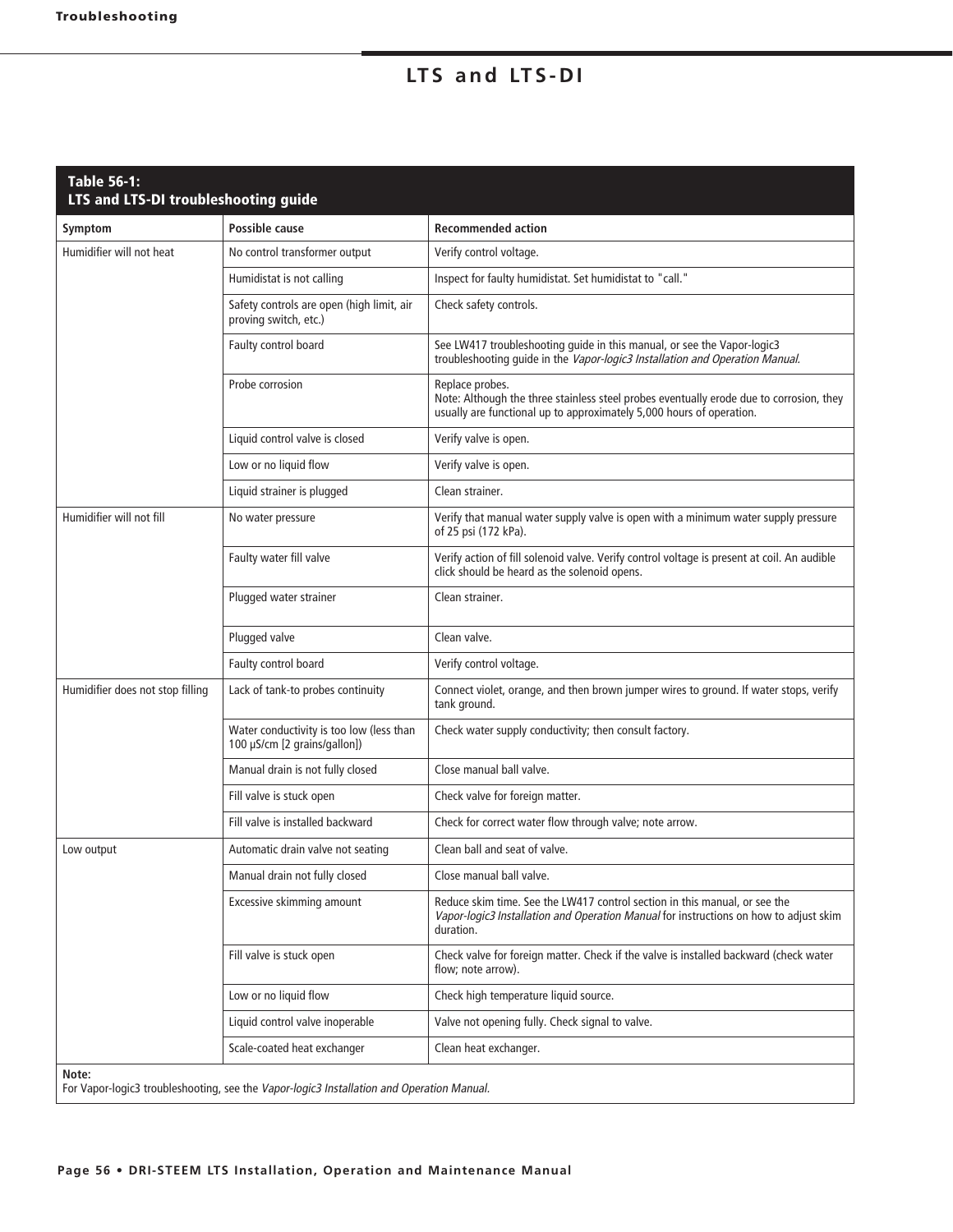### **LW417**

| <b>Table 57-1:</b><br><b>LW417 troubleshooting guide</b>                                                                                                                 |                |                                 |              |                                                                                                                            |                                                                                                                                                                                                        |
|--------------------------------------------------------------------------------------------------------------------------------------------------------------------------|----------------|---------------------------------|--------------|----------------------------------------------------------------------------------------------------------------------------|--------------------------------------------------------------------------------------------------------------------------------------------------------------------------------------------------------|
|                                                                                                                                                                          |                | <b>Module indicating lights</b> |              |                                                                                                                            |                                                                                                                                                                                                        |
| Symptom                                                                                                                                                                  | Full           | Ready<br>water                  | <b>Drain</b> | Possible cause                                                                                                             | <b>Recommended action</b>                                                                                                                                                                              |
| Humidifier will not heat                                                                                                                                                 | Off            | Off                             | Off          | Control transformer<br>Verify control voltage across secondary leads of transformer. Reset<br>transformer circuit breaker. |                                                                                                                                                                                                        |
|                                                                                                                                                                          | 0 <sub>n</sub> | On                              | Off          | Humidistat is not<br>calling                                                                                               | Set humidistat to call. Inspect for faulty humidistat or wiring.                                                                                                                                       |
|                                                                                                                                                                          |                |                                 |              | Safety controls are<br>open                                                                                                | Check safety controls (airflow proving switch, high limit switch, etc.).                                                                                                                               |
|                                                                                                                                                                          |                |                                 |              | Faulty control board                                                                                                       | Verify control voltage between input terminals "B" and "W."                                                                                                                                            |
|                                                                                                                                                                          | Off            | Off                             | Off          | Not enough water in<br>tank; water supply<br>closed                                                                        | Open water valve.                                                                                                                                                                                      |
| Humidifier will not heat.<br>the "Ready Water"<br>indicator is off, and<br>there is enough water in<br>the tank for operation<br>(water is touching the<br>bottom probe) | Off            | Off                             | Off          | Low water<br>conductivity                                                                                                  | Add salt to increase conductivity to 100 µS/cm (2 grains/gallon) minimum.                                                                                                                              |
|                                                                                                                                                                          |                |                                 |              | Probe corrosion                                                                                                            | Clean water probe tips.                                                                                                                                                                                |
|                                                                                                                                                                          |                |                                 |              | Wiring or LW417<br>board malfunction                                                                                       | Connect jumper wire from violet to white wire. If "Ready Water" indicator<br>remains off, replace module.                                                                                              |
|                                                                                                                                                                          |                |                                 |              | Water detection wire<br>malfunction                                                                                        | Check that tank and the 24 VAC common side of power are at same potential.                                                                                                                             |
| Humidifier will not<br>heat, and the green LED<br>power light is blinking<br>(on for 1 second, off for<br>1 second)                                                      | Off            | Off                             | Off          | System detected faulty<br>probe rod assembly                                                                               | Clean probes or replace probe assembly.                                                                                                                                                                |
| Humidifier will not fill                                                                                                                                                 | 0 <sub>n</sub> | Off<br>Off                      |              | Faulty "Full" relay on<br>LW417 board                                                                                      | Unplug probe assembly plug from humidifier probe head; "Fill" LED light<br>should be off. Check for 24 VAC across fill valve coil. If not present, "Full"<br>relay is defective. Replace module.       |
|                                                                                                                                                                          | Off            | Off                             | Off          | Wiring malfunction                                                                                                         | Ensure that:<br>• Fill valve is wired to drain valve output.<br>Water detection probe wiring is correct.<br>• Wiring distance between probe assembly and LW417 board is not greater<br>than 30' (9 m). |
|                                                                                                                                                                          | Off            | On                              | Off          | System is in end-of-<br>season drain mode                                                                                  | Create a call for humidity to reset the system and energize the fill valve.                                                                                                                            |

More on next page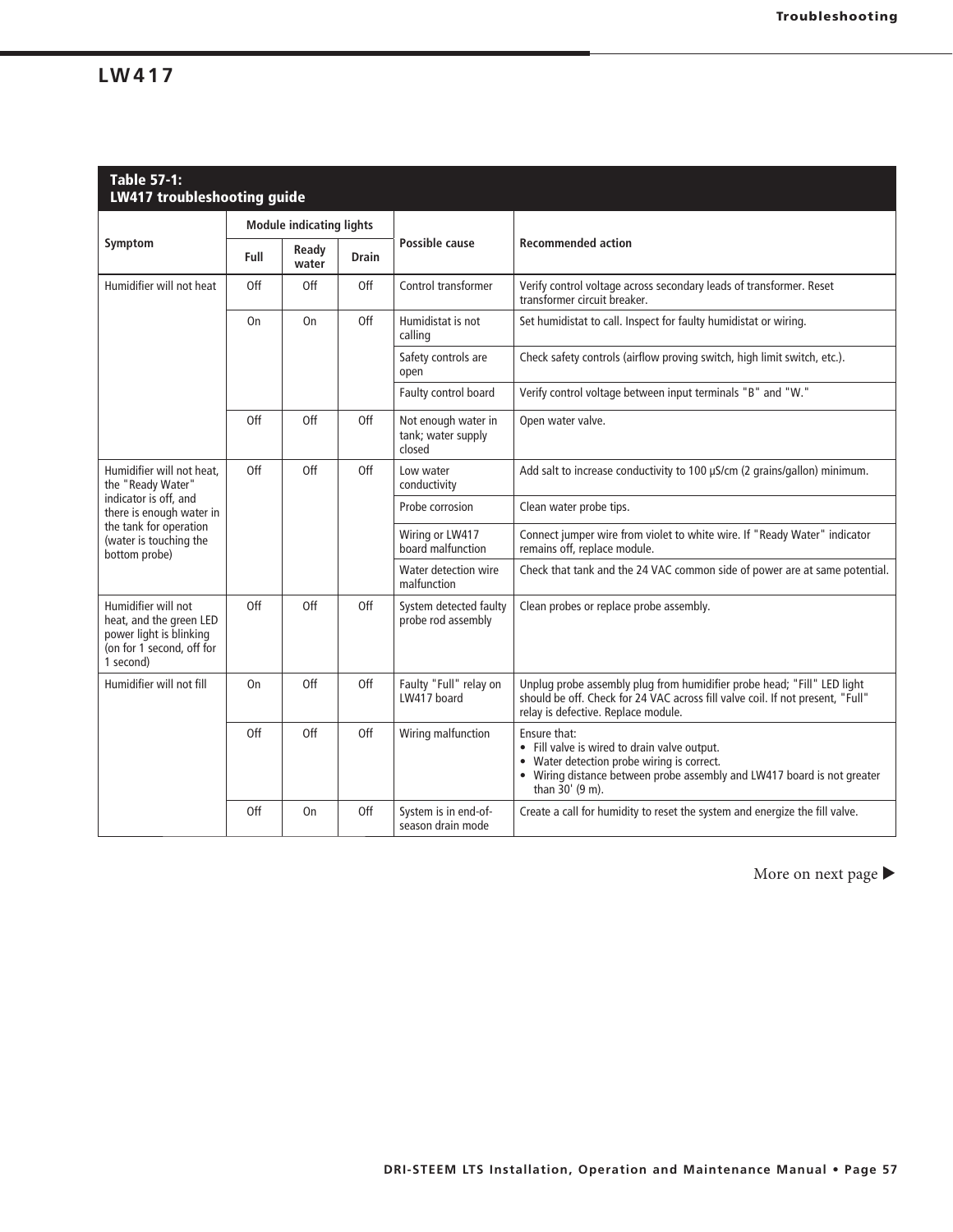## LW417 and Outdoor Enclosure

| Table 58-1 (continued):<br><b>LW417 troubleshooting guide</b> |               |                                                                                                                                            |              |                                                                                                                                                                                                                                                                                                                                                                                           |                                                                                                                                                                                                      |
|---------------------------------------------------------------|---------------|--------------------------------------------------------------------------------------------------------------------------------------------|--------------|-------------------------------------------------------------------------------------------------------------------------------------------------------------------------------------------------------------------------------------------------------------------------------------------------------------------------------------------------------------------------------------------|------------------------------------------------------------------------------------------------------------------------------------------------------------------------------------------------------|
|                                                               |               | <b>Module indicating lights</b>                                                                                                            |              |                                                                                                                                                                                                                                                                                                                                                                                           |                                                                                                                                                                                                      |
| Symptom                                                       | Full          | Ready<br>water                                                                                                                             | <b>Drain</b> | Possible cause                                                                                                                                                                                                                                                                                                                                                                            | <b>Recommended action</b>                                                                                                                                                                            |
| Humidifier does not<br>stop filling                           | Off           | Off                                                                                                                                        | On           | System is in autodrain<br>mode                                                                                                                                                                                                                                                                                                                                                            | Wait until autodrain completes (ten minutes).                                                                                                                                                        |
|                                                               | On            | Off                                                                                                                                        | Off          | LW417 fill valve relay<br>is faulty                                                                                                                                                                                                                                                                                                                                                       | If the "Full" LED light on the control module is on and the fill valve is<br>energized, the module is defective. Replace.                                                                            |
|                                                               | Off           | Off                                                                                                                                        | Off          | Control module wiring<br>malfunction                                                                                                                                                                                                                                                                                                                                                      | • Check wires for proper connections to control module. See wiring diagram.<br>Ensure wiring distance between humidifier tank and water level control is<br>$\bullet$<br>not greater than 30' (9 m). |
|                                                               |               |                                                                                                                                            |              | Faulty logic from<br>LW417                                                                                                                                                                                                                                                                                                                                                                | If the "Full" LED light on the control module is off and the tank is full, the<br>module is defective. Replace.                                                                                      |
| Low output                                                    | On            | Off<br>Faulty "ready water"<br>On<br>detection<br>defective. Replace.<br>$\bullet$<br>greater than 30' (9 m).<br>individual stranded wire. |              | • Install jumper wire between violet and white wire leads, which should<br>activate "Ready Water" LED light and relay. If not activated, module is<br>Ensure wiring distance between probe assembly and LW417 board is not<br>• Do not use shielded (screened) cable when wiring water detection probe<br>system between the humidifier and controller; use 18-gauge (1 mm <sup>2</sup> ) |                                                                                                                                                                                                      |
|                                                               | On            | Off                                                                                                                                        | Off          | No call for<br>humidity because<br>a safety control is<br>malfunctioning                                                                                                                                                                                                                                                                                                                  | Check safety controls (airflow proving switch, high limit switch, etc.). Replace<br>as needed.                                                                                                       |
| Unit short cycles                                             | On and<br>off | On                                                                                                                                         | Off          | Probes are incorrectly<br>wired or need cleaning                                                                                                                                                                                                                                                                                                                                          | • Confirm that the probe assembly is wired per the wiring diagram.<br>Clean probe rod tips with steel wool.<br>$\bullet$                                                                             |

| <b>Table 58-2:</b><br><b>Outdoor Enclosure troubleshooting guide</b> |                   |                                       |  |  |  |  |  |
|----------------------------------------------------------------------|-------------------|---------------------------------------|--|--|--|--|--|
| Symptom                                                              | Possible cause    | <b>Recommended action</b>             |  |  |  |  |  |
| Fans not operating                                                   | No power          | Check for power to Outdoor Enclosure. |  |  |  |  |  |
|                                                                      | Loose connections | Reconnect wiring or tighten.          |  |  |  |  |  |
|                                                                      | Broken fan        | Replace fan.                          |  |  |  |  |  |
| Heaters not operating                                                | No power          | Check for power to Outdoor Enclosure. |  |  |  |  |  |
|                                                                      | Loose connections | Reconnect wiring or tighten.          |  |  |  |  |  |
|                                                                      | Broken heater     | Replace heater.                       |  |  |  |  |  |
| Doors not sealing                                                    | Loose handles     | Adjust handle.                        |  |  |  |  |  |
|                                                                      | Bad gasket        | Replace gasket.                       |  |  |  |  |  |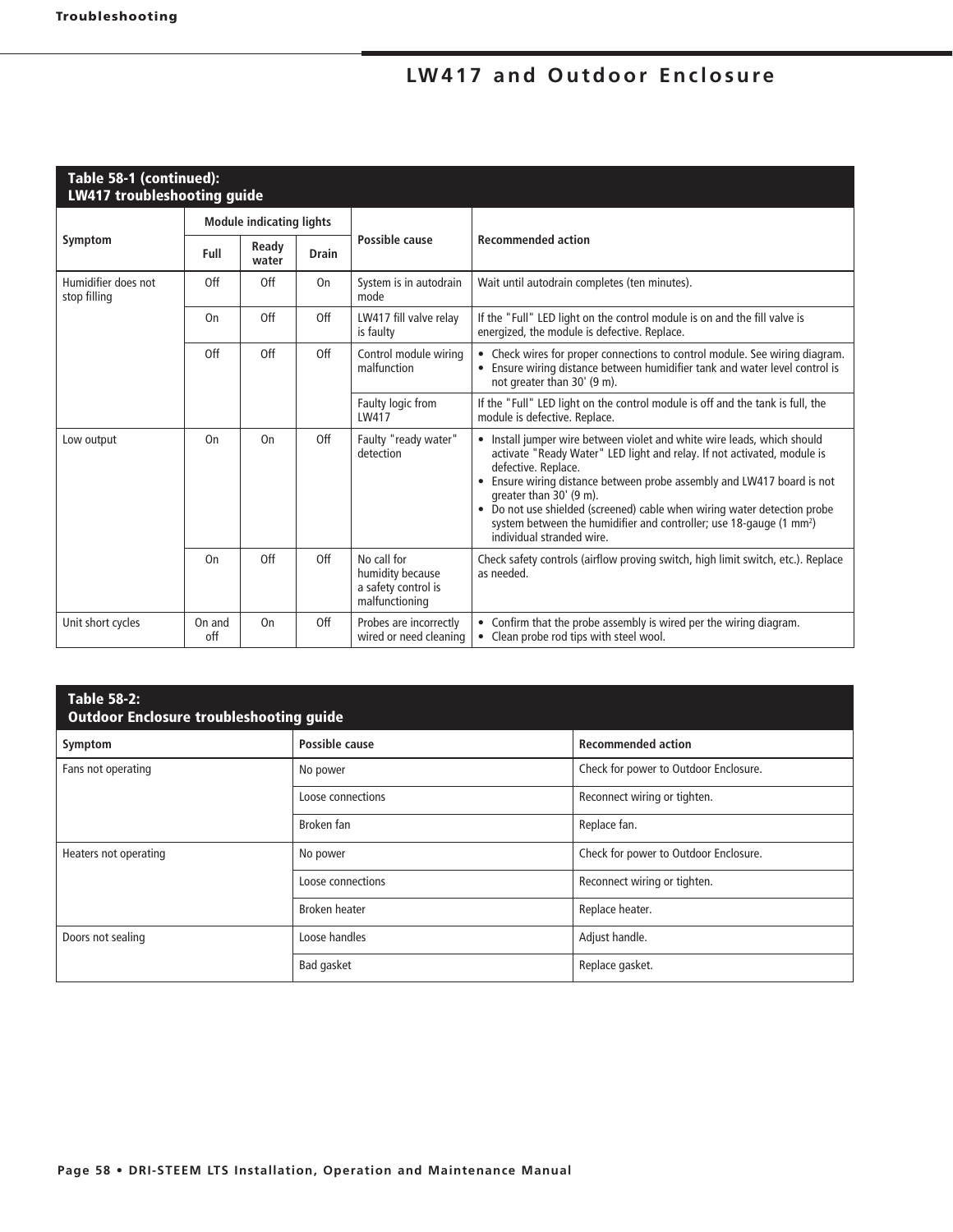## **Outdoor Enclosure replacement parts**

![](_page_58_Figure_1.jpeg)

| <b>Table 59-1:</b><br><b>Outdoor Enclosure replacement parts</b> |                                   |             |  |  |  |  |
|------------------------------------------------------------------|-----------------------------------|-------------|--|--|--|--|
| Number in<br>drawing                                             | <b>Description</b><br>Part number |             |  |  |  |  |
| 1                                                                | 500W strip heater                 | 405800-052  |  |  |  |  |
| $\mathcal{P}$                                                    | 1100W strip heater                | 405800-053  |  |  |  |  |
| 3                                                                | Cooling fan                       | 405800-068  |  |  |  |  |
| 4                                                                | Gasket, door or roof              | 308005-010* |  |  |  |  |
| 5                                                                | Stat, high limit                  | 405800-065  |  |  |  |  |
| 6                                                                | Stat, low limit                   | 405800-066  |  |  |  |  |
| 7                                                                | Stat, heater                      | 405800-066  |  |  |  |  |
| 8                                                                | Stat, fan<br>405800-067           |             |  |  |  |  |
| * Specify quantity in feet                                       |                                   |             |  |  |  |  |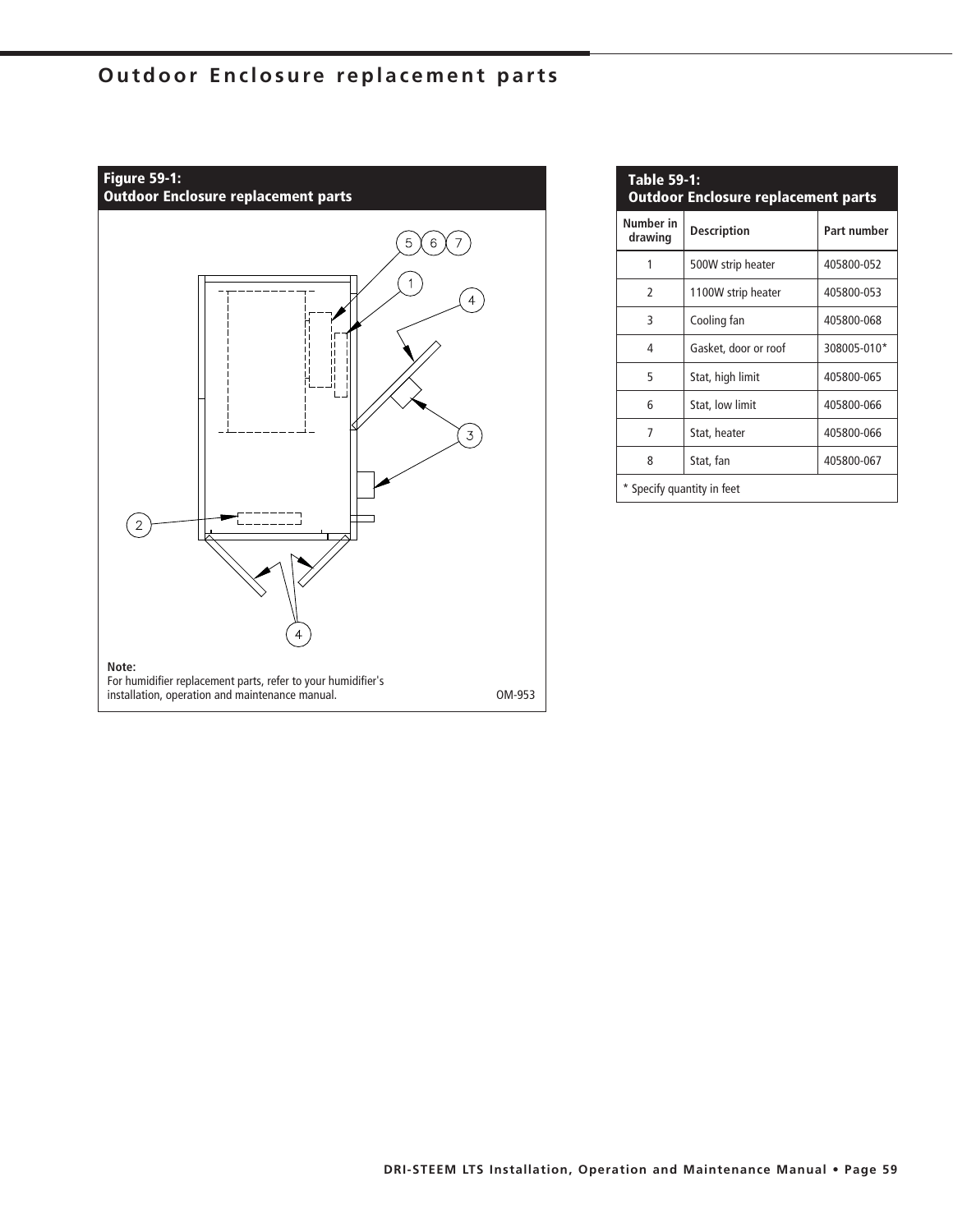## **Humidifier tank**

#### **Figure 60-1: LTS tank replacement parts**

![](_page_59_Figure_3.jpeg)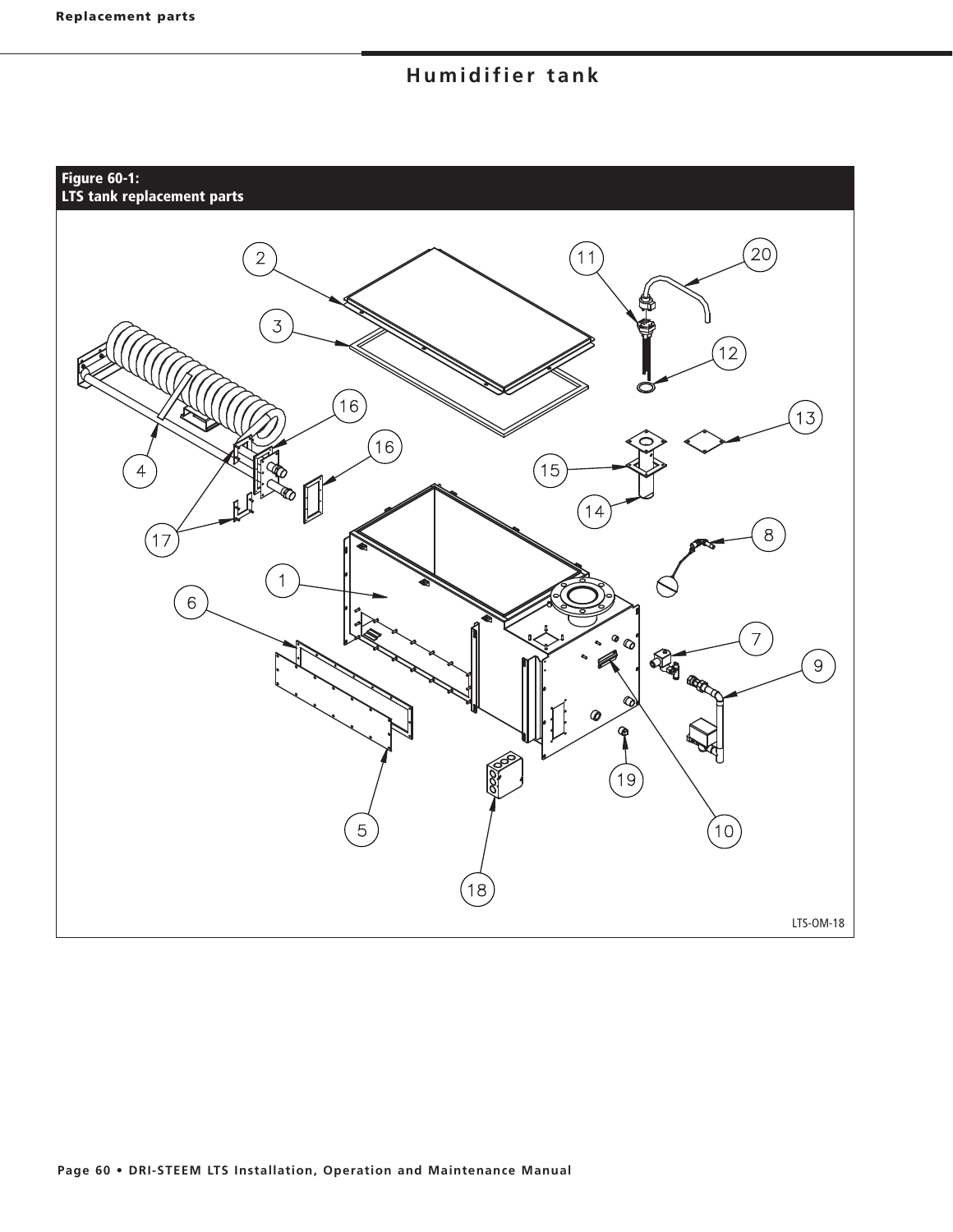## **Humidifier tank**

| <b>Table 61-1:</b><br>LTS tank replacement parts |                                 |                |  |  |  |  |  |
|--------------------------------------------------|---------------------------------|----------------|--|--|--|--|--|
| Number in drawing                                | <b>Description</b>              | Part number    |  |  |  |  |  |
| 1                                                | Tank, LTS                       | $\star$        |  |  |  |  |  |
|                                                  | Cover, LTS-25                   | 165341-001     |  |  |  |  |  |
| 2                                                | Cover, LTS-100                  | 165341-003     |  |  |  |  |  |
|                                                  | Cover, LTS-400                  | 165341-004     |  |  |  |  |  |
|                                                  | Cover gasket, LTS-25            | 160692-001     |  |  |  |  |  |
| 3                                                | Cover gasket, LTS-100           | 160692-003     |  |  |  |  |  |
|                                                  | Cover gasket, LTS-400           | 160692-004     |  |  |  |  |  |
| 4                                                | Heat exchanger, LTS             | $\star$        |  |  |  |  |  |
|                                                  | Cleanout plate, LTS-25          | 165481-001     |  |  |  |  |  |
| 5                                                | Cleanout plate, LTS-100         | 165481-002     |  |  |  |  |  |
|                                                  | Cleanout plate, LTS-400         | 165481-003     |  |  |  |  |  |
|                                                  | Cleanout plate gasket, LTS-25   | 308015-001     |  |  |  |  |  |
| 6                                                | Cleanout plate gasket, LTS-100  | 308015-002     |  |  |  |  |  |
|                                                  | Cleanout plate gasket, LTS-400  | 308015-003     |  |  |  |  |  |
| 7                                                | Fill assembly                   | $\star$        |  |  |  |  |  |
|                                                  | Float fill assembly, LTS-25/100 | 505315         |  |  |  |  |  |
| 8                                                | Float fill assembly, LTS-400    | 505305         |  |  |  |  |  |
| 9                                                | Drain assembly                  | $\star$        |  |  |  |  |  |
| 10                                               | Temperature sensor assembly     | 405760         |  |  |  |  |  |
| 11                                               | Probe assembly                  | 406303-008     |  |  |  |  |  |
| 12                                               | Probe gasket                    | 309350-004     |  |  |  |  |  |
| 13                                               | Probe plate, DI water           | 120370-020     |  |  |  |  |  |
| 14                                               | Probe weld, standard water      | 165301         |  |  |  |  |  |
| 15                                               | Probe plate/weld gasket         | 308416-001     |  |  |  |  |  |
| 16                                               | Heat exchanger gasket           | 308220         |  |  |  |  |  |
| 17                                               | Heat exchanger mounting plate   | 164581-001     |  |  |  |  |  |
| 18                                               | Junction box                    | 407134-005/006 |  |  |  |  |  |
| 19                                               | Condensate return plug          | 250192-075     |  |  |  |  |  |
| Note:                                            |                                 |                |  |  |  |  |  |

\* Contact your local representative with your model number when ordering this part. Components may in be different locations than shown in drawing.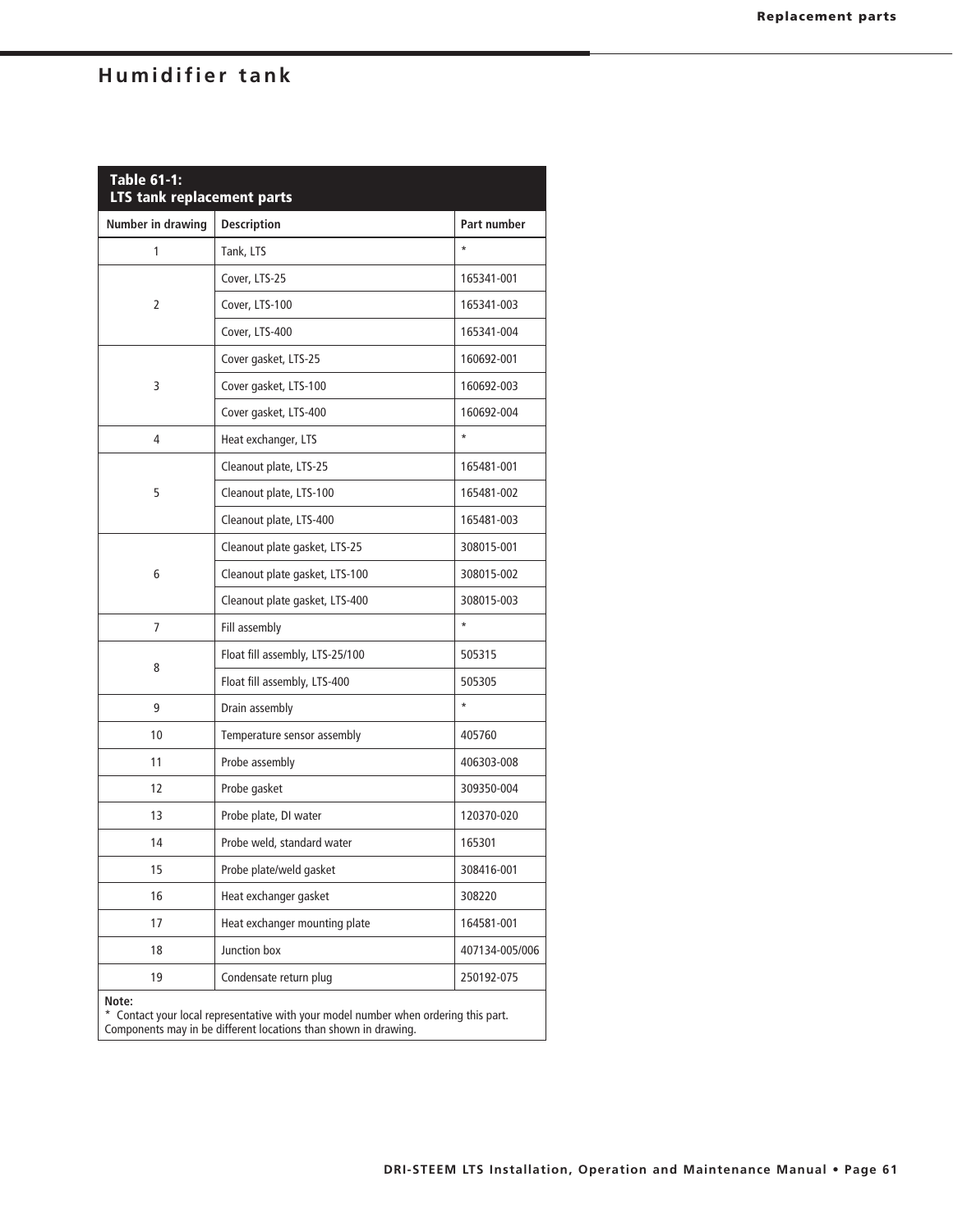## **Control cabinet**

#### **Figure 62-1: Control cabinet replacement parts**

![](_page_61_Figure_3.jpeg)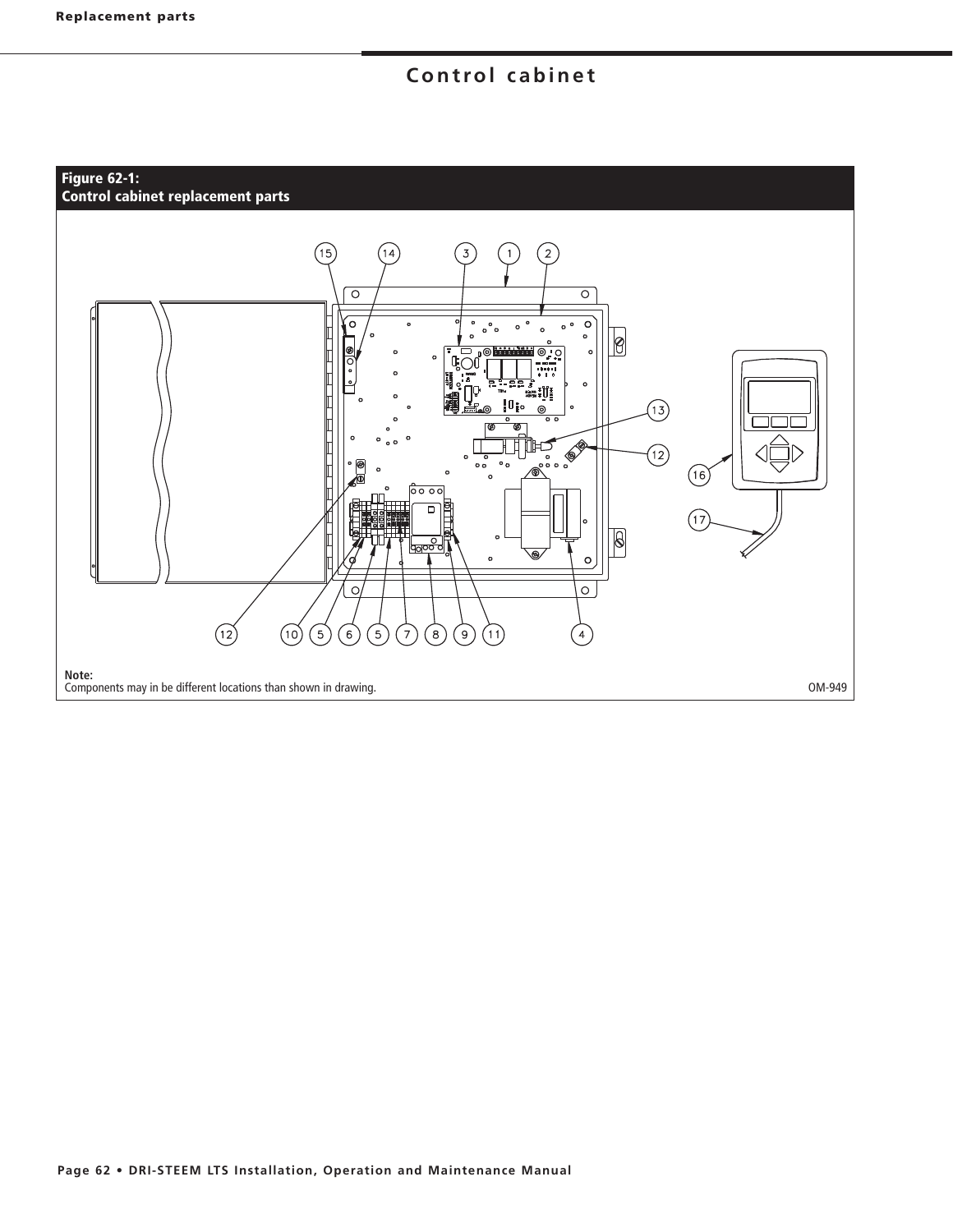## **Control cabinet**

| <b>Table 63-1:</b><br><b>Control cabinet replacement parts</b> |                                       |                    |  |  |  |  |
|----------------------------------------------------------------|---------------------------------------|--------------------|--|--|--|--|
| Number in drawing                                              | <b>Description</b>                    | Part number        |  |  |  |  |
| 1                                                              | Control cabinet, 12" x 12"            | 407100-003         |  |  |  |  |
| $\overline{2}$                                                 | Subpanel, LTS                         | 165720-002         |  |  |  |  |
| 3                                                              | Control board, Vapor-logic3           | 408632             |  |  |  |  |
|                                                                | Control board, LW417                  | 408490-001         |  |  |  |  |
| 4                                                              | Transformer, 120V to 24V              | 408965-001         |  |  |  |  |
| 5                                                              | <b>Terminal block</b>                 | 408252-001         |  |  |  |  |
| 6                                                              | Ground terminal                       | 408252-010         |  |  |  |  |
| $\overline{7}$                                                 | Terminal jumper                       | 408252-009         |  |  |  |  |
| 8                                                              | Area-type time delay relay            | 407900-010/016/018 |  |  |  |  |
| 9                                                              | DIN-rail end cap                      | 408252-006         |  |  |  |  |
| 10                                                             | Terminal spacer                       | 408252-005         |  |  |  |  |
| 11                                                             | DIN-rail, 6.5" (165 mm)               | 167765-006         |  |  |  |  |
| 12                                                             | Ground lug                            | 409250-003         |  |  |  |  |
| 13                                                             | P-E switch                            | 408100             |  |  |  |  |
| 14                                                             | Interlock switch                      | 408470             |  |  |  |  |
| 15                                                             | Interlock switch bracket              | 165614             |  |  |  |  |
| 16                                                             | Vapor-logic3 keypad                   | 408490-002         |  |  |  |  |
| 17                                                             | Vapor-logic3 keypad cable, 5' (1.5 m) | 408490-009         |  |  |  |  |